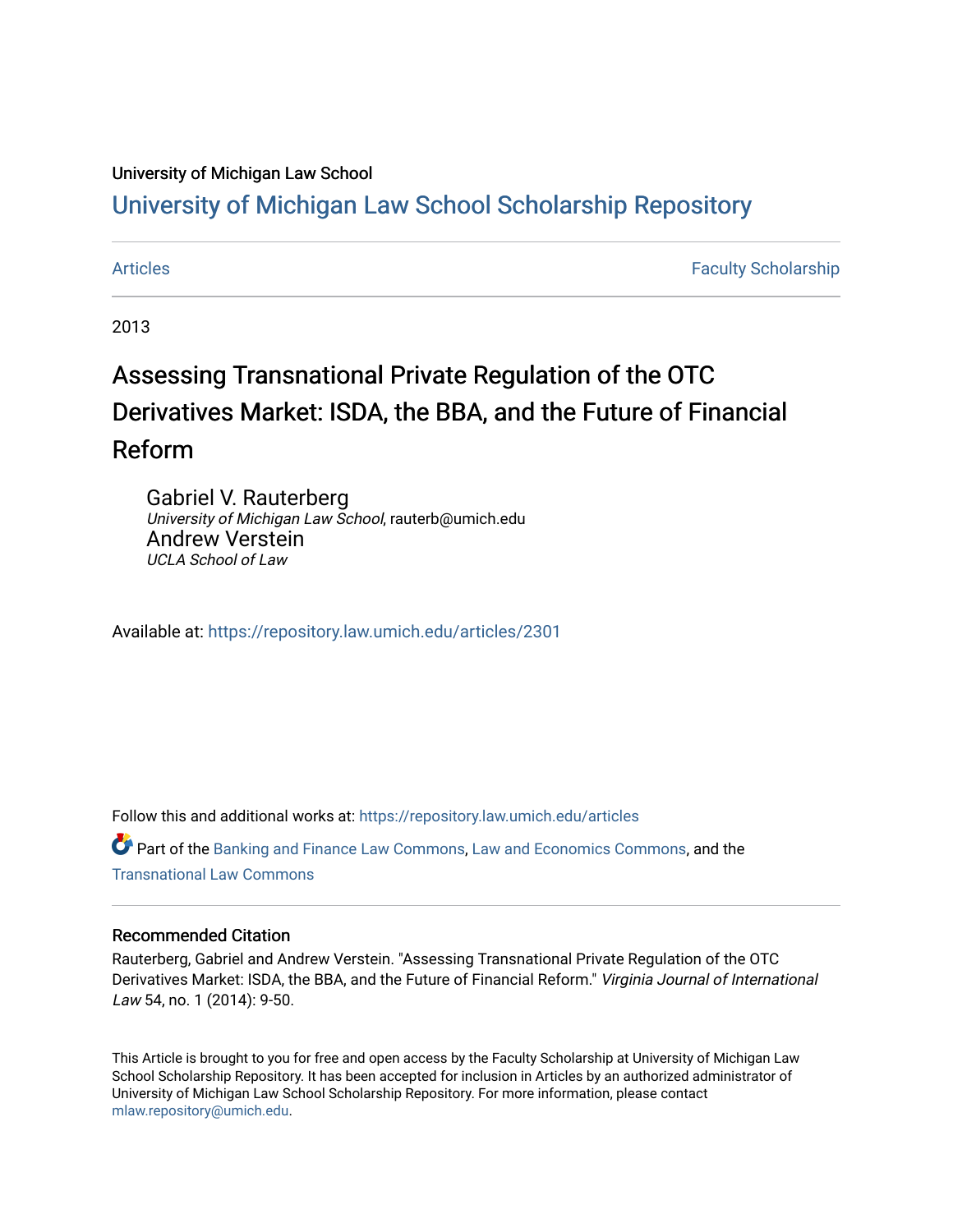#### ARTICLE

# Assessing Transnational Private Regulation of the OTC Derivatives Market: ISDA, the BBA, and the Future of Financial Reform

GABRIEL V. RAUTERBERG & ANDREW VERSTEIN\*

*For the last twenty years, the dominant narrative of the over-the-counter derivatives market has been one of absent regulation, deregulation, and regulatory conflict, predictably resulting in disaster. This Article challenges this narrative, arguing that the global derivatives market has been subject to pervasive and harmonized regulation by what should be recognized as transnational private regulators. Recognizing the reality of widespread transnational private regulation of derivatives has significant implications, which this Article explores. Appreciating the actual regulatory status quo is essential if policymakers are to correctly diagnose problems, avoid past regulatory errors, and plan effective remedies. There are also advantages to relying on private transnational regulation, as increased governmental effort to regulate the OTC derivatives space may undermine and fracture existing regulation. To be sure, private transnational regulation carries risks that have sometimes materialized,*  such as the manipulation of LIBOR. Thus, this Article also evaluates best *practices in regulating through transnational private governance.*

|  | I. Transnational Private Regulation of OTC Derivatives11 |  |
|--|----------------------------------------------------------|--|
|  |                                                          |  |
|  |                                                          |  |
|  |                                                          |  |

<sup>\*</sup> Andrew Verstein is Assistant Professor of Law at Wake Forest University School of Law. Gabriel V. Rauterberg is an attorney in private practice. He received his J.D. from Yale Law School, where he was Book and Reviews Editor for the Yale Law Journal. The authors would like to thank Edward Kelly, John Morley, and Galit Sarfaty for helpful comments. The editors of the Virginia Journal of International Law also deserve thanks for running a fine symposium and editorial process.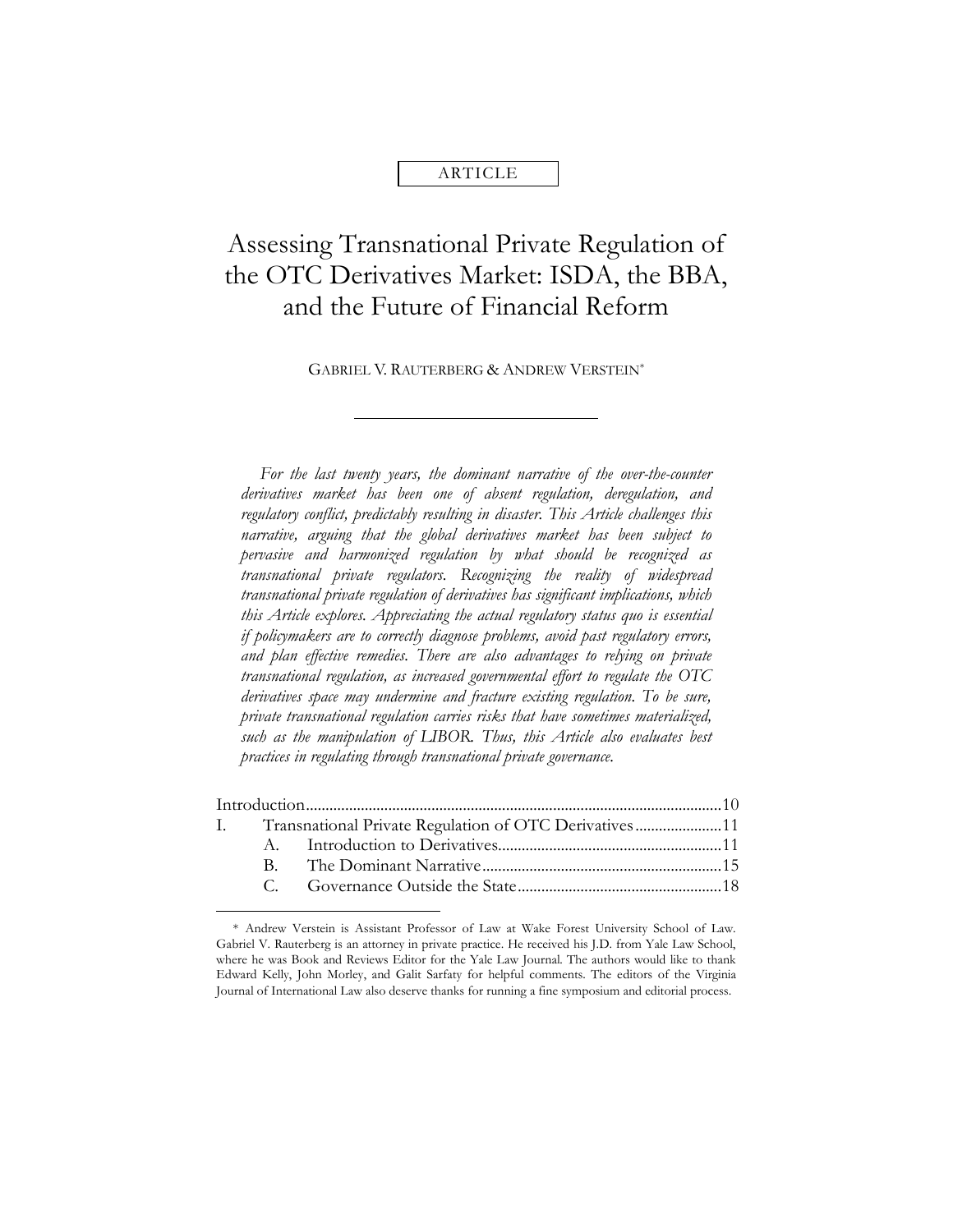| D.           | Transnational Private Regulation of the OTC                 |  |  |  |  |
|--------------|-------------------------------------------------------------|--|--|--|--|
|              |                                                             |  |  |  |  |
|              | Implications of the Transnational Private Regulation of the |  |  |  |  |
|              |                                                             |  |  |  |  |
| А.           |                                                             |  |  |  |  |
|              | $1_{-}$                                                     |  |  |  |  |
|              | $2^{2}$                                                     |  |  |  |  |
| В.           |                                                             |  |  |  |  |
| С.           |                                                             |  |  |  |  |
| D.           |                                                             |  |  |  |  |
| Е.           |                                                             |  |  |  |  |
| $F_{\rm{r}}$ | Assessing the Desirability of Regulatory Abdication 42      |  |  |  |  |
| G.           | Market Spaces Without Public or Private Regulation45        |  |  |  |  |

| The Domesticity of Transnational Private Regulators46 |  |
|-------------------------------------------------------|--|
|                                                       |  |
|                                                       |  |
|                                                       |  |

#### **INTRODUCTION**

There is a consensus that in order to avoid the mistakes that precipitated the global financial crisis, new and internationally coordinated regulatory solutions are needed.1 Indeed, both proposals and recently enacted legislation have already dramatically altered the regulatory requirements for major commercial and investment banks, as well as targeted the over-the-counter (OTC) derivatives markets, which have been viewed as a key causal factor in the crisis.2 The narrative for the OTC derivatives market has almost uniformly been described in the following manner: for the last twenty years it was a largely unregulated market, and this lack of regulation was key to the role OTC derivatives played in causally contributing to the financial crisis and subsequent market woes. In brief, OTC derivatives were deregulated and this led to disaster — or so the story goes.

This narrative, however, is incorrect and dangerously so. We dedicate the first part of this Article to demonstrating why. The basic contours of this argument have been noted by other derivatives scholars in recent work. Far from being unregulated, the OTC derivatives market was subject to pervasive regulation and governance, although by transnational private regulators rather than government. Most prominently, these private

<sup>1.</sup> *See, e.g.*, FIN. CRISIS INQUIRY COMM'N, THE FINANCIAL CRISIS INQUIRY REPORT: FINAL REPORT OF THE NATIONAL COMMISSION ON THE CAUSES OF THE FINANCIAL AND ECONOMIC CRISIS IN THE UNITED STATES (2011), *available at* http://fcicstatic.law.stanford.edu/cdn\_media/fcic-reports/fcic\_final\_report\_full.pdf.

<sup>2.</sup> *See infra* notes 37, 39.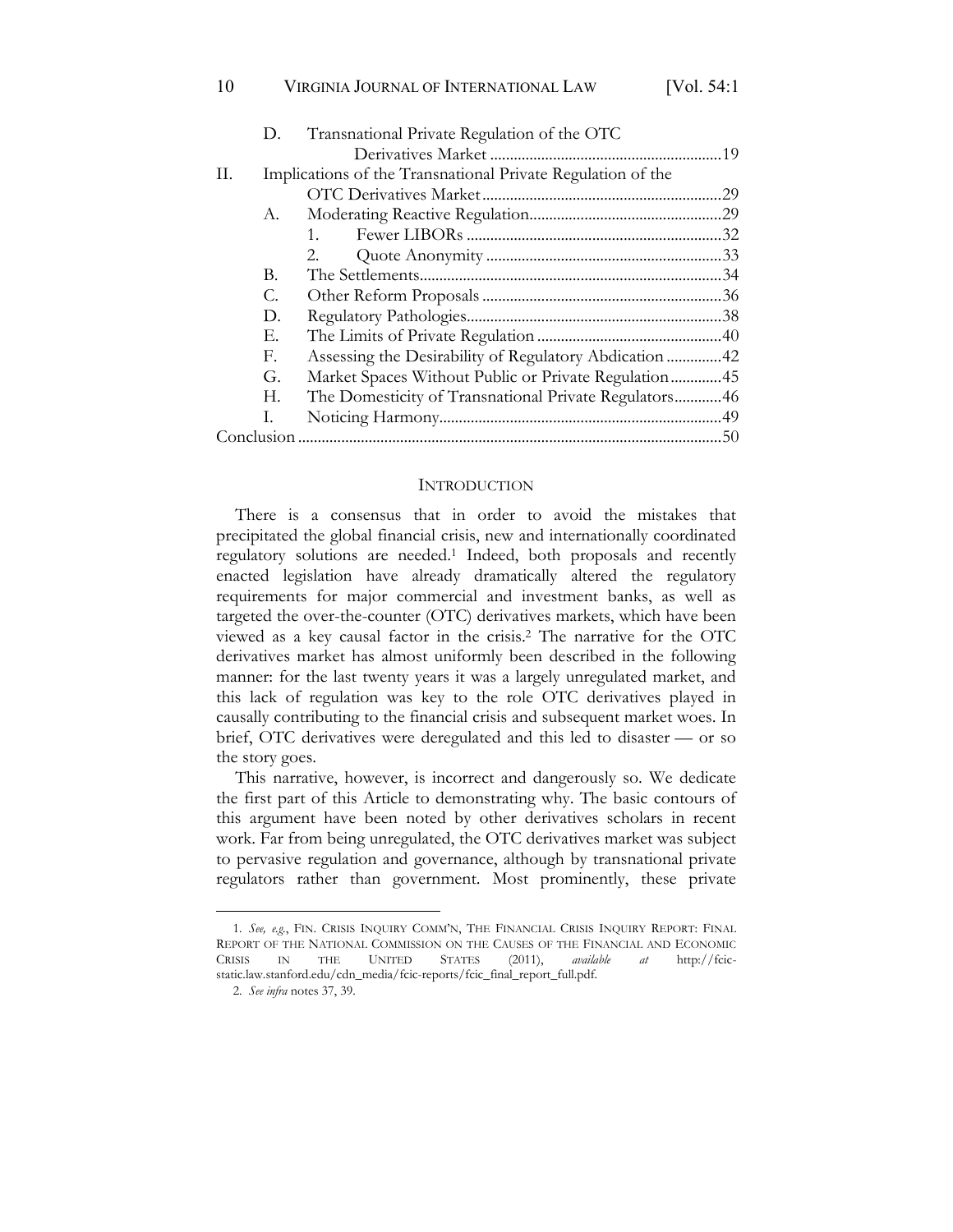regulators have been the International Swaps and Derivatives Association (ISDA) and the British Bankers' Association (BBA). Indeed, we argue that the U.S. and U.K. governments are best understood as having consciously chosen to regulate the OTC derivatives through reliance on transnational private regulation.

We join with other scholars of the OTC derivatives market in finding it crucial to appreciate the significance of its underlying transnational private regulatory structure. But we go further in asking about the implications of understanding the underlying regulatory structure of the OTC derivatives market. This Article is about assessing these implications — for harmonization, reform, and responsibility - of taking transnational private regulation seriously. We make a series of arguments concerning lessons to be learned from ISDA and the BBA, ways to improve the regulation of derivatives, and the promise of governmental leveraging of transnational private regulation. Above all, we conclude that we cannot hope for better, more successful regulation — and to avert the next financial crisis — until we understand and appreciate the actual regulatory character of the past two decades.

#### I. TRANSNATIONAL PRIVATE REGULATION OF OTC DERIVATIVES

This Section begins by introducing the OTC derivatives market. It then describes the view of the OTC market as unregulated. Next, it considers the possibility of transnational private (i.e. non-state) regulation of the OTC market. Finally, we examine the ways in which the OTC market can be considered to have been subject to extensive transnational private regulation.

#### *A. Introduction to Derivatives*

Financial derivatives are investment instruments that derive their value from some other financial asset.3 For example, a call option, a type of derivative, gives the owner of the option the privilege, but not the obligation, to purchase a specified asset at a specified price at some future date. That privilege may someday be of great value if the underlying asset appreciates, in which case the right to purchase it at a low price represents a guaranteed profit. On the other hand, if the underlying asset depreciates, the call option is unlikely to be used to any gain. Since the call option is an alienable asset, its sale price will reflect in some way the movement in price of the underlying asset.

<sup>3.</sup> ALAN N. RECHTSCHAFFEN, CAPITAL MARKETS, DERIVATIVES AND THE LAW 159 (2009) ("A derivatives transaction is 'a bilateral contract ... whose value derives ... from the value of an underlying asset or underlying reference rate or index.'").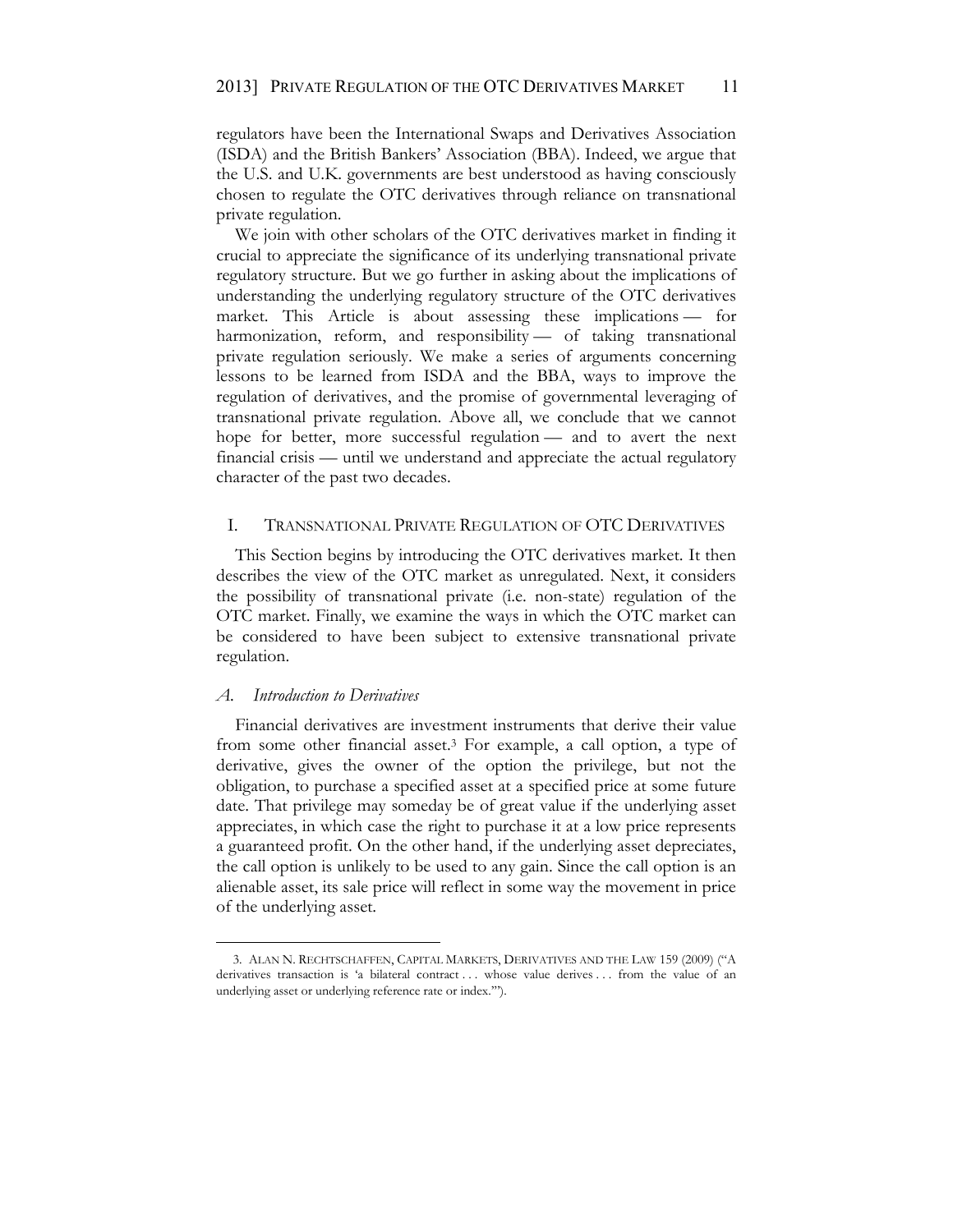Financial derivatives serve at least three purposes for their users. First, they can be used to hedge, or offset, risk.4 Farmers have long used futures, obligations to deliver a given asset at some upcoming date, to lock in their profits now and avoid the volatility of the market for their crop. Swaps, which are promises on the part of two parties to exchange a stream of payments, are now used by the majority of large firms to reduce their interest-rate risk. Companies agree to pay a fixed rate to their bank in exchange for a payment stream that varies with the interest rate, thus assuring themselves an income stream that will vary inversely to their borrowing costs.

Second, derivatives are also used for speculation. Call options can be a more cost-effective way to bet on the appreciation of a security than the direct purchase of the security. Call options entitle their owner to similar gains akin to owning the underlying security, but with a lower initial cost.5 Similar derivatives allow investors to cheaply bet that a security will decline in value, or simply change in some direction.6

Finally, derivatives can be used for a variety of arbitrage activities. Arbitrage refers to investment or business activity that notes the economic similarity between two seemingly different assets. The notorious hedge fund Long-Term Capital Management used financial derivatives to bet that the prices of similar assets would eventually converge.7 Arbitrage can also be regulatory: where a transaction has substantial regulatory costs, derivatives may sometimes be used to reconstruct the transaction in terms not covered by the regulation, preserving the economics of the transaction but avoiding the regulation.8 For example, a corporation may incur tax liability if it sells a given security. Instead of selling the security, the corporation may initiate a total return swap in which it promises to pay another party an amount reflecting any change in value in the asset, in exchange for a fee. Now the corporation has achieved the equivalent of a sale but has not actually "sold" anything for regulatory purposes.

<sup>4.</sup> *See generally id.* at 159–73.

<sup>5.</sup> Access to similar returns comes paired with a greater risk of no return at all. If the option expires while the security's price is below the option's strike price, the investor receives no payment at all.

<sup>6</sup>. A "straddle" is a combination of a call and a put option that rewards its owner if the security's price changes in either direction.

<sup>7.</sup> *See* ROGER K. LOWENSTEIN, WHEN GENIUS FAILED: THE RISE AND FALL OF LONG-TERM CAPITAL MANAGEMENT (2000).

<sup>8.</sup> *See* MERTON H. MILLER, MERTON MILLER ON DERIVATIVES 6 (1997) (explaining and praising regulatory arbitrage); Kenneth C. Kettering, *Securitization and its Discontents: The Dynamics of Financial Product Development*, 29 CARDOZO L. REV. 1553, 1661–67 (2008) (arguing that although bank loans and standby letters of credit expose banks to similar credit risks, the Office of the Comptroller of the Currency (OCC) treated standby letters of credit to the more favorable regulatory treatment of regular letters of credit. In this way, the OCC created a profitable regulatory arbitrage for banks to issue standby letters of credit rather than make loans).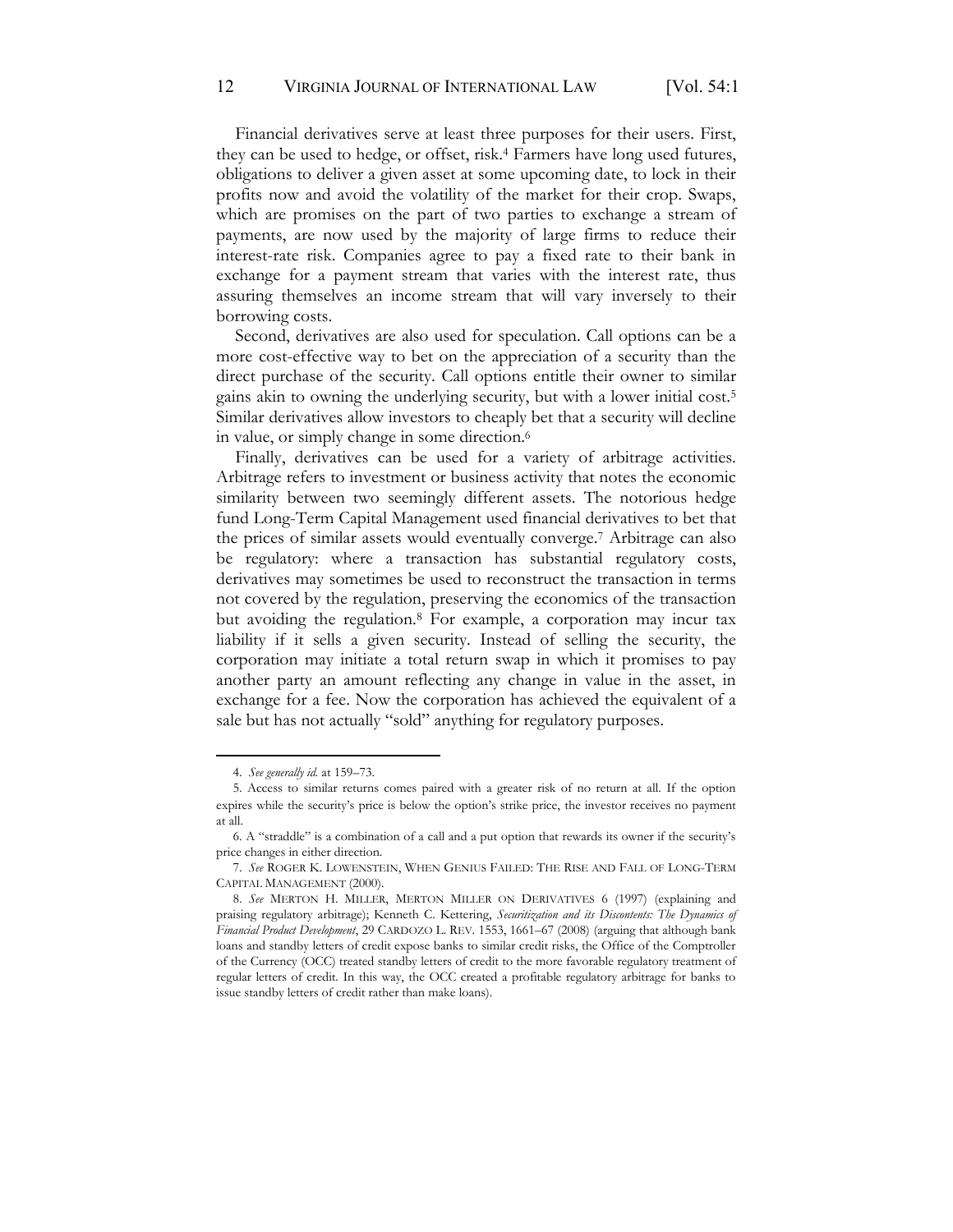Derivatives come in two well-recognized forms: exchange-traded and over-the-counter. The former are standardized contracts traded on regulated exchanges, such as the Chicago Board Options Exchange. The latter are bilateral, designed for customizability, and comprise the vast proportion of the derivatives market.9

Given the OTC market's focus on customization, it is perhaps surprising how closely different OTC swaps resemble one another. This notable fact is largely a result of the standardization of customizable terms provided by ISDA's Master Agreement form contracts and accompanying documentation. Hundreds of trillions of dollars of OTC derivatives are governed by documents written by a single organization, the ISDA, and derive their payments from a single rate governed by another, the BBA. These two organizations are critical in generating the infrastructure that has ordered transactions in the OTC derivatives markets for much of the last two decades — an infrastructure that provides the multiple economic benefits of liquidity, certainty, and reduced transaction costs.<sup>10</sup>

ISDA is "the largest global financial trade association,"<sup>11</sup> with over 800 members from fifty-five countries.12 ISDA's trade documentation is the market norm for OTC derivatives,13 and the organization exercises tremendous influence over the form that transactions take.14 As just one

<sup>9.</sup> *See, e.g.*, Colleen M. Baker, *Regulating the Invisible: The Case of Over-the-Counter Derivatives*, 85 NOTRE DAME L. REV. 1287, 1300 (2010) (citations omitted) ("OTC derivative markets are many times the size of exchange-traded markets and compromise [sic] roughly eighty-three percent of the derivative market.").

<sup>10.</sup> RECHTSCHAFFEN, *supra* note 3, at 172–73.

<sup>11.</sup> David Mengle, *Concentration of OTC Derivatives Among Major Dealers*, ISDA RESEARCH NOTES, no. 4, 2010, at 7, *available at* http://www.isda.org/researchnotes/pdf/ConcentrationRN\_4-10.pdf.

<sup>12.</sup> INT'L SWAPS & DERIVATIVES ASS'N, ISDA: SAFE, EFFICIENT, MARKETS (2011), http://www.isda.org/uploadfiles/\_docs/ISDA\_Brochure\_2011.pdf.

<sup>13.</sup> *See, e.g.*, BNP PARIBAS, OTC DERIVATIVES: THE CHALLENGE OF DERIVING CLEAR BENEFITS 18, *available at*  http://securities.bnpparibas.com/jahia/webdav/site/portal/shared/documents/Market%20Insight/ White-paper-OTC-Derivatives.pdf ("the bilateral agreement adopted between two counterparties dealing OTC derivatives is typically the master agreement published by the International Swaps and Derivatives Association (ISDA)."); INT'L SWAPS & DERIVATIVES ASS'N, MARKET REVIEW OF OTC DERIVATIVE BILATERAL COLLATERALIZATION PRACTICES 9 (2010) ("OTC derivative transactions are commonly documented pursuant to either a 1992 Multi-Currency Cross Border ISDA Master Agreement (the 1992 Agreement) or a 2002 ISDA Master Agreement").

<sup>14.</sup> *See, e.g.*, Adam J. Krippel, *Regulatory Overhaul of the OTC Derivatives Market: The Costs, Risks and Politics*, 6 OHIO ST. ENTREPRENEURIAL BUS. L.J. 269, 280 (2011) ("The International Swaps and Derivatives Association, Inc. ('ISDA') provides a standard form agreement called the 'ISDA Master Agreement' that most market participants use for their OTC derivatives transactions."); Adam Glass, *Helpful Hints for the New Derivatives Regulators*, FINREG21.COM (Aug. 31, 2009), http://www.finreg21.com/lombard-street/helpful-hints-new-derivatives-regulators (explaining that ISDA "is the forum in which the swap dealers and other market participants create and administer the terms and conditions of every major class of OTC derivative. It publishes and updates standard contract terms, takes positions or seeks outside counsel on interpretive questions under those standardized terms, and, in the case of credit derivatives, is single-handedly responsible for rewriting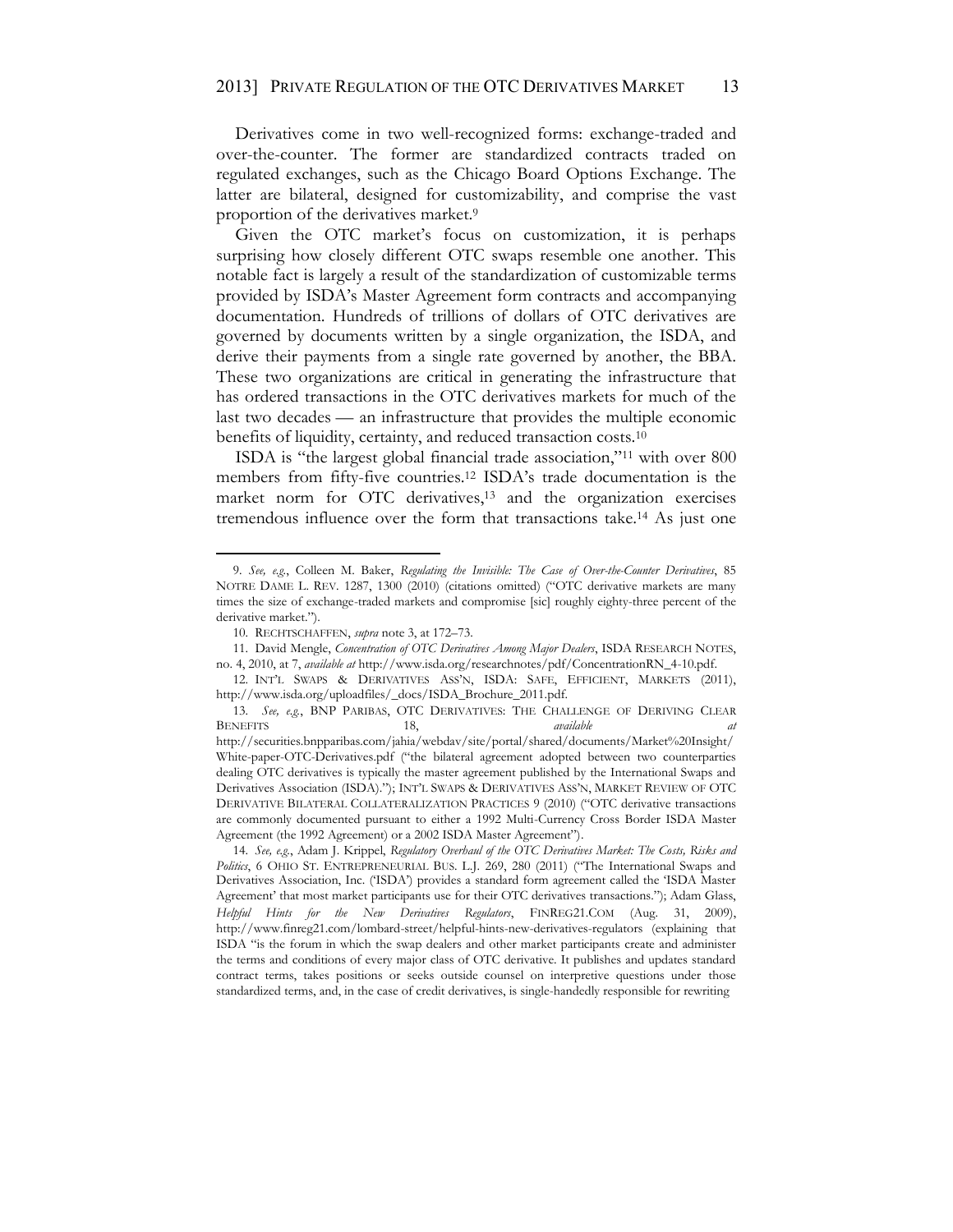indicator of the extent of ISDA's penetration, eighty-five percent of the approximately 138,000 collateral agreements in use in the OTC derivative market at the end of 2011 were ISDA agreements.15 "The [ISDA] Master Agreement serves as an industry-standard contract available for off-theshelf use by counterparties."<sup>16</sup>

The importance of the BBA over the last two decades is similarly indisputable.17 The BBA's importance to the derivatives market began in 1986 when it first published a daily interest-rate benchmark called the BBA London InterBank Offered Rate (LIBOR).18 Assembled from banks' selfevaluated borrowing costs, LIBOR is meant to provide insight into the cost of funds in the most liquid market in the world. Because of the importance of the banks that operate in the London market, LIBOR is thought to correlate with interest rates all around the world. That benchmark rate is now the price term in essentially all USD-, Yen-, and Sterling-denominated OTC derivatives.19

Although they are small private entities, ISDA and the BBA produce standards of tremendous public influence and importance: <sup>20</sup> the standard form documentation that is the norm for the OTC derivatives market, and the rate by which hundreds of trillions of dollars in interest-rate derivatives are traded.

18. *Historical Perspective,* BBA LIBOR, http://www.bbalibor.com/explained/historical-perspective (last visited June 9, 2013). LIBOR is, of course, best known to most people as the site of probable manipulation. *See infra* notes 39–44.

the standard terms of credit derivatives, and changing the market practices under which they are traded and settled"), *reprinted in* http://creditriskchronicles.blogspot.com/2009/08/helpful-hints-fornew-derivatives.html.

<sup>15.</sup> INT'L SWAPS & DERIVATIVES ASS'N, ISDA MARGIN SURVEY 2012 3 (2012), *available at* https://www2.isda.org/functional-areas/research/surveys/margin-surveys/.

<sup>16.</sup> RECHTSCHAFFEN, *supra* note 3, at 173.

<sup>17.</sup> Interestingly, there is some overlap between ISDA and the BBA. ISDA grew out of efforts in the early 1980s to standardize OTC derivatives. Among early efforts, the British Bankers' Association formed an Interest Rate Swap Working Party and Forward Rate Agreement Working Party that developed a set of standardized terms for interest rate swaps and forwards. GuyLaine Charles, *The ISDA Master Agreement* — *Part I: Architecture*, *Risks and Compliance*, *PRAC. COMPLIANCE & RISK* MGMT. FOR SEC. INDUS., Jan. 2012, at 25, 25–26, *available at* MGMT. FOR SEC. INDUS., Jan. 2012, at 25, 25–26, *available at*  http://www.teiglandhunt.com/webcp/assets/rtarticles/pdf/77.pdf. The BBA formed in 1920 through the merger of two other banking organizations but remained insignificant until the 1970s. Until that time, it addressed issues only on an ad hoc basis and shared staff with another industry group. Jane A. Sargent, *Pressure Group Development in the EC: The Role of the British Bankers' Association*, 20 J. COMMON MKT. STUD. 269, 271 (1982).

<sup>19.</sup> *See, e.g.*, Michael Fleming et al., *An Analysis of OTC Interest Rate Derivatives Transactions: Implications for Public Reporting*, 557 FED. RESERVE BANK OF N.Y. STAFF REPORTS 1, 12 (Oct. 2012), http://www.newyorkfed.org/research/staff\_reports/sr557.pdf.

<sup>20.</sup> Anna Gelpern, Commentary, *Contracts as Organizations*, 51 ARIZ. L. REV. 57, 63–64 (2009) (citing *ISDA Staff Information*, ISDA, http://isda.org/wwa/staff.html (last visited Feb. 5, 2009)) ("During the summer of 2008, ISDA had a staff of about seventy, most of them in New York and London."). BBA LIBOR has always had a staff in the low single-digits.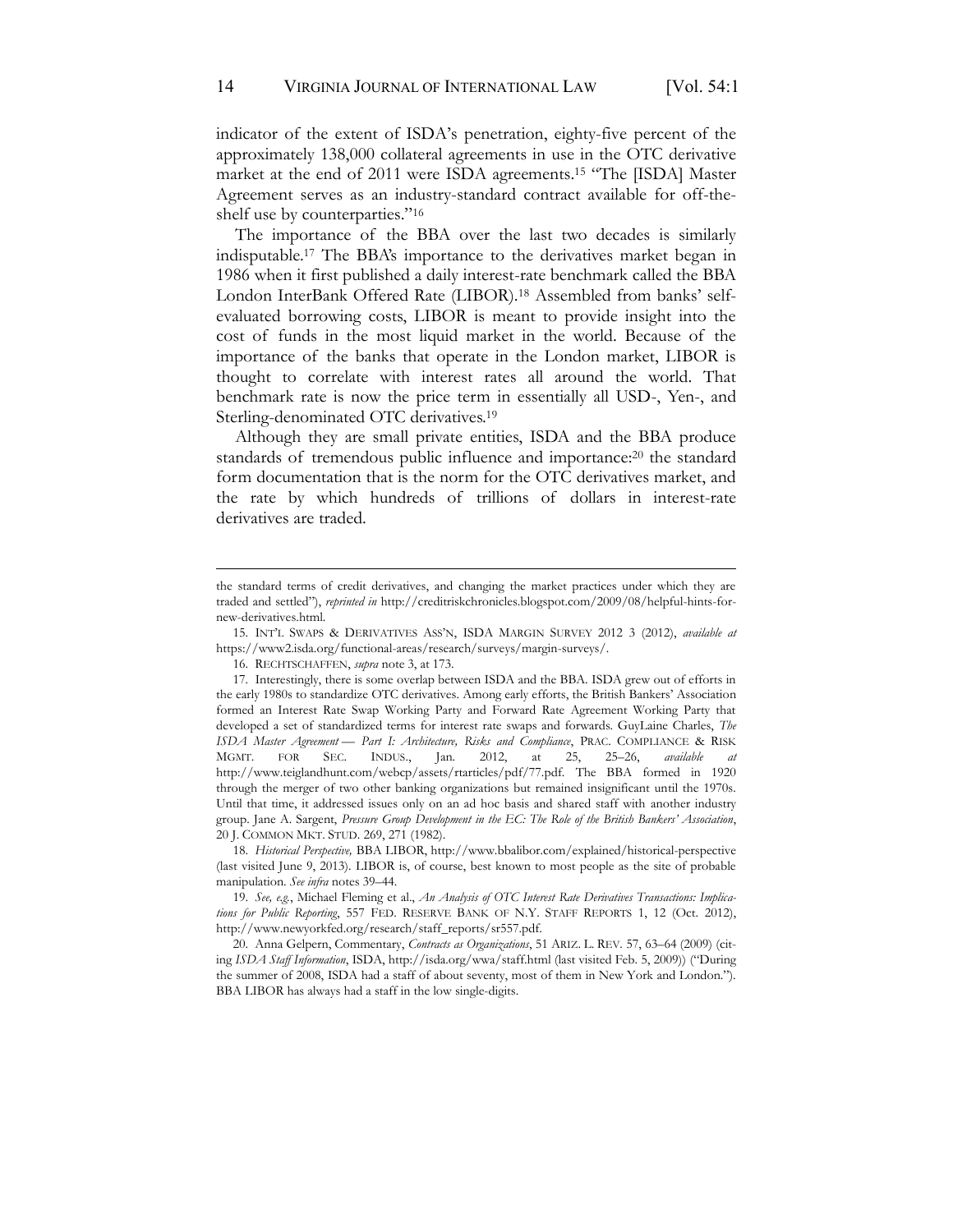#### *B. The Dominant Narrative*

Despite a growing chorus claiming that the OTC derivatives market has been subject to private regulation,<sup>21</sup> much discussion of this market has generally assumed that it was essentially unregulated, or subject to rapid wholesale deregulation — and regulatory inactivity where regulation was possible22 — on both sides of the Atlantic.23 This version of history has familiar milestones. In 1989, the U.S. Commodity Futures Trading Commision (CFTC) provided a "safe harbor" from regulation for most OTC swaps.24 In 1992, Congress followed suit and gave the CFTC general exemptive power over swaps.25 At that time, the size of the OTC market was about \$12 trillion, notional, excluding the foreign exchange market.<sup>26</sup>

In 1993, Metallgeschaft AG, Germany's fourteenth-largest corporation, lost \$1.3 billion in derivatives transactions.<sup>27</sup> That same year, a G30 report on the OTC market advised no new state regulation, but instead provided extensive commentary on best practices that the private sector itself could implement.28 That report was directed by officers at JP Morgan, ISDA, and others.29

The cornerstone of the deregulatory narrative was laid in the late 1990s. In a momentary reversal of the trend up until this point, the CFTC issued a Concept Release announcing its intentions to increase scrutiny of OTC derivatives in 1998.30 The reaction was swift. Congress responded with the Commodity Futures Modernization Act (CFMA), enacted in 2000,<sup>31</sup> which is typically characterized as a "sweeping deregulation of OTC derivative

<sup>21.</sup> *See infra* Part I.D.

<sup>22.</sup> Dan Awrey, *The FSA, Integrated Regulation, and the Curious Case of OTC Derivatives*, 13 U. PA. J. BUS. L. 1, 33 (2010) ("Not surprisingly, the enactment of the [Commodity Futures Modernization Act] ushered in a period of relative inactivity in the U.S. with respect to the regulation of OTC derivatives markets. This regulatory stasis stood in stark contrast, however, with the precipitous growth and proliferation of OTC derivatives markets.").

<sup>23.</sup> *Id.* at 46–47 (The U.K.'s Financial Services Authority is also non-interventionist).

<sup>24.</sup> Policy Statement Concerning Swap Transactions, 54 Fed. Reg. 30,694, 30,694–95 (July 21, 1989).

<sup>25.</sup> Futures Trading Practices Act of 1992, Pub. L. No. 102-546, § 502, 106 Stat. 3590 (1992).

<sup>26.</sup> U.S. GEN. ACCOUNTING OFFICE, GAO/GGD-94-133, FINANCIAL DERIVATIVES: ACTIONS NEEDED TO PROTECT THE FINANCIAL SYSTEM 34 (1994).

<sup>27.</sup> ROBERT M. CONROY, MG REFINING & MARKETING, INC. (A) 1 (Univ. of Va., Darden Graduate Sch. of Bus. Admin. ed., 1998 rev. 2000), *available at* http://faculty.darden.virginia.edu/ conroyb/IESE/2002/f-1227.pdf; ANAND SHETTY & JOHN MANLEY, METALLGESELLSCHAFT'S HEDGING DEBACLE 2, *available at* http://userwww.sfsu.edu/ibec/papers/39.pdf (last visited June 8, 2013).

<sup>28.</sup> WORKING GRP. ON GLOBAL DERIVATIVES, DERIVATIVES PRACTICES AND PRINCIPLES (1993) [hereinafter G30 PAPER].

<sup>29.</sup> *Id.* at \*7.

<sup>30.</sup> *See* COMMODITY FUTURES TRADING COMM'N, OVER-THE-COUNTER DERIVATIVES (1998), *available at* http://www.cftc.gov/opa/press98/opamntn.htm.

<sup>31.</sup> Commodity Futures Modernization Act of 2000, Pub. L. No. 106-554  $\int$  1(a)(5), app. E  $\int$  1(a), 114 Stat. 2763, 2763A-366 (2000).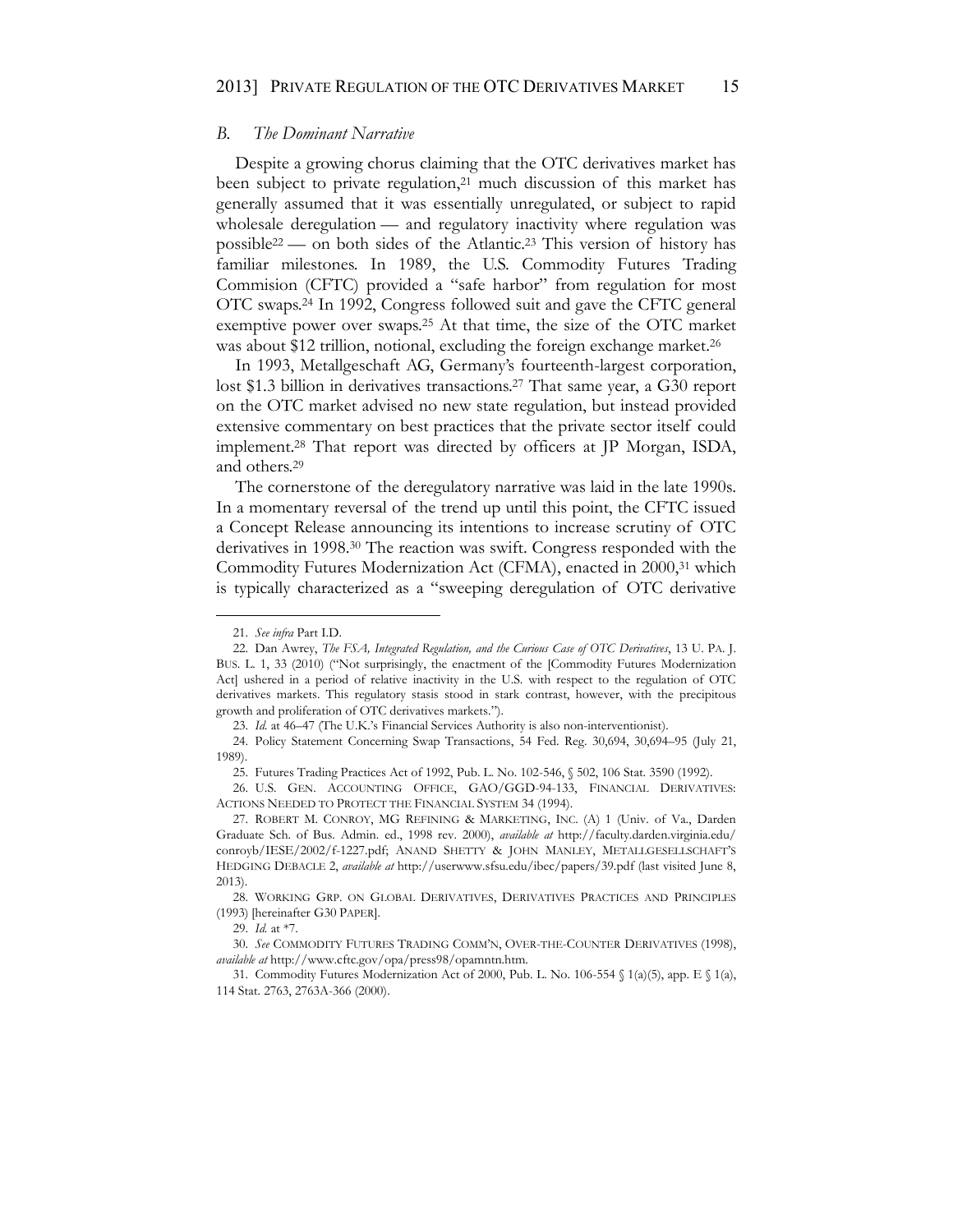activity."<sup>32</sup> Among other things, the CFMA specified that OTC swaps between sophisticated parties could be transacted off of regulated exchanges and exempt from most of the Commodity Exchange Act.

Turf wars between the Securities and Exchange Commission (SEC) and CFTC may have also contributed to a lack of aggressive governmental regulation.33 From its founding, the CFTC and the SEC were at odds about the proper shape and distribution of regulation in their respective areas, as well as the borders of those jurisdictions. In 1982, the Shad– Johnson Accord, named for the agency heads who helped cobble together an uneasy truce, gave regulatory authority over options on individual securities to the SEC and the rest to the CFTC.34 This trend of governmental inaction has also been explained by large lobbying expenditures by the finance industry,<sup>35</sup> which succeeded in spreading a pro-financial innovation ideology and beating back regulation wherever it could.

This apparent absence of regulation of financial instruments generally,<sup>36</sup> and of derivatives in particular, has been cited as a major catalyst of the global financial crisis.37 Without regulation, derivatives users were free to take imprudent risks, sometimes with the encouragement of brokers and advisors who may not have held their clients' interests very highly.<sup>38</sup> With the proliferation of an infinite variety of bespoke derivatives, it became increasingly difficult to assess one's indirect exposure to the failure of a counterparty's counterparty. The results of these trends were daisy chains of risk and a reduction of available credit. As Professor Stout has put it, "[i]t was the deregulation of financial derivatives that brought the banking system to its knees."<sup>39</sup>

<sup>32.</sup> Baker, *supra* note 9, at 1299.

<sup>33.</sup> *See* Jerry W. Markham, *Super Regulator: A Comparative Analysis of Securities and Derivatives Regulation in the United States, the United Kingdom, and Japan*, 28 BROOK. J. INT'L L. 319, 356–66 (2003); RECHTSHAFFEN, *supra* note 3, at 195 (describing jurisdictional disputes between the CFTC and SEC).

<sup>34.</sup> RECHTSHAFFEN, *supra* note 3, at 195.

<sup>35.</sup> Baker, *supra* note 9, at 1311.

<sup>36.</sup> Joseph E. Stiglitz, *Listen to the IMF, America*, SLATE (May 5, 2011, 1:04 PM),

http://www.slate.com/articles/business/project\_syndicate/2011/05/listen\_to\_the\_imf\_america.sin gle.html ("Financial deregulation in the United States was a prime cause of the global crisis that erupted in 2008 . . . .").

<sup>37.</sup> *See* Krippel, *supra* note 14, at 278; *see also* FIN. CRISIS INQUIRY COMM'N, *supra* note 1, at 52–66 (describing various deregulatory changes and arguing they causally contributed to the financial crisis).

<sup>38.</sup> For example, consider the now-infamous Abacus transaction. *See* Press Release, U.S. Sec. & Exch. Comm'n, Goldman Sachs to Pay Record \$550 Million to Settle SEC Charges Related to Subprime Mortgage CDO (July 15, 2010), *available at* http://www.sec.gov/news/press/2010/2010- 123.htm.

<sup>39.</sup> Lynn A. Stout, *How Deregulating Derivatives Led to Disaster, and Why Re-Regulating Them Can Prevent Another*, LOMBARD STREET, July 6, 2009, at 4, http://www.finreg21.com/files/finreg21 finreg21/Lombard%207.pdf.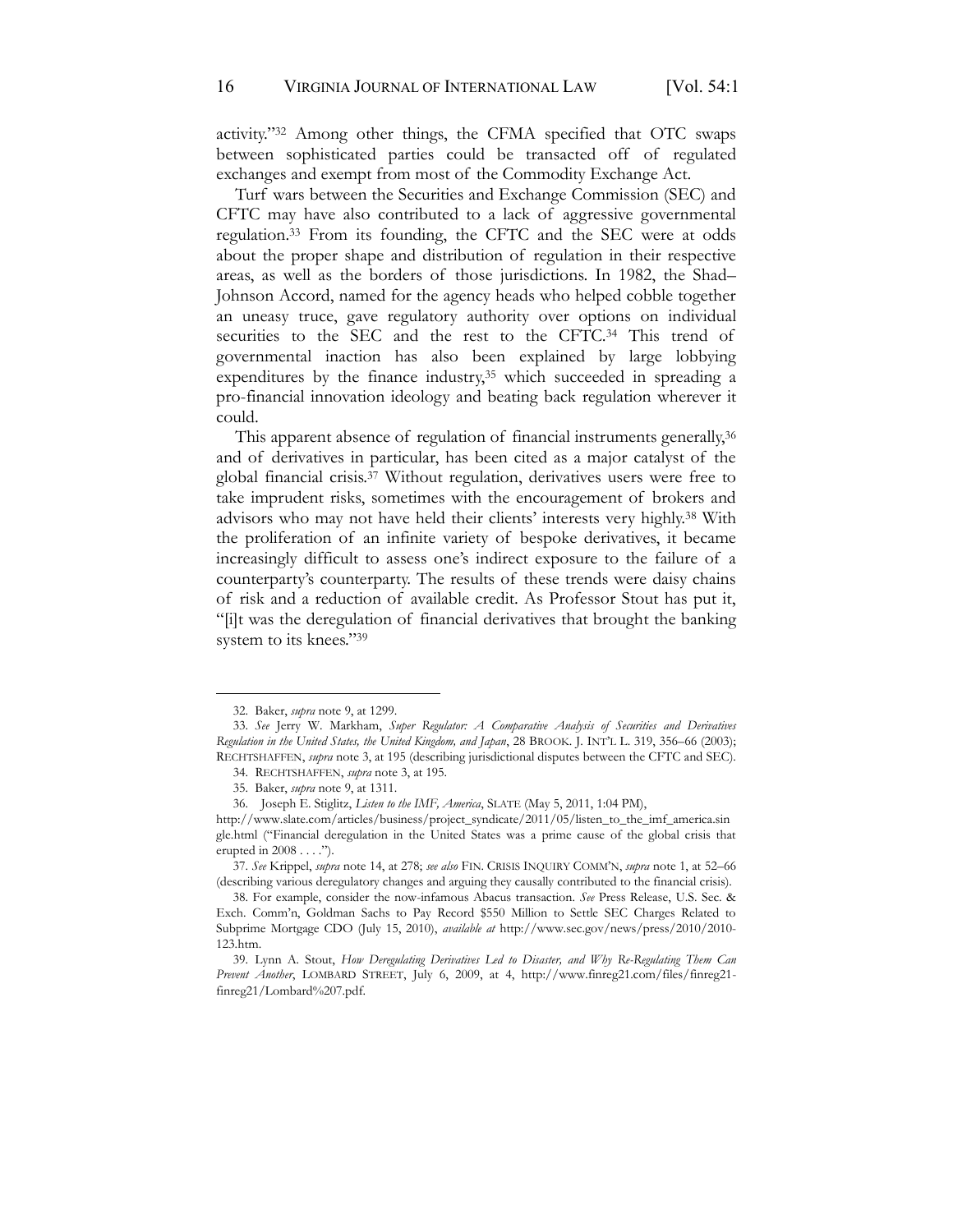A similar story of deregulation (and disaster) is also frequently told about the most important interest-rate benchmark in the world — LIBOR. It is by now well known that at least one of the major banks contributing to the setting of LIBOR also manipulated it.<sup>40</sup> This manipulation was possible in part because of the way that LIBOR was compiled: each day, the BBA would ask six or more large banks "at what rate could you borrow funds . . . in a reasonable market size just prior to 11 am?"<sup>41</sup> The BBA discarded the top and bottom quartile of answers and averaged the remaining answers. This trimmed mean methodology was meant to eliminate problematic outliers from this benchmark of bank borrowing costs, but no data was required to substantiate banks' answers to this broad question, and there was clearly opportunity for an answering bank to tailor its response in order to influence the average. The deregulatory narrative suggests that the manipulation of LIBOR was due to the fact that it was unregulated,42 and that mischief has thrived in the vacuum of regulation since the early days of LIBOR.<sup>43</sup> It does seem that there was no clear civil and criminal liability applicable to benchmark manipulation in the United Kingdom,<sup>44</sup> or in most other jurisdictions.<sup>45</sup>

Private or poor regulation, however, is not deregulation, and only by appreciating the OTC derivatives space in its full complexity can an optimal regulatory strategy be designed. In the next Section, we lay out the

<sup>40.</sup> Others have admitted that their employees *attempted* to manipulate LIBOR. *See generally*, Gabriel Rauterberg & Andrew Verstein, *Index Theory: The Law, Promise and Failure of Financial Indices*, 30 YALE J. ON REG. 101 (2012).

<sup>41.</sup> *The Basics*, BBA LIBOR, http://www.bbalibor.com/explained/the-basics (last visited June 11, 2013).

<sup>42.</sup> *See, e.g.*, Francesco Guerrera, *What's Next to Watch in Libor Drama*, WALL ST. J. ONLINE (July 9, 2012,  $2012$ ,  $7:46$  PM), http://online.wsj.com/article/SB10001424052702303567704577516450784443534.html (calling LIBOR a "once-unregulated process"); Damian Reece, *Record Fines for Barclays Are Just the Beginning of the Libor Scandal*, TELEGRAPH (June 27, 2012, 8:58 PM), http://www.telegraph.co.uk/finance/comment/damianreece/9360672/Record-fines-for-Barclaysare-just-the-beginning-of-the-Libor-scandal.html ("[I]t's surprising that setting the rate for [LIBOR] is unregulated."); Hibah Yousuf, *Pressing the Reset Button on Libor*, CNN MONEY (Sept. 27, 2012, 7:01 PM), http://money.cnn.com/2012/09/27/investing/libor-wheatley/index.html (quoting Martin Wheatley as stating that, "[i]n hindsight, it now appears untenable for such an important process to be unregulated.").

<sup>43.</sup> *See, e.g.*, Sean Vanatta, *Libor's Risks Emerged from Clubby London Banking Culture*, BLOOMBERG (Aug. 14, 2012, 1:58 PM), http://www.bloomberg.com/news/2012-08-14/libor-s-risks-emergedfrom-clubby-london-banking-culture.html (arguing that manipulation of "Libor," as a general term for interbank lending rates, predates the BBA LIBOR now used); *see also* Mary Campbell, *Euromarkets in Low Gear*, FIN. TIMES, Sept. 16, 1974, at 26 *(*"Bank A agrees to quote a slightly above realistic LIBOR for the purposes of fixing the rate payable by a customer of bank B — on the understanding that bank B will do the same for bank A when the time comes.").

<sup>44.</sup> HM TREASURY, THE WHEATLEY REVIEW OF LIBOR: FINAL REPORT **¶** 2.30 (2012), *available at* http://cdn.hm-treasury.gov.uk/wheatley\_review\_libor\_finalreport\_280912.pdf [hereinafter THE WHEATLEY REVIEW].

<sup>45.</sup> *See, e.g.*, INT'L ORG. OF SEC. COMM'NS, *Discussion Paper on Benchmarks* (on file with author).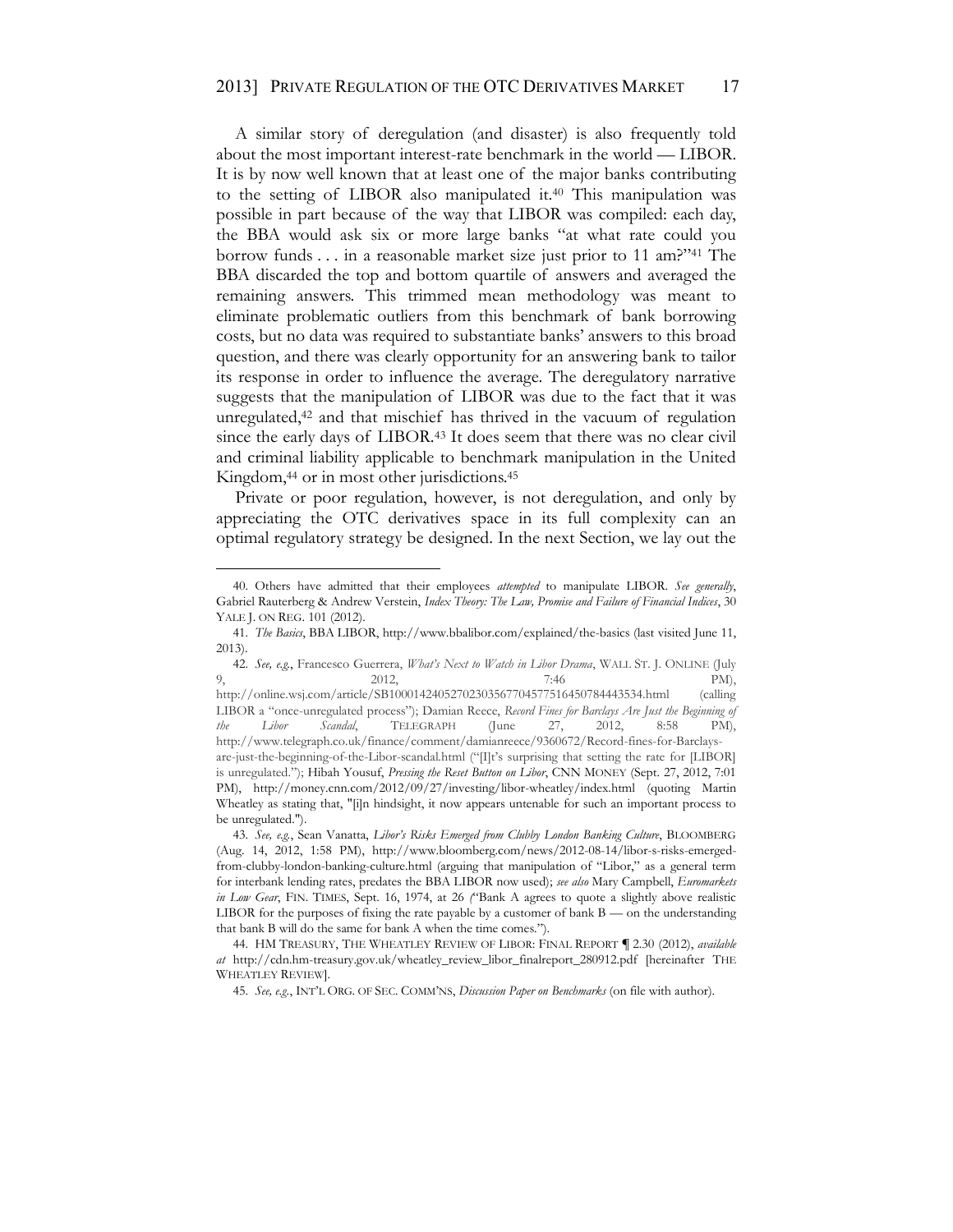scholarly literature that has emerged concerning the reality of regulation by non-state and private actors.

#### *C. Governance Outside the State*

In October 2012, the U.K. government adopted a proposal that panel bank submissions for the LIBOR rate should be unavailable to the public for three months.<sup>46</sup> The motivation behind the proposal was that initial submission anonymity would permit contributor banks to more frankly represent their cost of borrowing, and the U.K. government's move represented a paradigmatic attempt at incremental financial regulation. More than four years earlier, the BBA had considered the same proposal for the same reason. The BBA controlled the LIBOR-setting mechanism and easily could have imposed the same scheme.<sup>47</sup> If it had, it would have in most respects been functionally identical in its operation, and it would have similarly represented financial regulation, albeit by a private nonprofit rather than by a government.

The functional consequences of a supervisory directive can be identical irrespective of whether the state or a private actor imposes it. Indeed, the reality that rule-making for private entities by a non-governmental institution can be regulation is widely acknowledged and allows for a far richer and subtler analysis of the regulation applicable to any particular arena of our financial markets. As Ian Ayres and John Braithwaite put it over twenty years ago, "the intellectual stalemate between those who favor strong state regulation of business and those who advocate deregulation" is pejoratively academic, because financial participants themselves realized that "regulation occurs in 'many rooms'" and that "good regulatory policy [involved] acceptance of the inevitability of some sort of symbiosis between state regulation and self-regulation."<sup>48</sup> Different forms of this broadened perspective on regulation have taken on various names across time, from Reisman's celebration of the New Haven School<sup>49</sup> to more recent New Governance scholarship. 50

<sup>46.</sup> Press Release, HM Treasury, Gov't Accepts Recommendations from the Wheatley Review of LIBOR in Full (Oct. 17, 2012), *available at* https://www.gov.uk/government/news/governmentaccepts-recommendations-from-the-wheatley-review-of-libor-in-full; *see also* THE WHEATLEY RE-VIEW, *supra* note 44, ¶ 5.15. ("Real-time publication of submissions can create incentives to submit a lower rate than would otherwise have been submitted."). We will explore this proposal in greater detail along with other relevant portions of the Wheatley Review.

<sup>47.</sup> BRITISH BANKERS' ASS'N, BBA LIBOR CONSULTATION FEEDBACK STATEMENT (2008) [hereinafter BRITISH BANKERS' ASS'N, BBA LIBOR CONSULTATION], *available at*  http://www.bba.org.uk/media/article/bba-libor-review-consultation-feedback-statement/latestnews.

<sup>48.</sup> IAN AYRES & JOHN BRAITHWAITE, RESPONSIVE REGULATION: TRANSCENDING THE DEREGULATION DEBATE 3 (1992).

<sup>49.</sup> W. Michael Reisman, *International Law-making: A Process of Communication*, 75 AM. SOC'Y INT'L

L. PROC. 101, 107 (1981) (New Haven School "liberates the inquirer from the limiting and . . .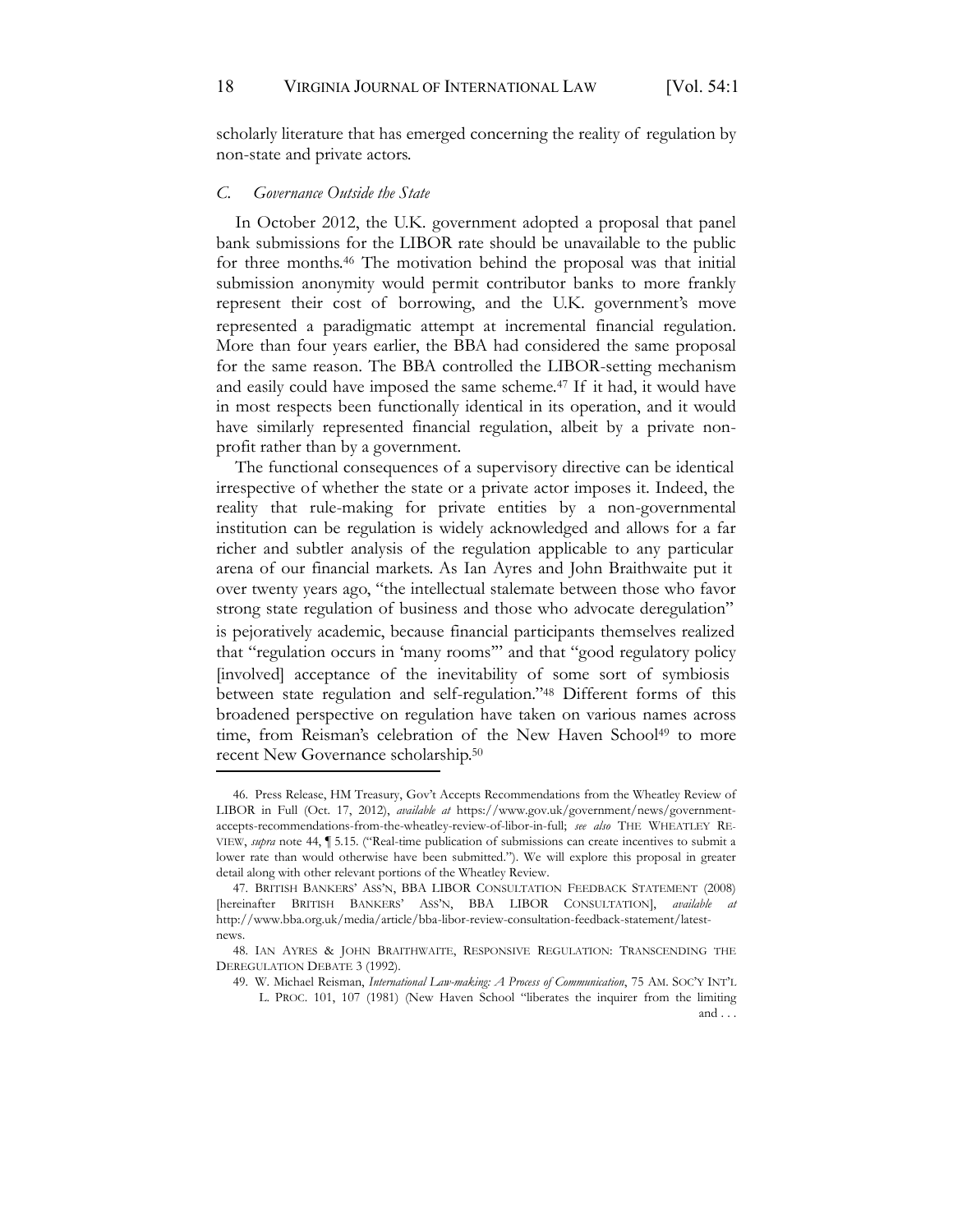Applications of this approach to private financial regulation have already born fruit. Janet Koven Levit has explored an international trade finance regime under the banner of what she calls "[b]ottom-up lawmaking . . . [which does] not feature state policymakers but rather the very practitioners — both public and private — who must roll up their sleeves and grapple with the day-to-day technicalities of their trade."<sup>51</sup> A process can become functionally regulated even where no sovereign authoritatively imposes the norms and practices.

#### *D. Transnational Private Regulation of the OTC Derivatives Market*

ISDA is well-recognized as a transnational private regulator. Indeed, noting this feature has been one of the first and principal insights of almost every scholar to survey the terrain of OTC derivatives.<sup>52</sup> Some have observed the private governance character of the OTC derivatives market and have attempted to place it in a broader theoretical perspective. Professor Baker has noted that "the Credit Derivative Determination Committees of [ISDA] exemplify the highly successful and rapid growth

distorting model of positivism, which holds that law is made by the legislature," but includes "any communication between elites and politically relevant groups which shapes wide expectations about appropriate future behavior."); *see also* Harold Hongju Koh, *Why Do Nations Obey International Law?*, 106 YALE L.J. 2599, 2622 n.110 (1997).

<sup>50.</sup> *See, e.g.*, Saule T. Omarova, *Wall Street as Community of Fate: Toward Financial Industry Self-Regulation*, 159 U. PA. L. REV. 411, 417 (2011) ("The New Governance scholarship posits, generally, that the traditional top-down model of regulation, in which the power to create rules belongs exclusively to the state, is being replaced by a more flexible 'governance' model, in which power to set and enforce the rules is increasingly diffused among a variety of societal actors working alongside the governments."); Robert F. Weber, *New Governance, Financial Regulation, and Challenges to Legitimacy: The Example of the Internal Models Approach to Capital Adequacy Regulation*, 62 ADMIN. L. REV. 783, 786 (2010).

<sup>51.</sup> Janet Koven Levit, *A Bottom-Up Approach to International Lawmaking: The Tale of Three Trade Finance Instruments*, 30 YALE J. INT'L L. 125, 126 (2005); *see also* Peer Zumbansen, *The Ins and Outs of Transnational Private Regulatory Governance: Legitimacy, Accountability, Effectiveness and a New Concept of "Context*,*"* 13 GERMAN L.J. 1269, 1278–79 (2012) ("Faced with a multitude of overlapping, fastevolving private regulatory governance regimes in areas ranging from financial to environmental regulation, investment law or commercial transfers, lawyers must continue to both expand their expertise with regard to specialized, technical transactional areas and appreciate the relevance of nonlegal ordering and regulatory concepts which underlie and inform many of the emerging governance regimes.").

<sup>52.</sup> *See, e.g.*, Georgette Chapman Phillips, *The Jumbled Alphabet Soup of the Collapsed Home Mortgage Market: ABCP, CDO, CDS and RMBS*, 18 U. MIAMI BUS. L. REV. 143, 179 (2010) ("[A]s a selfregulating industry under the purview of the International Swaps and Derivatives Association, the derivatives market is a miserable failure."); Colin Scott, *Beyond Taxonomies of Private Authority in Transnational Regulation*, 13 GERMAN L.J. 1326, 1329 (2012) (discussing ISDA's standard-creating process as transnational private regulation); Aaron Unterman, *Perverse Incentives: Risk Taking and Reform*, BANKING & FIN. SERVICES POL'Y REP., June 2009, at 11, 19–20 ("The derivatives market has grown to astonishing heights as a self-regulating industry under the purview of the International Swaps and Derivatives Association (ISDA).").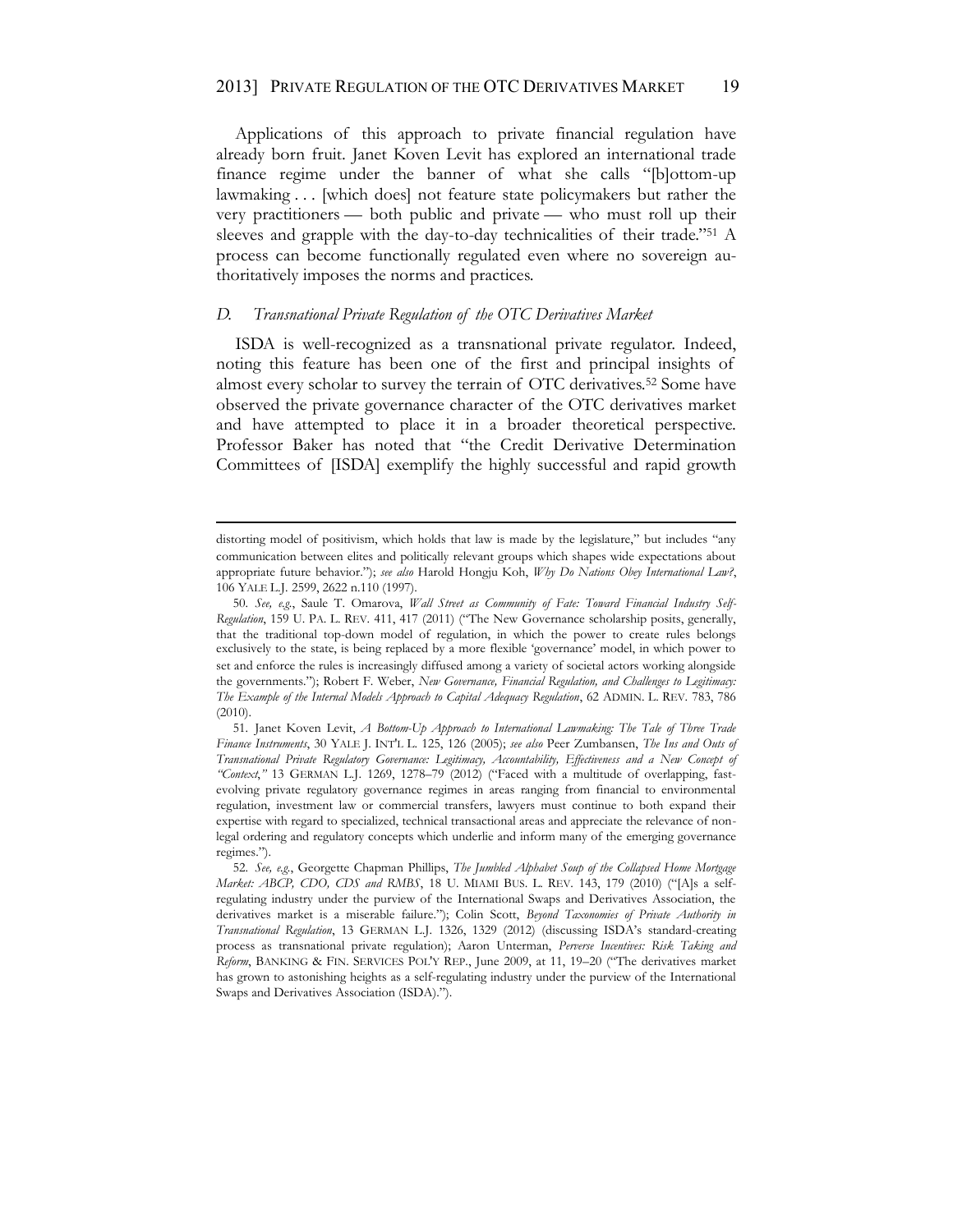of global private governance of the OTC derivative markets."<sup>53</sup> Professor Biggins has echoed ISDA's accomplishments in discussing its successful standardization of OTC derivatives contracts, which has "result[ed] in the creation and sustenance of a highly successful transnational private regulatory regime."<sup>54</sup> Similarly, Professor Omarova, while arguing for a new, more comprehensive understanding of financial self-regulation in the wake of the financial crisis, used ISDA's creation of standardized contracts for OTC derivatives transactions as a "leading example of . . . efficiencyenhancing private industry self-regulation in today's financial markets."<sup>55</sup> Professor Howell said that the swap market "has functioned surprisingly well and constitutes what must be regarded as a premier example of private regulation in financial markets."<sup>56</sup> Others have discussed private regulation as the *sole* regulatory force in parts of the derivatives markets, essentially replacing international regulatory agencies with the actual market participants. 57

ISDA and the BBA's roles as transnational private regulators can be seen in its inputs (market constituents forming bureaucracies to design governing rules, mirroring and working alongside state regulation), outputs (regulatory directives and standardized documentation), results (a harmonized and partially regulated market), and the way in which state actors have deferred to them. ISDA has successfully imposed upon the market a remarkable degree of regulation and harmonization of practices. From the beginning, ISDA worked with the G30 to draw up detailed best practices guidelines for the swap business.58 ISDA has also helped to constrain insider trading in the derivatives space.59

ISDA's most important contribution has been the creation of its standard form documents.<sup>60</sup> The earliest iteration came in the 1985 Swaps

58. *See, e.g.*, G30 PAPER, *supra* note 28; GILLIAN TETT, FOOL'S GOLD: THE INSIDE STORY OF J.P. MORGAN AND HOW WALL ST. GREED CORRUPTED ITS BOLD DREAM AND CREATED A FINANCIAL CATASTROPHE 35 (2010).

<sup>53.</sup> Baker, *supra* note 9, at 1296.

<sup>54.</sup> John Biggins, *'Targeted Touchdown' and 'Partial Liftoff': Post-Crisis Dispute Resolution in the OTC Derivatives Markets and the Challenge for ISDA*, 13 GERMAN L.J. 1297, 1297 (2012).

<sup>55.</sup> Omarova, *supra* note 500, at 444.

<sup>56.</sup> Jackson E. Howell, *Centralization, Competition, and Privatization in Financial Regulation*, 2 THEORETICAL INQUIRIES IN LAW 649, 665–66 (2001).

<sup>57.</sup> *See, e.g.*, Nathaniel G. Dutt, *Current United States Credit Default Swap Regulatory Initiatives: A New World Standard or Just a Ploy?*, 16 ILSA J. INT'L & COMP. L. 169, 188–89 (2009) ("[T]here is no international regulatory agency that directly monitors or regulates the CDS market . . . . [T]he true regulators of the CDS market are the participants themselves."); *id.* at 192 (discussing "ISDA's selfregulatory system"); *see also* Paul Lejot, *Cover Up! Hong Kong's Regulation of Exchange-Traded Warrants*¸ 36 H.K. L.J. 277, 279 (2006) (discussing ISDA as the OTC derivatives market's self-regulatory organization and its documentation-creating role).

<sup>59.</sup> *See, e.g.*, Serena Ng, *Trading Groups Are Agitating over Apparent Leaks on Street*, WALL ST. J., Dec. 14, 2006, at C3.

<sup>60.</sup> *See, e.g.*, Barry Le Vine, C*omment: The Derivative Market's Black Sheep, Regulation of Non-Cleared*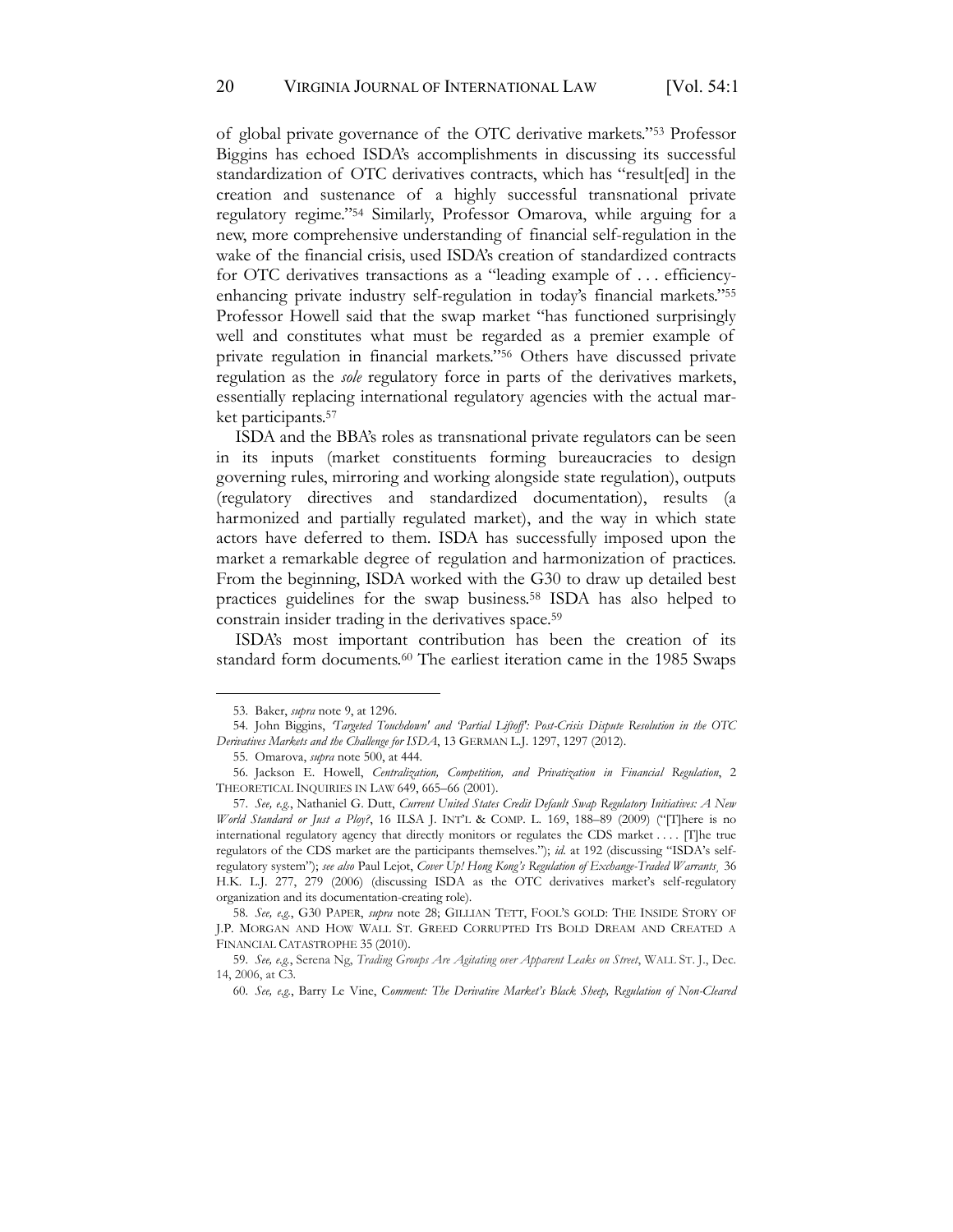Code, abbreviated from the Code of Standard Wording, Assumption and Provisions for Swaps.<sup>61</sup> Newer versions of the documentation contain three components: the Master Agreement, where harmony lies and all the standard terms reside; the Schedule, which modifies the Master Agreement where choices are to be made; and the Confirmation, which covers the details of the instant transaction. Other documents are also commonly appended, such as collateral documents, bridging documents, which provide for netting across all ISDA documented transactions between the parties, and other definitions. Though other bodies have offered standard documents,<sup>62</sup> the ISDA Master Agreement is used in more than ninety percent of OTC derivative transactions.63 These standard documents have been called a "modern international law merchant."<sup>64</sup> Without these standard documents, "parties would be plagued by arduous negotiation."<sup>65</sup>

ISDA's process of updating and implementing these documents has numerous regulatory characteristics. ISDA employs about 3000 people in its documentation committee,<sup>66</sup> which reacts quickly to modify documents — striking and redefining terms — to remain efficient as legal and economic circumstances change.67 This process also preserves international harmony of treatment. For example, the 1992 version of the ISDA Master Agreement provided a thirty-day cure period during which a debtor might contest involuntary bankruptcy and thereby avoid the characterization of "default."<sup>68</sup> The 2002 version shortens this period to fifteen days.69 Some practitioners have criticized this durational shift, emphasizing that it can take more than fifteen days to even issue a summons in an involuntary bankruptcy, if only because of a "dilatory clerk."<sup>70</sup> Yet this shorter rule provides international certainty that is largely immune from domestic variation in bureaucratic delay.

*Security-Based Swaps Under Dodd–Frank,* 31 NW. J. INT'L L. & BUS. 699, 710–11 (2011) (noting "significant operational standardization that has taken place over the past five years, such as harmonization of default criteria in master ISDA agreements.").

<sup>61.</sup> *See, e.g.*, Norman Menachem Feder, *Deconstructing Over-the-Counter Derivatives*, 2002 COLUM. BUS. L. REV. 677, 737 (2002).

<sup>62.</sup> *Id.* at 740.

<sup>63.</sup> *See, e.g.*, Henry Knox, *Master Artfulness*, THE LAWYER (Mar. 7, 2011), http://www.thelawyer.com/master-artfulness/1007152.article.

<sup>64.</sup> Tamar Frankel, *Cross-Border Securitization: Without Law, But Not Lawless*, 8 DUKE J. COMP. & INT'L. L. 255, 275 n.56 (1998).

<sup>65.</sup> 6 THOMAS J. MOLONEY ET AL., BUSINESS & COMMERCIAL LITIGATION IN FEDERAL COURTS § 70:17 (Robert L. Haig ed., 3d ed. 2012); *see also* Sean M. Flanagan, *The Rise of a Trade Association: Group Interactions Within the International Swaps and Derivatives Association*, 6 HARV. NEGOT. L. REV. 211 (2001).

<sup>66.</sup> Gelpern, *supra* note 20, at 65–66.

<sup>67.</sup> Stephen J. Choi & G. Mitu Gulati, *Contract as Statute*, 104 MICH. L. REV. 1129, 1144 (2006).

<sup>68.</sup> INT'L SWAPS & DERIVATIVES ASS'N, 1992 ISDA MASTER AGREEMENT, § 5(a)(vii)(4) (1992).

<sup>69.</sup> INT'L SWAPS & DERIVATIVES ASS'N, 2002 ISDA MASTER AGREEMENT, § 5(a)(vii)(4) (2002).

<sup>70.</sup> Mark D. Sherrill, *Involuntary Bankruptcy and the ISDA Master Agreement: A Square Peg and a Round*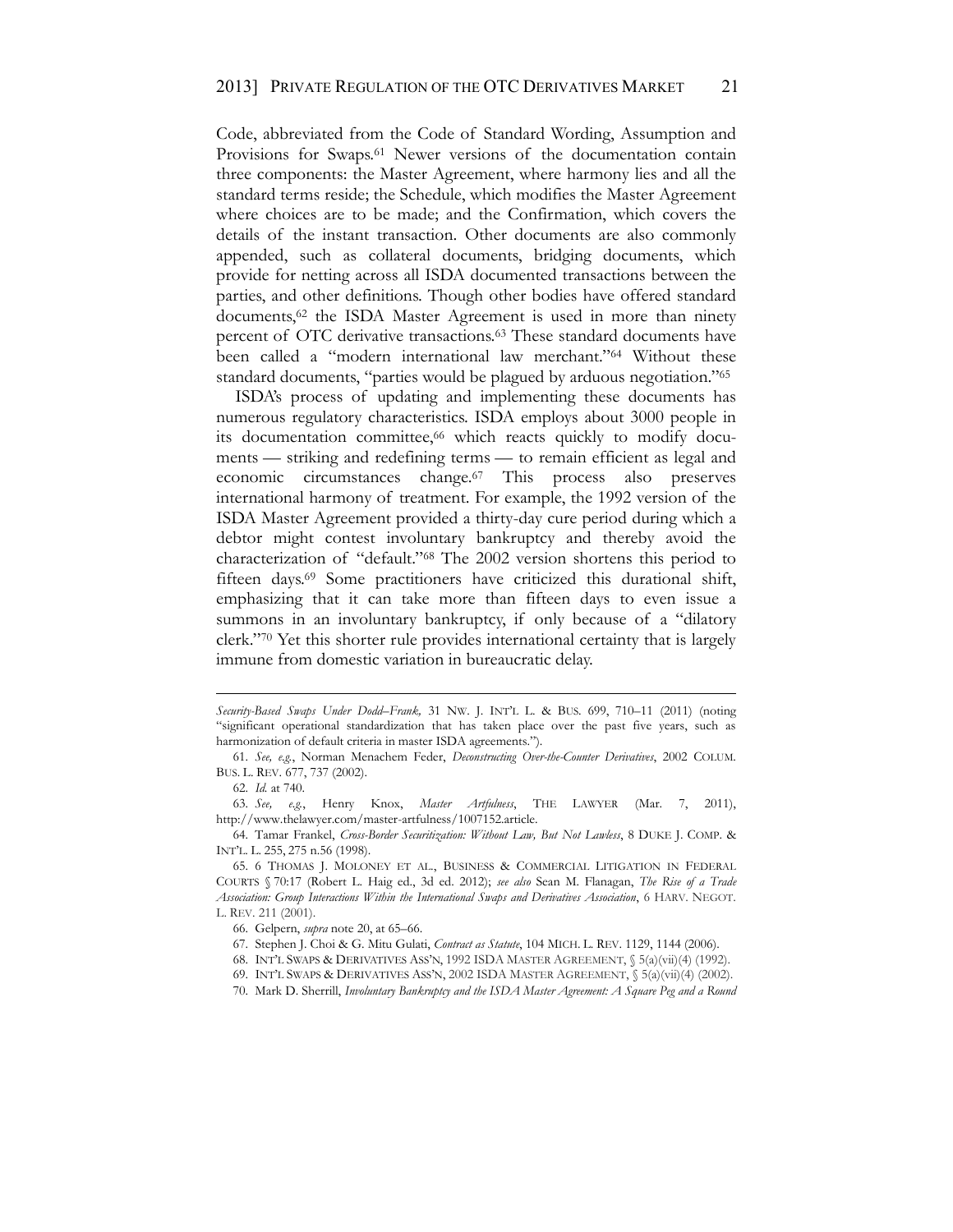Though scholars have often described the ways in which legislatures will respond to clear judicial determinations to confirm or override judicial decisions, we observe little of this dialogue in practice.<sup>71</sup> By contrast, transnational private regulators lead the state sector in harmonizing quasilegislation with an iterative interpretation process. For example, the 2002 version of the ISDA Master Agreement provides in Part  $(2)(a)(iii)$  that a non-defaulting party can withhold payments to a defaulting party during the period of default, creating a valuable option that *permits* the nondefaulting party to maintain its claim. The question in the *Lomas* case was how long can the non-defaulting party wait.<sup>72</sup> Forever? Until the next payment date?73 Or until the natural end of the transaction?74 ISDA supported giving the non-defaulting party essentially unlimited time to revive its claim,75 while some prior decisions had suggested shorter "use it or lose it" rules. Recent judicial decisions have clarified the clause consistently with ISDA's suggestion. But ISDA is contemplating an amendment to clarify the clause in any case, and perhaps even to contradict its prior position now that its constituents can evaluate a clear rule. This illustrates that ISDA is legislative and in dialogue with the courts.

Through the use of protocols, ISDA is able to update contracts on an ongoing basis.76 Protocols are multilateral contractual amendments, drafted by ISDA, which then solicits letters of adherence from swap participants. When all parties to a swap accept the protocol, the protocol becomes binding on the parties, allowing them to assent contingently to multiple contract amendments at once.77 This is much the same way as Delaware's legislature and courts are able to update the default corporate form from time to time, retroactively modifying the guiding documents for Delaware incorporated firms.78 In other words, ISDA is a forum for the provision of authoritative directives with quasi-precedential force.

ISDA also functions as a sort of adjudicator through the use of its Credit Determinations Committees.79 Key terms, such as "default" in a

*Hole*, AM. BANKR. INST. J., Apr. 2008, at 1, 60 (citing Windbrooke Dev. Corp. v. Envtl. Enters., Inc. of Fla., 524 F.2d 461 (5th Cir. 1975)).

<sup>71.</sup> *See* David Marcus, *Trans-Substantivity and the Process of American Law* (Univ. of Ariz. James E. Rogers Coll. of Law, Discussion Paper No. 13-12, 2013), *available* http://ssrn.com/abstract=2220505.

<sup>72.</sup> Lomas v. JFB Firth Rixson, Inc., [2010] EWHC 3372 (Ch).

<sup>73.</sup> Marine Trade S.A. v. Pioneer Freight Futures Co. BVI, [2009] EWHC 2656 (Comm).

<sup>74.</sup> *Lomas*, [2010] EWHC 3372 (Ch).

<sup>75.</sup> *Id.*

<sup>76.</sup> *See, e.g.*, Andrew Verstein, *Ex Tempore Contracting*, § III(B) (Yale Law & Econ., Research Paper No. 545, 2012), *available at* http://ssrn.com/abstract=2125169.

<sup>77.</sup> *About ISDA Protocols*, ISDA, http://www2.isda.org/functional-areas/protocolmanagement/about-isda-protocols/ (last visited June 2, 2013).

<sup>78.</sup> *See, e.g.*, Henry Hansmann, *Corporation and Contract*, 8 AM. L. & ECON. REV. 1 (2006).

<sup>79.</sup> *See* Verstein, *supra* note 76; *see also* Anna Gelpern & G. Mitu Gulati, *CDS Zombies* (Am. Univ.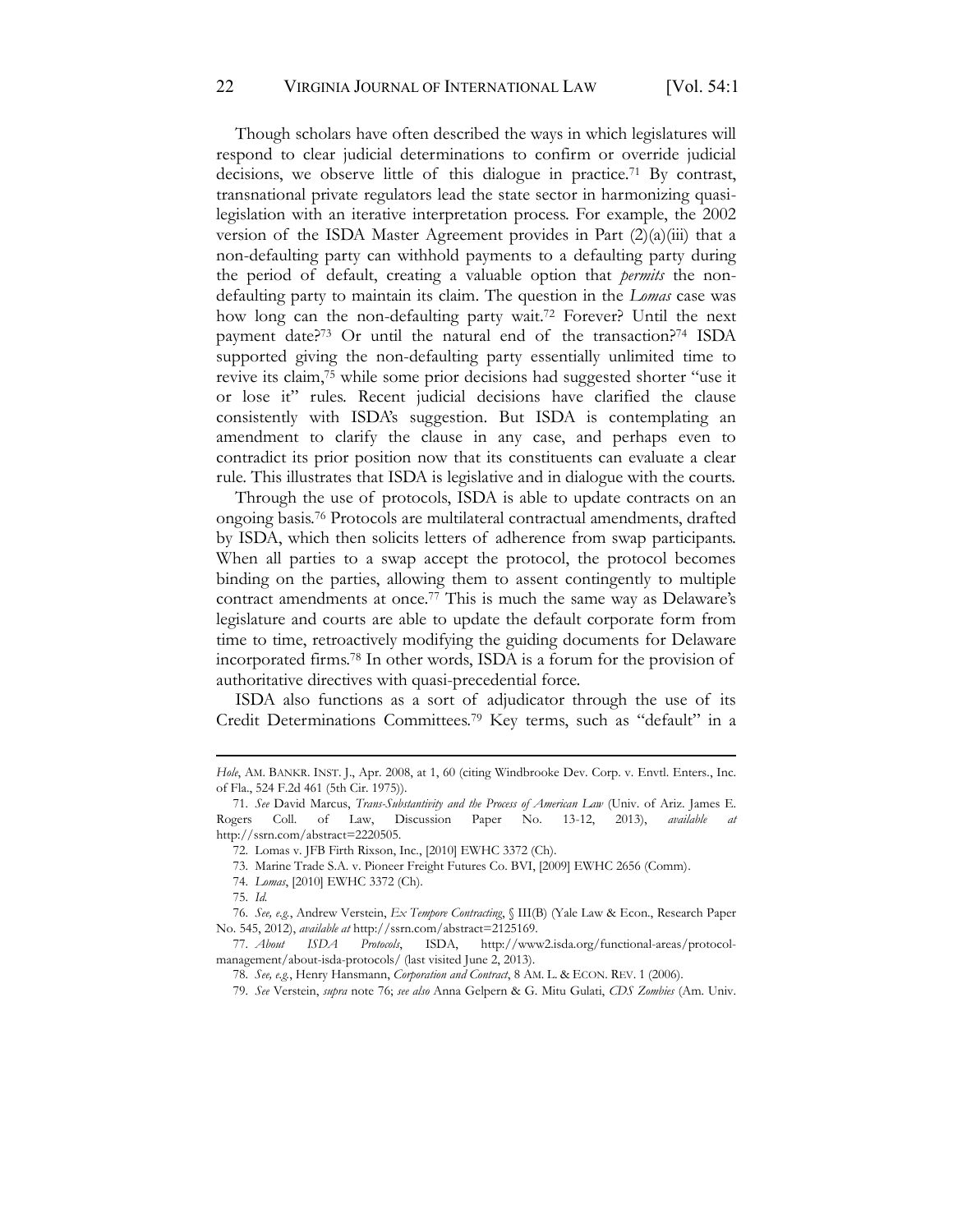credit default swap (CDS), cannot be described in granular detail *ex ante*, so ISDA contracts specify that a Credit Determinations Committee will have the power to define any such term. Thus, when parties want contractual clarity, any party can make a request to the appropriate committee to define the contractual term. In some cases, this amounts to a determination as to whether the CDS is or is not in default at the present time. These determinations can be fast, giving parties clarity as to their entitlements in near real-time. They can then move to seize collateral, renegotiate, or litigate as need be. Because these determinations are binding on the contract but not enforceable as judgments, and are based on general facts about the contract and the market rather than specific investigations of a party-specific dispute, they are akin to administrative proceedings rather than outright adjudication. In the absence of speedy, trustworthy courts for arbitration, the market's need for timely determination is met by a non-state actor. Just as norms can be promulgated by a transnational private regulator, rather than a legislature, they can be adjudged by a transnational private regulator rather than a court.

In addition to playing legislative and judicial roles, ISDA materials are frequently incorporated in state law and regulation. Sometimes, legislative materials refer to ISDA and its documentation by name, such as when the New York Insurance Law specifically mentions ISDA documentation in the definition of a credit default swap.80 Usually, incorporation is not by name.81 Yet, nameless reference can be equally powerful, such as when the Bankruptcy Code defines a swap by way of a Master Agreement.<sup>82</sup> Incorporation of this ISDA innovation, though without ISDA's name on it, is part of how domestic law implements international norms of netting. And, of course, ISDA's pervasive role in structuring the shape of the OTC space — the space that is largely exempt from the Commodity Exchange  $Act$  — is not mentioned in any such statute or rule.<sup>83</sup>

State reliance on, and reference to, the ISDA regime is consistent with Cunningham's analysis of the public implementation of private standards into law. <sup>84</sup> Cunningham discusses different forms of interaction between formal state law and private governance norms. He identifies three levels of state recognition of private norms: (1) when the law merely mentions

Wash. Coll. of Law, Working Paper No. 2012-37, 2012).

<sup>80.</sup> N.Y. INS. LAW § 6901(j)(1) (McKinney 2005); *see also id.* at (g)(5)(A)(ii) (defining collateral in terms of ISDA documentation).

<sup>81.</sup> *See, e.g.*, Frank Partnoy*, Second*-*Order Benefits from Standards*, 48 B.C. L. REV. 169, 186 (2007).

<sup>82.</sup> 11 U.S.C.A. § 53B(v) (West 2013).

<sup>83.</sup> *See, e.g.*, Partnoy, *supra* note 81, at 186.

<sup>84.</sup> Lawrence A. Cunningham, *Private Standards in Public Law: Copyright, Lawmaking and the Case of Accounting*, 104 MICH. L. REV. 291 (2005) (creating a typology for different types of private standards used in law).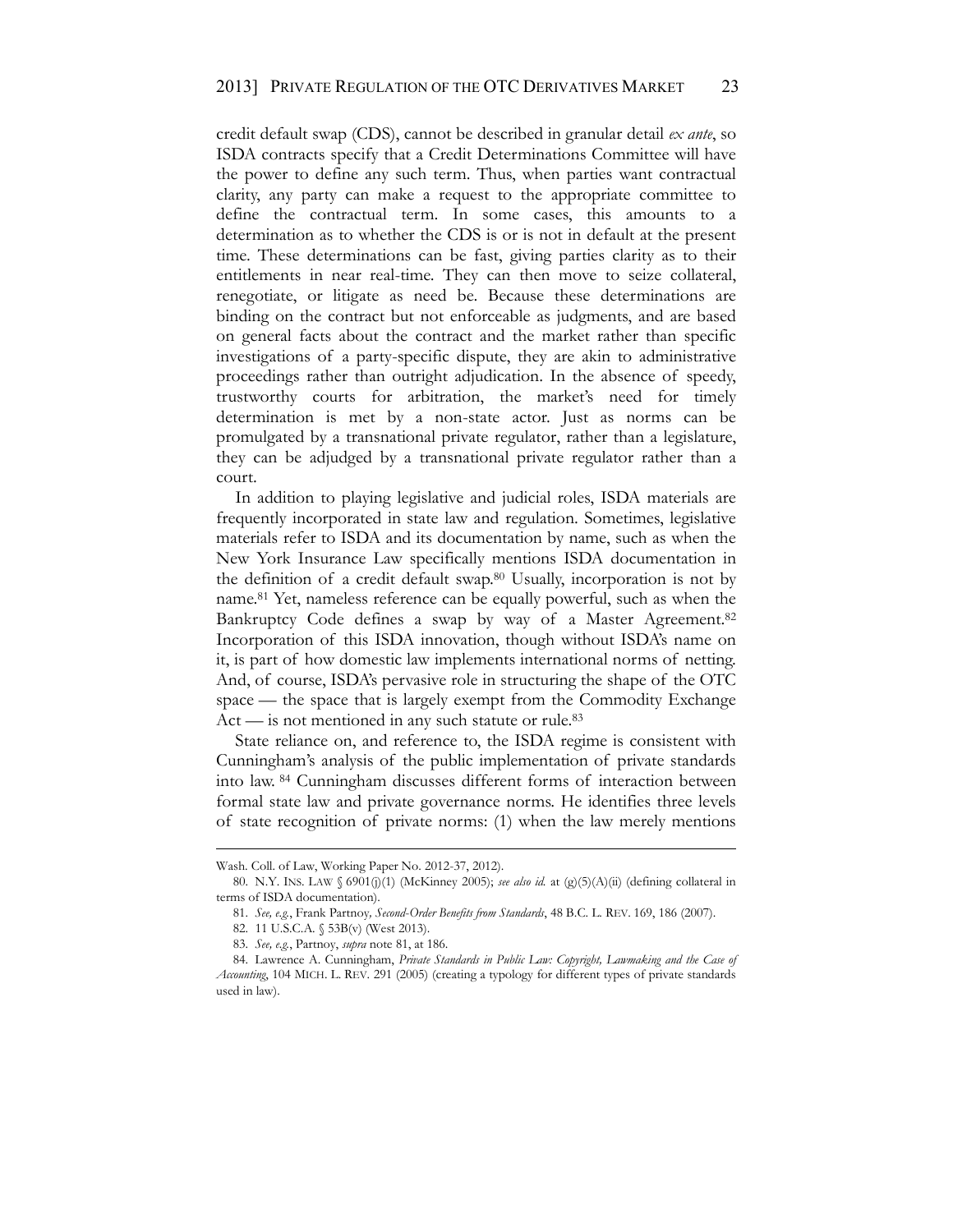private norms, (2) when the law incorporates private norms into law after their creation, and (3) when the law formally recognizes a private body as a state-endorsed standards creator.85 ISDA and the BBA, as will be discussed below, operate principally at the first two of these levels. Partnoy similarly analyzes the OTC space: "[O]ne might argue that Congress implemented a de facto strong standards regime, relying on ISDA, based on ISDA's dominance at the time."<sup>86</sup> Partnoy surveys evidence of the strength of ISDA's standards and their direct incorporation into law, as well as the law's sometimes-silent reliance on those standards.<sup>87</sup> As an example of the former, there are a large number of legal decisions relying on ISDA; as an example of the latter, globally there are a vast number of statutes and regulations that reflect provisions of ISDA form contracts, but do not mention ISDA by name.<sup>88</sup>

No doubt, some of this incorporation reflects the influence ISDA has had in shaping state regulation.<sup>89</sup> But even ISDA's influence on state regulation does not imply a passive, deregulatory state. States can sometimes stoop to conquer. If ISDA is known to have a harmonizing, rationalizing agenda, states know that rendering themselves open to ISDA's influence will tend to advance harmonized, rational governance. The passive stance toward ISDA can be an active stance toward the OTC derivatives market.

By comparison, the BBA's operation as a private regulator with international power has gone remarkably unnoticed,90 especially when the prominence of LIBOR in the last year is taken into account. Nonetheless, its regulatory role is undeniable. Like ISDA, the BBA's most important contribution to the OTC derivatives market is as a harmonizing force within its sector. ISDA created a viable and harmonized set of terms for agreements,<sup>91</sup> but in the early days of interest-rate swaps, "nonuniformity was a significant problem" in price as well.<sup>92</sup> Difficulty agreeing upon a

92. *Id.*

<sup>85.</sup> *Id.* at 293.

<sup>86.</sup> Partnoy, *supra* note 81, at 187.

<sup>87.</sup> *Id.*

<sup>88.</sup> *Id.*

<sup>89.</sup> G30 REPORT, *supra* note 28.

<sup>90.</sup> It is easy to focus on anti-regulatory activity. The BBA's founding activity was resisting harmonization at the pan-European level, and, in general, state and inter-state regulation and harmonization wherever possible. *Notebook International: Brussels: Initiative Required*, 123 THE BANKER 1421, at 1421 (Dec. 1973) ("harmonization should be limited to as few issues as possible and be based on the principles of maximum flexibility and self-regulation."). Yet even as the BBA resisted governmental harmonization efforts, it worked to rationalize the norms of a disorderly banking landscape.

<sup>91.</sup> Interestingly, the BBA drafted the first model swap agreement, which was quickly superseded by ISDA documentation. *See, e.g.*, Vanatta, *supra* note 43.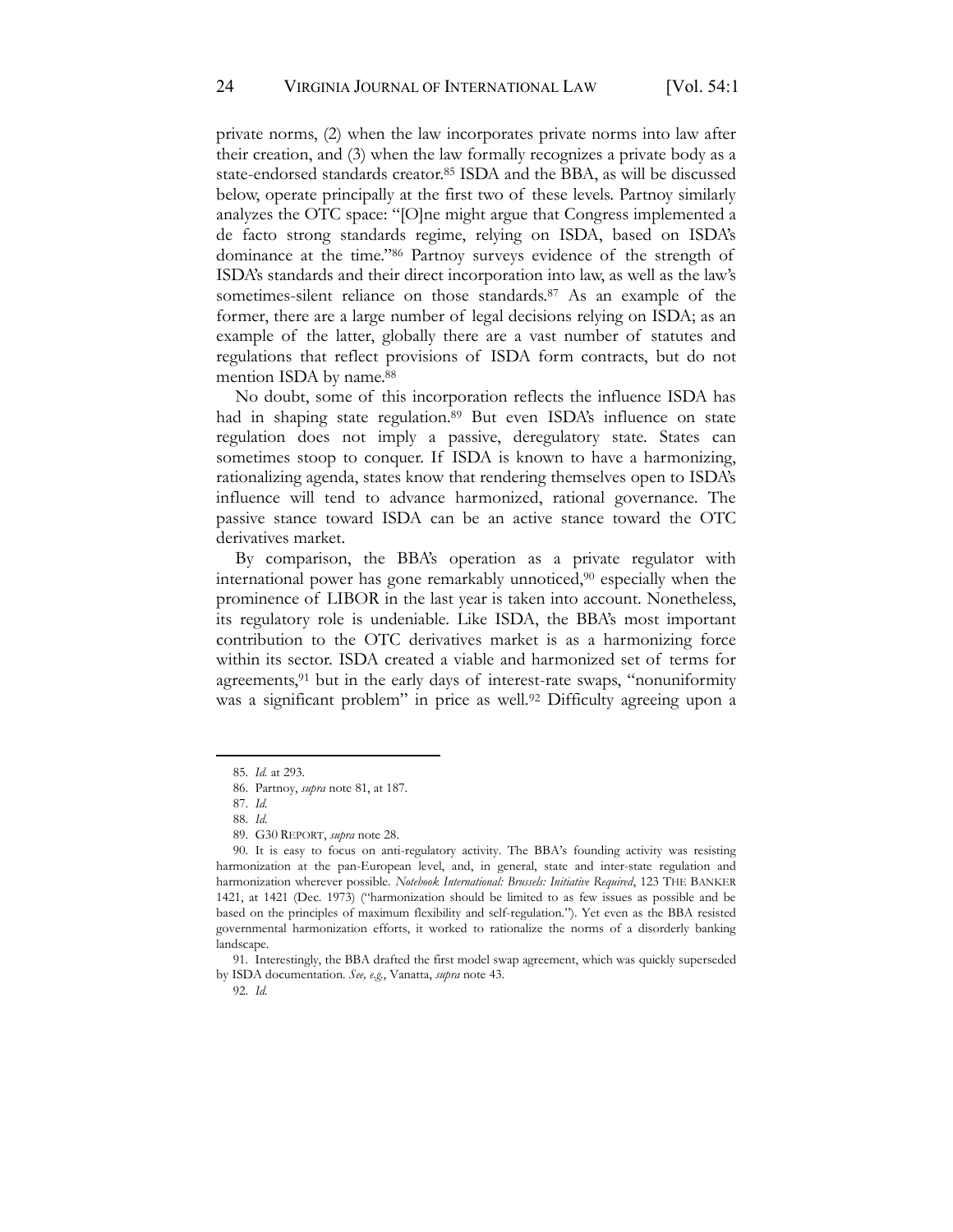rate within a given document could be a major sticking point in a negotiation. As Jeffrey Golden put it:

Market participants fought about everything, even the fallback rate. That is to say there were pitched battles about what the rate would be and how it would be determined if it was impossible to find a reference bank in London that would quote an offered rate for deposits in the interbank market. Do you go to another market, and, if so, which one? Do you seek quotations from one, three or five reference banks in that market?93

There are also large network benefits associated with using a single price in many transactions. Some of these benefits are the same as with nonprice terms: Common terms make it easier to find a third party willing to assume one's responsibilities and more likely that a court will honor those responsibilities; common terms create liquidity through ease of use and standardization; and common terms eliminate transaction costs. But price commands an additional reason for widespread use, because when a price term is well-known financial actors can generate extensive knowledge about the rate and its relation to their other options and positions. LIBOR is sufficiently well-known that financial models predict its motion in relation to other benchmarks, and parties are likely to have multiple LIBOR exposures to which they can relate the newly contemplated swap. They can minimize basis risk with little difficulty, rather than trying to estimate how a non-LIBOR rate might link with their other exposures.

Like ISDA, the BBA's role as a transnational regulator has been both reflected and endorsed through governmental decisions. Indeed, LIBOR's ubiquity arose in part through the choices of state agents. Courts have long adverted to LIBOR in their assessment of damages.<sup>94</sup> Many laws require or prefer the use of a well-known index, and parties who select LIBOR are essentially granted a safe harbor due to judicial and administrative preferences.<sup>95</sup> For example, the Parity Act allows nonfederally chartered housing creditors to lend with adjustable rates, provided that they use "a national or regional index,"<sup>96</sup> which the Office

<sup>93.</sup> Jeffrey B. Golden, *Setting Standards in the Evolution of Swap Documentation*, 13 INT'L FIN. L. REV. 18 (1994). Golden actually refers to "Libor" in the foregoing, but means by it only a generic term for *an* interest rate benchmark, not the BBA LIBOR that would come to be synonymous with LIBOR.

<sup>94.</sup> *See, e.g.*, Rose Hall, Ltd. v. Chase Manhattan Overseas Banking Corp*.*, 566 F. Supp. 1558, 1579 (D. Del. 1983) ("In such cases, the rate employed has been the average borrowing rate an average plaintiff would have had to pay to receive the same amount of money . . . . It follows that the LIBOR rate, which represents the cost of borrowing US\$ (the currency at issue here) should be utilized in this case.").

<sup>95.</sup> Stein v. JP Morgan Chase Bank, 279 F. Supp. 2d 286, 290 (taking judicial notice of interest rates of indexes published in the Wall Street Journal).

<sup>96.</sup> McCarthy v. Option One Mortg. Corp., 362 F.3d 1008, 1013 (7th Cir. 2004) (discussing the Alternative Mortgage Transaction Parity Act of 1982, Title VIII of the Garn-St. Germain Depository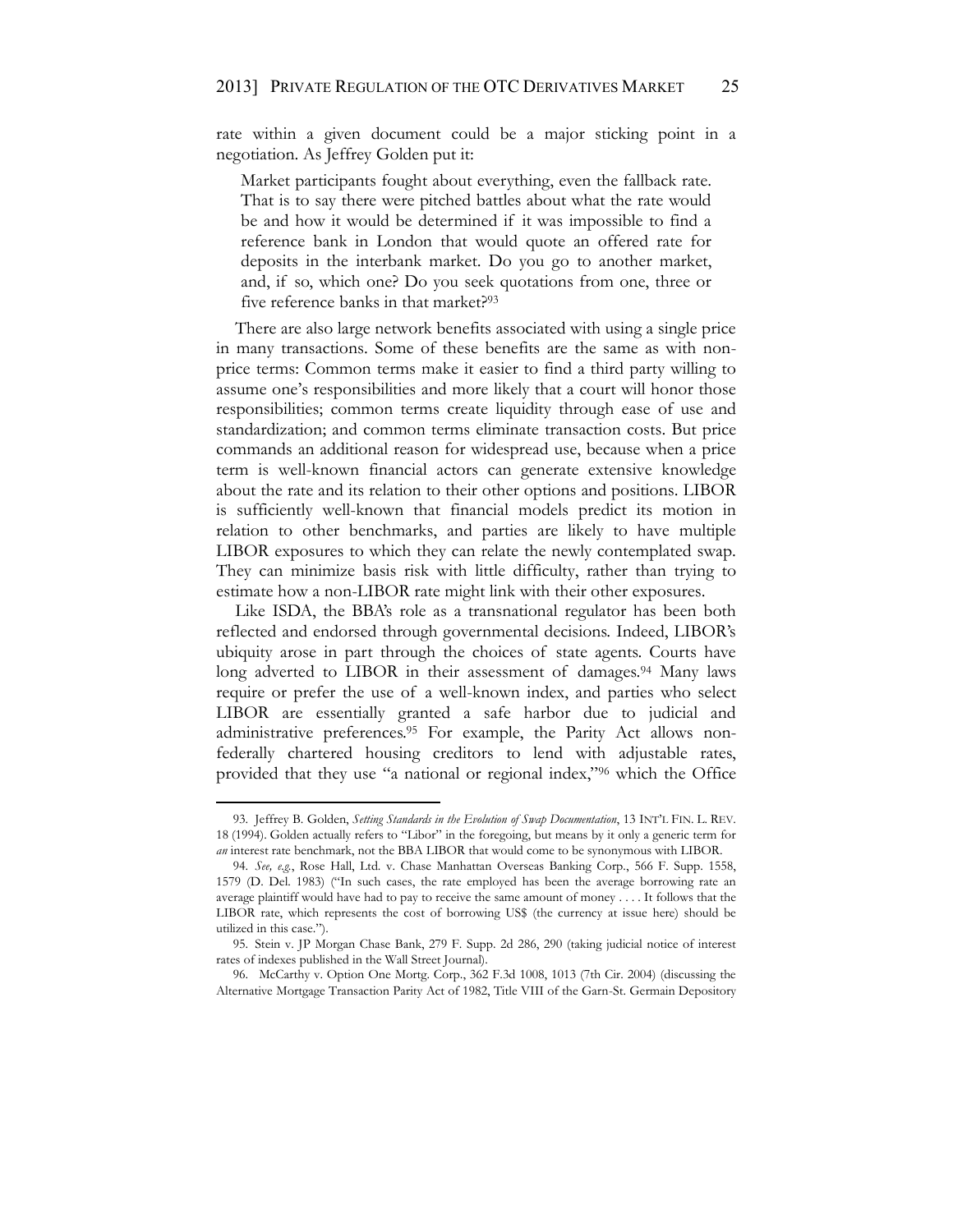of the Comptroller of the Currency and courts have consistently found LIBOR to be.97

State actors also use LIBOR in their own transactions. U.S. regulators used LIBOR as a key rate in making loans to troubled firms during the financial crisis, such as the Federal Reserve and the Treasury's bailout loans to AIG.98 Furthermore, LIBOR is the Department of Commerce's preferred rate when engaging in foreign currency transactions.<sup>99</sup> This is consistent with the notion that powerful network effects are often established (or exacerbated) by public institutions.100 But it also shows the ways in which powerful private governance exists as an extension of, and in conversation with, the public regulatory state, such as the way in which the U.S. government deferred to credit rating agencies and incorporated them into law.101

Considering its origin as a private institution, it is interesting just how public a character and outlook the BBA's LIBOR regulation has assumed. Prior to the widespread allegations of manipulation in 2007, 2008, and 2011, the BBA initiated major efforts to formalize and professionalize its governance activities. These efforts are what John Ewan, former director of LIBOR, called his most important early task at the BBA.102 He set about formalizing a set of rules for rate calculation, data contribution, and determination of veracity. The BBA enacted and clarified rules requiring certification of contributor banks' processes by their own auditor and risk management or compliance department. Without legal coercion, the BBA adopted a set of regulations that aimed at improving veracity.

These safeguards were obviously inadequate. Yet, when news broke indicating that these efforts may have been insufficient to prevent manipulation, the BBA initiated a consultative inquiry as to how the LIBOR rate could be rendered more useful and secure. The 2008 consultation was released in December of that year.103

103. *See generally* FX & MM COMMITTEE SECRETARIAT, LIBOR GOVERNANCE AND SCRUTINY:

Institutions Act of 1982, 12 U.S.C. § 3801(a)(1)).

<sup>97.</sup> *See id.*

<sup>98.</sup> *See, e.g.*, Mark Gongloff, *Tim Geithner Admits Banks Bailed Out with Rigged Libor, Costing Taxpayers Huge Amount*, HUFFINGTON POST BUS. (July 25, 2012, 11:06 AM), http://www.huffingtonpost.com/mark-gongloff/timothy-geithner-libor\_b\_1701904.html.

<sup>99.</sup> Hornos Electronicos de Venezuela, S.A. v. U.S., 285 F. Supp. 2d 1353, 1369 (Ct. Int'l Trade 2003).

<sup>100.</sup> *See* DAVID SINGH GREWALL, NETWORK POWER: THE SOCIAL DYNAMICS OF GLOBALIZATION (2009).

<sup>101.</sup> Concerns of network power will also be especially apt where the value of harmonization to a market is especially significant, as many have recognized it to be in the OTC derivatives market. We thus should not neglect the BBA and ISDA's valuable (and dangerous) achievement in effectively becoming monopolists over two highly valuable public goods — the transactional structure of OTC derivative customization and the interest rate reference for short-term loans.

<sup>102.</sup> Interview with John Ewan, Former Dir. of LIBOR, British Bankers' Ass'n., in London (June 15, 2011) [hereinafter Interview with John Ewan].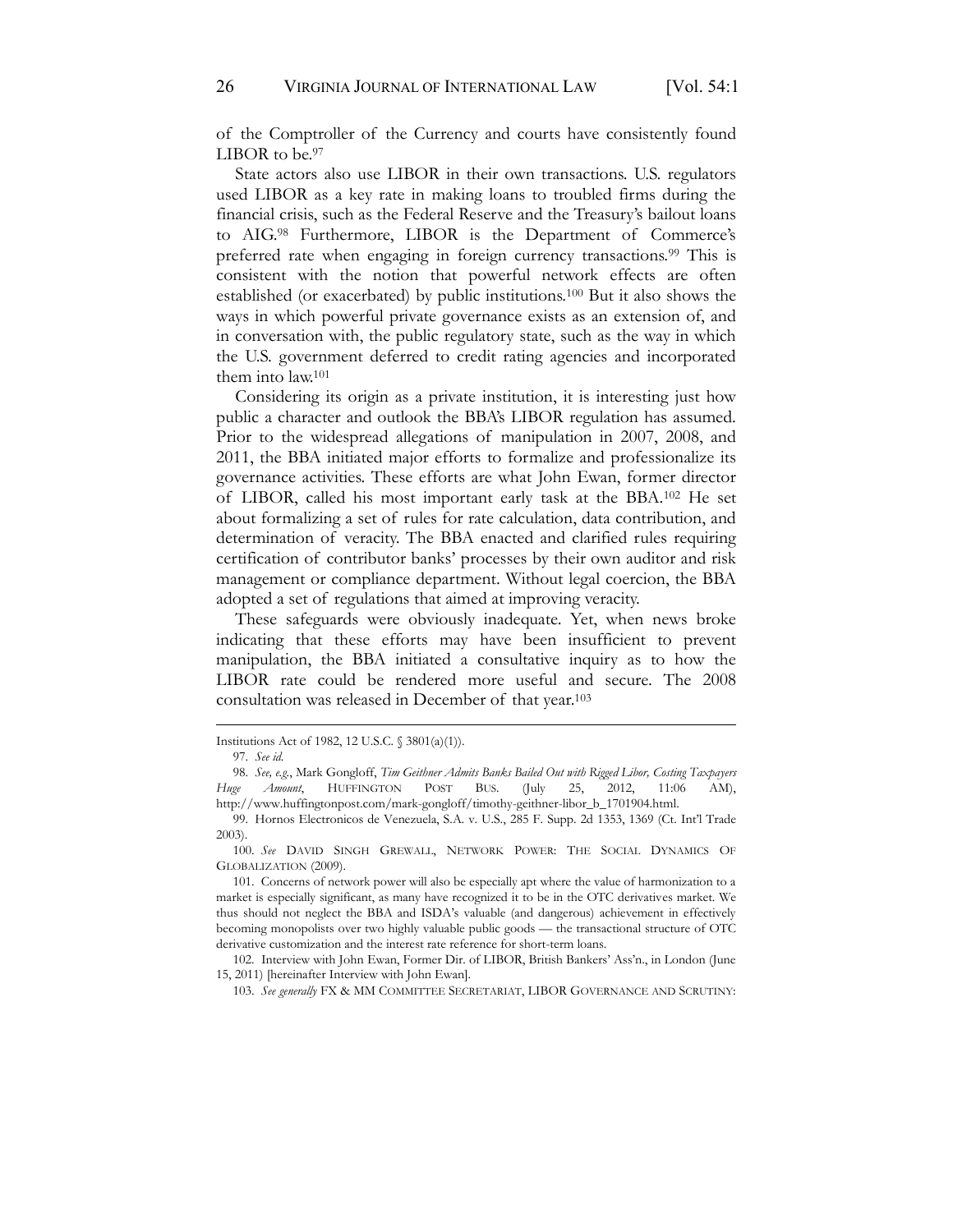The results of that process were modest changes to the governance structure. Chairs were created for additional constituencies, such as noncontributor banks in the United States and Europe, the principal options exchanges in the United States and London, and fund and corporate borrowers, to help administer the rate. As of January 2010, BBA LIBOR has also been governed by an independent board.<sup>104</sup>

These changes appear to have done little to stop subsequent attempts at manipulation from taking place. Procedures remained lax, chummy, informal, or ineffective. But this is not to say that there was no regulation. After all, the light touch approach — governance by stern looks, and the like — has long characterized English state governance as well.105

It is also interesting that the BBA's investigation appears to have considered nearly every option both suggested and implemented by subsequent state regulators.106 Many of these options were rejected by the BBA, for reasons we may or may not accept. But they undeniably engaged in public rulemaking by interviewing the relevant constituencies and sharing the results of that inquiry and the reasons that guided them.

LIBOR assumed some public functions as the state sector increasingly withdrew from those functions. For example, until October 1979 the Federal Reserve took an interest in providing stable interest rates, and therefore concerned itself with reducing interest rate risk. Under Paul Volcker's leadership, the Federal Reserve shifted its focus to combating inflation in the real economy and allowing the federal funds rate to move as it might.107 Interest rate volatility increased enormously and the market had to look away from government regulators for protection and stability. At the same time, a confluence of forces led to the rise of offshore interbank dollar funds, or Eurodollar deposits, as a source of financing.108

LIBOR provided banks with just such a tool to reduce volatility. Banks wishing to make long-term loans could provide LIBOR loans, a variable

PROPOSALS AGREED BY THE FX & MM COMMITTEE (2008), *available at* http://www.bbalibor.com/download/4025.

<sup>104.</sup> *Governance*, BBA LIBOR, http://www.bbalibor.com/governance. Note, however, that the members of the board are secret.

<sup>105.</sup> *See, e.g.*, Alicia Davis Evans, *A Requiem for the Retail Investor?*, 95 VA. L. REV. 1105, 1110–11 n.24 (discussing whether U.K. regulation is appropriately described as "light touch").

<sup>106.</sup> *See* discussion *infra* Part II.A–C*.*

<sup>107.</sup> *See, e.g.*, David E. Lindsey et al., *The Reform of October 1979: How It Happened and Why*, 87 (2, part 2) FED. RESERVE BANK OF ST. LOUIS REV. 187 (2005), available http://research.stlouisfed.org/publications/review/05/03/part2/Lindsey.pdf.

<sup>108.</sup> *See* Hugh S. Piggott, *The Historical Development of Syndicated Eurocurrency Loan Agreements*, 10 INT'L BUS. L. 199, 199 (1982) (arguing that interest rate caps on time deposits in America and interest prohibitions on demand deposits made raising funds in America more difficult); Philip R. Wood, *Essay: Sovereign Syndicated Bank Credits in the 1970s*, 73 LAW & CONTEMP. PROBS. 7, 8 (2010) (noting that interest-equalization tax discouraged loans outside of the United States, and that oil price hikes led to dollar outflows into overseas accounts).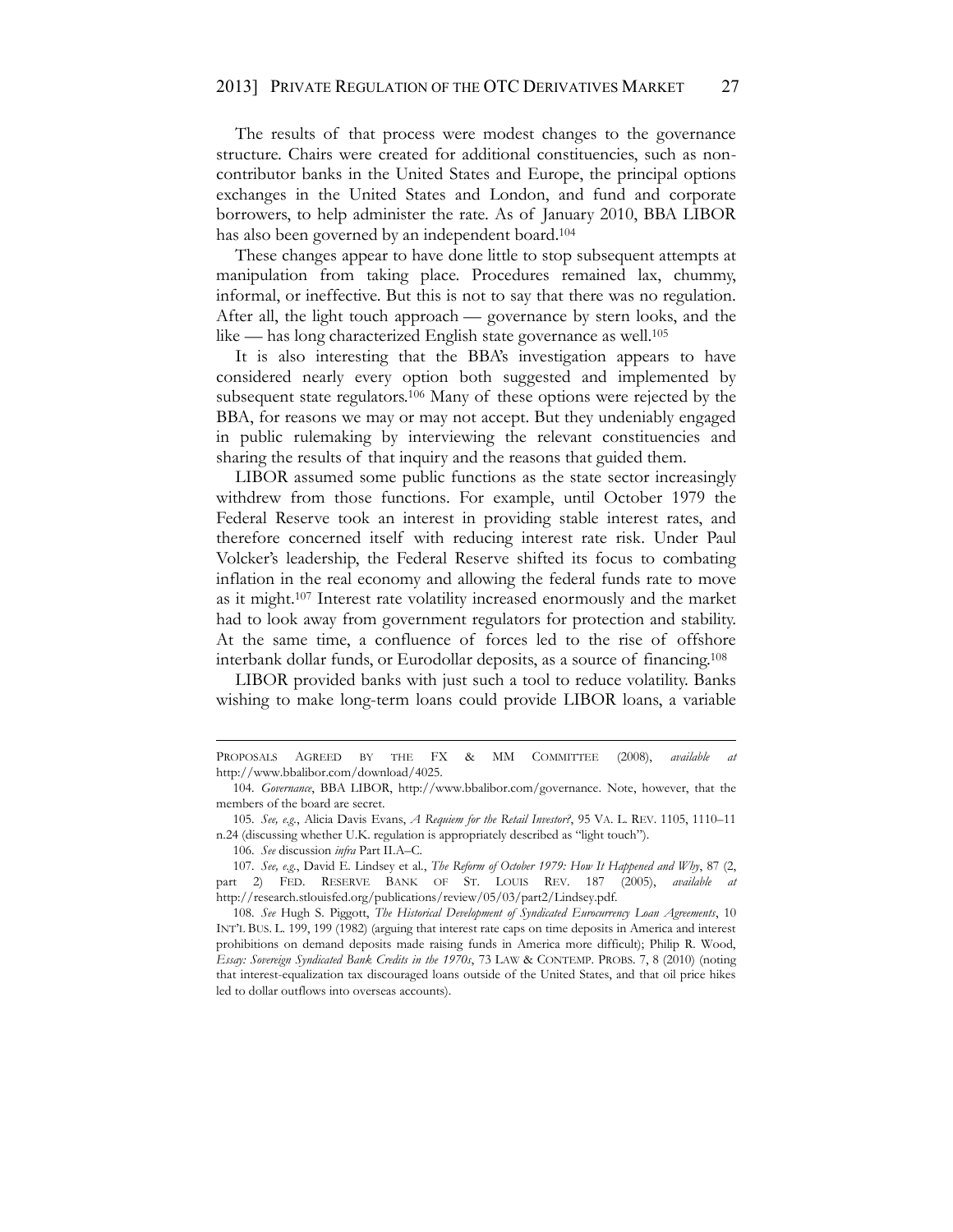rate loan that moved with their funding costs. Borrowers unwilling to accept the interest rate risk inherent in the loan could engage in swap transactions to receive an offsetting payment and pay a fixed rate. The variable liability could be reassigned to whomever was best able to accept interest rate risk. Financial engineering with LIBOR-priced loans and swaps became a source of interest rate stability at precisely the moment that the Federal Reserve withdrew from the task, allowing banks to lend at a rate reflecting their true cost of funds. This transition took place with the tacit approval of regulators.109

The history of the Commodity Futures Modernization Act's enactment also suggests that a government can decide to regulate through deploying a transnational private regulator. Some have gone as far as to suggest that ISDA basically drafted the CFMA — the legislation that created almost two decades of *de facto* exclusive regulatory jurisdiction of the OTC derivatives market for ISDA. As one author put it, Senators Lugar and Gramm "quietly inserted this 262-page bill (written by the ISDA) into a \$384 billion, 11,000-page omnibus budget bill."<sup>110</sup> Indeed, the role of ISDA may have been even stronger.

ISDA lobbied successfully for enactment of the U.S. Commodity Futures Modernization Act in 2000, which exempted OTC derivatives from regulation by the federal agency that supervises futures and commodities exchanges. ISDA's skill in promoting standardization in swap market practice, documentation, and settlement was important in this decision, and effectively ended pressure for direct regulation of OTC derivative products, both in the United States and elsewhere.111

Frank Partnoy draws something like the same causal connection in the context of ISDA's important role as a standards-setting organization.112 As he puts it, "one might argue that Congress implemented a de facto strong standards regime, relying on ISDA, based on ISDA's dominance at the time. Judicial reliance on ISDA standards would support such a strong

<sup>109.</sup> Hillbrandt, ICI's finance director, asserts that the Bank of England was briefed on the use of swaps to facilitate the Eurodollar market and was "favorably inclined to the use of swap arrangements of this type." Raphael Hodgson, *The Birth of the Swap*, 65 FIN. ANALYSTS J. 32, 34 (2009).

<sup>110.</sup> Mark Labaton, *Swap Meet: An Understanding of the Development of Credit Default Swaps Can Point the Way to Real Financial Industry Regulatory Reform*, LOS ANGELES LAWYER, Oct. 2009, at 24, 28, *available at* http://www.lacba.org/Files/LAL/Vol32No7/2637.pdf.

<sup>111.</sup> Lejot, *supra* note 57, at 292–93 ("ISDA lobbied successfully for enactment of the US Commodity Futures Modernization Act in 2000, which exempted OTC derivatives from regulation by the federal agency that supervises futures and commodities exchanges. ISDA's skill in promoting standardisation in swap market practice, documentation and settlement was important in this decision, and effectively ended pressure for direct regulation of OTC derivative products, both in the United States and elsewhere.").

<sup>112.</sup> *See, e.g.*, Partnoy, *supra* note 81, at 187.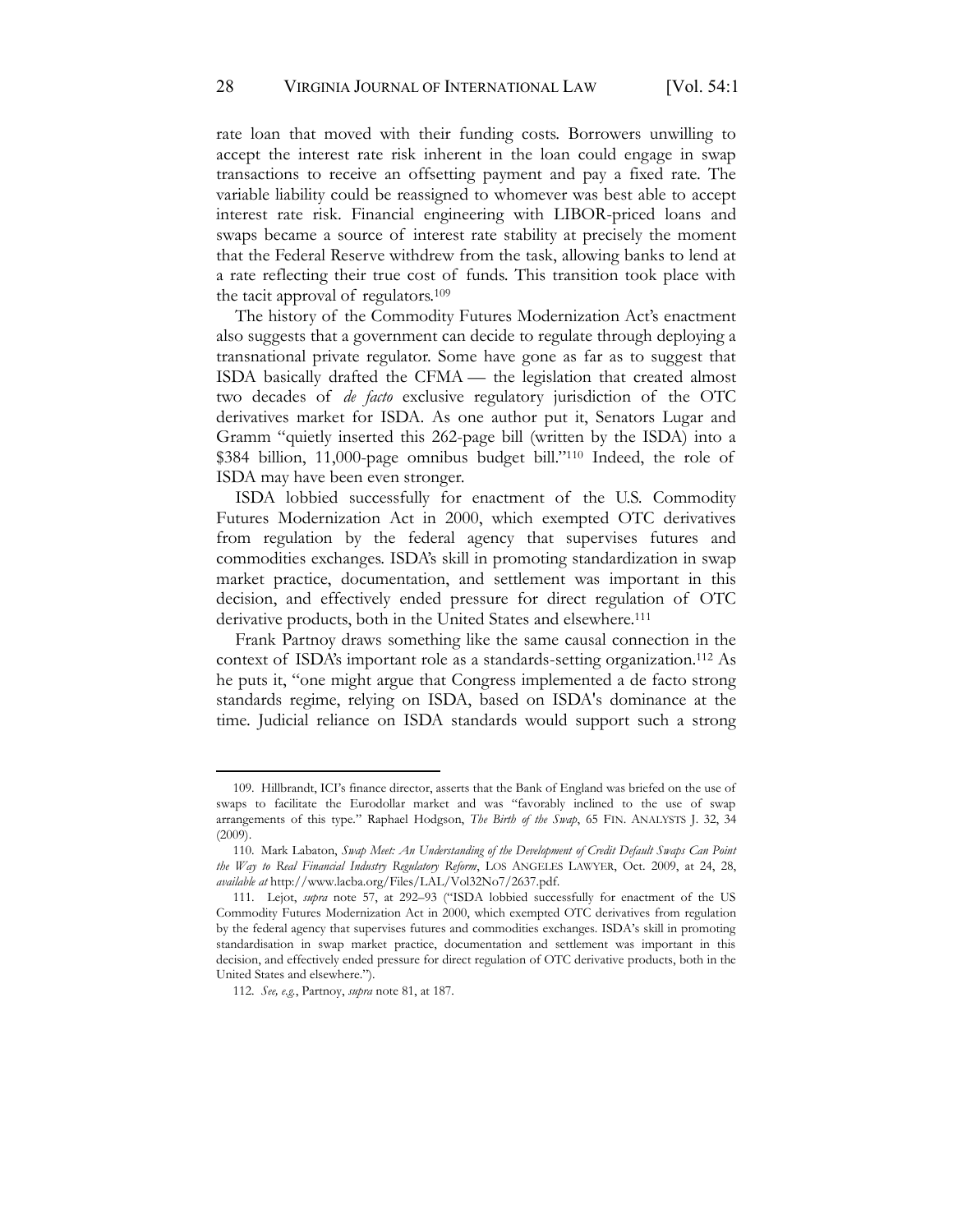interpretation. More than eighty published cases have relied on ISDA in reaching decisions."<sup>113</sup>

The foregoing is not an argument that ISDA or the BBA have been consistently *excellent* regulators. Numerous complaints can be made, from the manipulation of LIBOR to the backlog in derivatives confirmations.114 Though it can be rational for states to outsource regulation, the recipients of that power may be venal or inept; but they are still regulators. The next Part considers the implications of characterizing the OTC market as having been subject to private regulation.

#### II. IMPLICATIONS OF THE TRANSNATIONAL PRIVATE REGULATION OF THE OTC DERIVATIVES MARKET

#### *A. Moderating Reactive Regulation*

There is a well-documented process by which laws are written in great number and length in the wake of regulatory failure and crisis, and these laws may be unduly punitive, rushed, or otherwise problematic.115 This phenomenon seems to be especially prevalent in the financial space.116

This is not just a pathology of lawmaking; once the deregulated status quo is accepted, new regulation stems from common sense. A new sweep of regulation may bring unanticipated problems, but who will decline the offer of "regulation" when the discredited alternative is "no regulation"?

Recognizing that the status quo *was* regulated may hold some promise of tempering this cycle. The regulation was insufficient, co-opted, corrupt, or mistaken, so reform is required. However, the resultant reform is from regulation to regulation, regulator to regulator, which necessarily involves a more sophisticated approach. Consider, in comparison, the criticism of thrift regulation under the Office of Thrift Supervision (OTS).

<sup>113.</sup> *Id.*

<sup>114.</sup> *See* Baker, *supra* note 9, at 1315; *see also* Siona Robin Listokin, *MetaRegulation of OTC Derivatives Contracts Post Reform* (Nov. 4, 2009), *available at* http://ssrn.com/abstract=1499964 (discussing industry's failure to address confirmation backlog).

<sup>115.</sup> STEPHEN M. BAINBRIDGE, CORPORATE GOVERNANCE AFTER THE FINANCIAL CRISIS (2012); STUART BANNER, ANGLO-AMERICAN SECURITIES REGULATION: CULTURAL AND POLITICAL ROOTS, 1690–1860 257 (1998); Larry E. Ribstein, *Bubble Laws*, 40 HOU. L. REV. 77, 79 (2003); Mark J. Roe, *Washington and Delaware as Corporate Lawmakers*, 34 DEL. J. CORP. L. 1, 7 (2009); Roberta Romano, *The Sarbanes–Oxley Act and the Making of Quack Corporate Governance*, 114 YALE L.J. 1521, 1591–94 (2005).

<sup>116.</sup> *See, e.g.*, Lawrence A. Cunningham & David Zaring, *The Three or Four Approaches to Financial Regulation: A Cautionary Analysis Against Exuberance in Crisis Response*, 78 GEO. WASH. L. REV. 39, 74– 89 (2009). For example, Bainbridge noted of our intellectual property proposal that "even if it had merit as a stand-alone reform, Rauterberg and Verstein's proposal surely was unrealistic in terms of practical politics." Stephen Bainbridge, *Reforming Libor: Wheatley Versus the Alternatives*, 45–50 (UCLA Sch. of Law, Law & Econ. Research Paper No. 13-02) *available at* http://ssrn.com/abstract=2209970.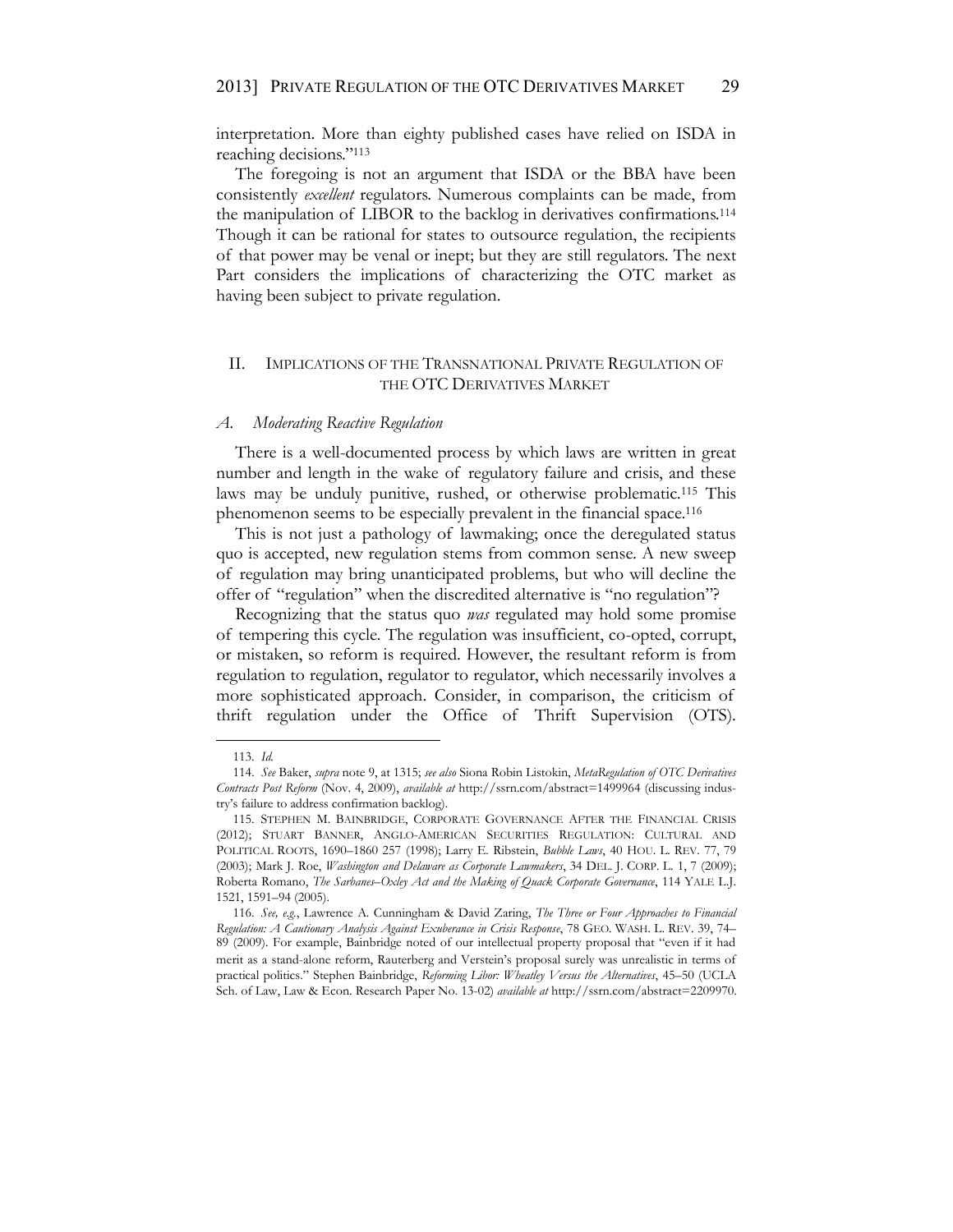Washington Mutual, AIG, Countrywide Financial and other prominent financial institutions held charters as thrifts, regulated by the OTS.117 These institutions performed poorly during the financial crisis, having been allowed to binge on risky mortgage-backed instruments, swaps, and subprime assets.118 The OTS was savagely criticized and then disbanded the nuclear option in administrative discipline. We did not act, however, as though thrifts were roaming brigands, free from all regulation. We knew that they were regulated, but badly, and so we set about integrating them into a regulatory regime that made more sense.

If the problematic past had zero regulation, then it makes sense to think that any non-zero amount of regulation is likely to be an improvement. However, if the past was regulated, then any change is a *change* in regulation rather than an *initiation* of regulation. Proposals must be justified as superior to existing regulation rather than simply superior to no regulation. Substantively, this framing is likely to lead to more nuanced and moderate regulatory responses.

What would this more nuanced approach to regulatory reform look like? LIBOR's failure has prompted numerous reform proposals, some of which have been adopted, and some of which may yet be. It is nonsense to act as though these proposals are against a blank slate when most of these proposals were explicitly considered by the BBA. Even if that body has been discredited, it bears considering the arguments that might have justified resisting the proposals previously.

The Wheatley Review is a blue ribbon report prepared by Martin Wheatley, the CEO designate of the United Kingdom's soon-to-be new financial regulator, the Financial Conduct Authority (FCA). The FCA will have control over most non-stability related financial regulation.<sup>119</sup> Wheatley's September 2012 report made a series of proposals,<sup>120</sup> which the U.K. government has endorsed in full and has already begun to implement.121 The recommendations suggest increased public oversight of the index (LIBOR), including substantive requirements for how the index must be created, and increased penalties for malfeasance.

Fascinatingly, almost all of the 2012 Wheatley reforms were considered by the BBA in its 2008 consultative paper. Many were rejected, often for reasons acknowledged by Wheatley in his reports. As regulators consider

<sup>117.</sup> *See* Dain C. Donelson & David Zaring, *Requiem for a Regulator: The Office of Thrift Supervision's Performance During the Financial Crisis*, 89 N.C. L. REV. 1777, 1779 n.5 (2011).

<sup>118.</sup> *See id.* at 1777 (evaluating relative performance of thrifts).

<sup>119.</sup> *See, e.g.*, Sam Robinson, *The Financial Conduct Authority — Its Role in the New UK Regulatory Framework*, BLOOMBERG LAW, http://about.bloomberglaw.com/practitioner-contributions/thefinancial-conduct-authority/ (last visited Aug. 17, 2013).

<sup>120.</sup> THE WHEATLEY REVIEW, *supra* note 44.

<sup>121.</sup> *See, e.g.*, HM TREASURY, WRITTEN MINISTERIAL STATEMENT 2 (2012), *available at* http://www.hm-treasury.gov.uk/d/wms\_fst\_171012.pdf.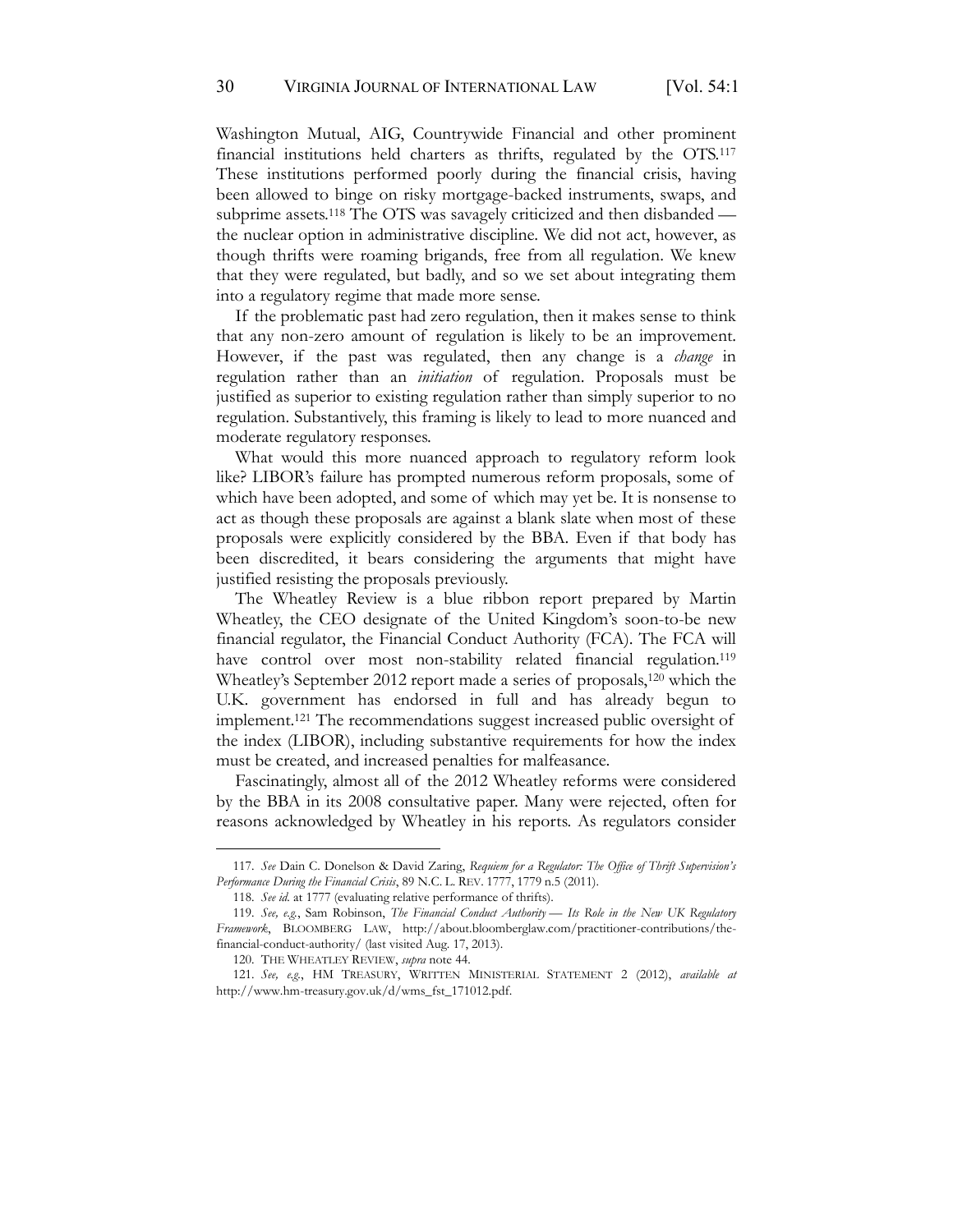moving forward, they should take stock of the evaluation of their regulatory predecessor.

The BBA also considered changes to the index that might better serve the public, but declined to do so for avowedly public interest reasons. If taken at its word, the BBA's inaction was a deliberate regulatory decision. At a minimum, the BBA showed sophistication about what others would take to be its responsibility. Taking stock of the BBA report, the lesson is that with any reform effort, the reforms necessarily involve trade-offs that prior BBA regulatory consultations highlighted.122 We will provide numerous examples of this later. For now, at least three trade-offs are notable in discussing any improvement of LIBOR:

(1) *Reform versus stability (or, the "grandfathering problem")*: Any proposal that makes important changes to the index will upset market expectations for those who began using the index prior to reform. Many market participants may prefer the devil that they know. Others may be concerned about distributional effects of even efficient improvements in LIBOR. If an improved LIBOR skews higher as a result, it will disadvantage the payor on a LIBOR instrument. Finally, substantial changes to the rate could result in legal challenges to the validity of linked instruments.

(2) *Transparency versus opacity*: It is easy to be upset about the lack of transparency in LIBOR, which allows bad behavior to go unnoticed or unverified. However, opacity has its virtues since reputational manipulation of LIBOR was a direct result of banks' fears that true but embarrassing submissions would be revealed to the public. Likewise, rules and data make it easier for third parties to game the system by engaging in transactions pitched to the rules.

(3) *Public accountability versus optimal incentives*: Government ownership of an index, stipulation of rules, or harsh punishment for index wrongdoers may increase a sense of public oversight. However, the government may lack incentive and the knowledge to craft an index correctly, and harsh rules and penalties may drive participants away from contributing to the index.

An improvement to one aspect of the indexing processes necessarily increases risks in another. The rest of this subpart examines the reforms recommended by the Wheatley Review, the reforms implemented by settlements with three banks, and reforms suggested but not yet implemented. For each, understanding the trade-offs involved in regulatory change helps sensitize us to the costs of any particular proposal.

<sup>122.</sup> Rauterberg & Verstein, *supra* note 40.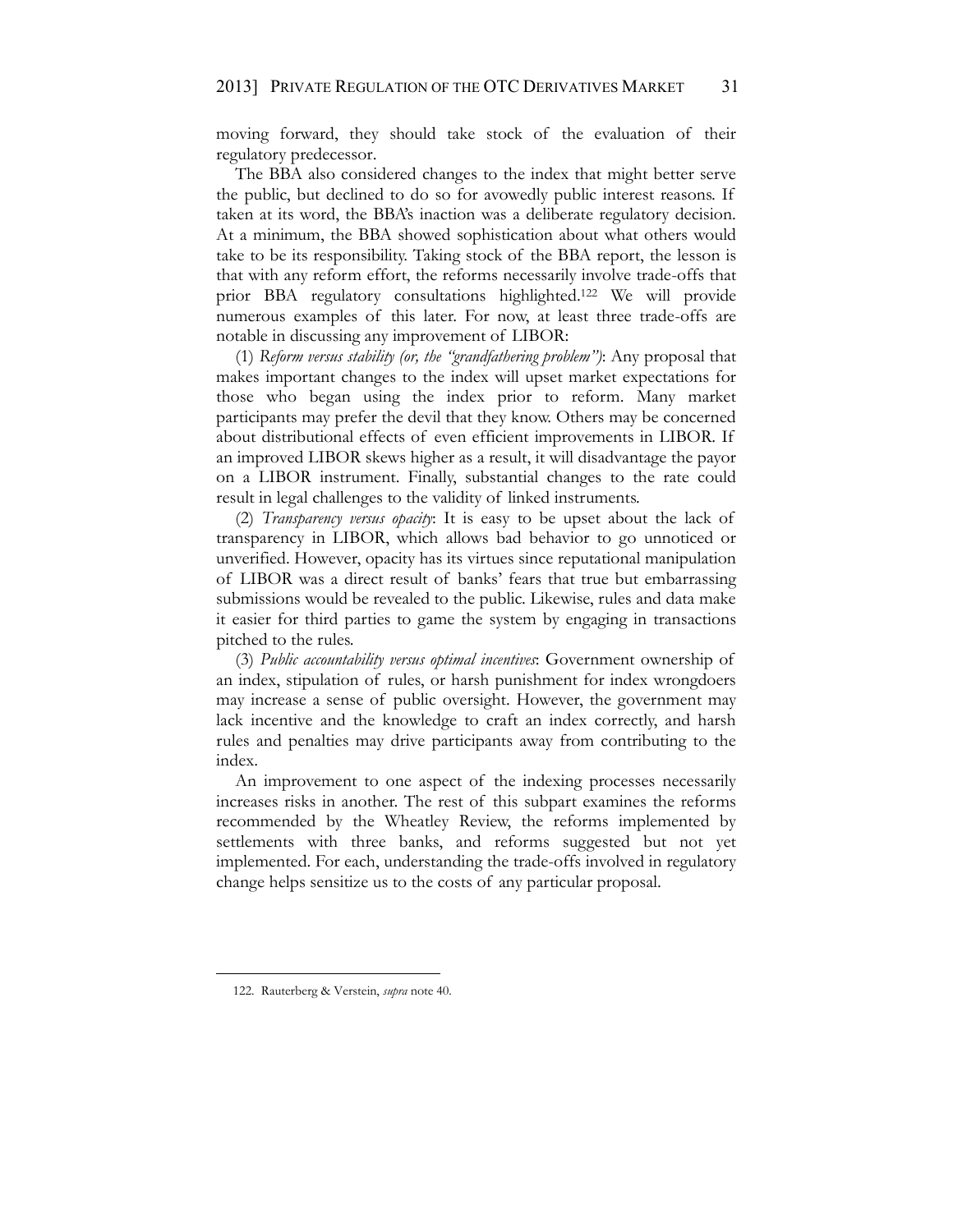#### *1. Fewer LIBORs*

The Wheatley Review proposes that LIBOR will be quoted in fewer tenors and currencies. As it stands, LIBOR is quoted in ten currencies and at fifteen different borrowing durations. Some of these are based on markets with substantial volume, such as the overnight USD rate. Some are extensively used by third parties, such as the three-month USD rate, which is among the most important for U.S. subprime mortgage pricing.<sup>123</sup> Yet, some are little used by third parties, <sup>124</sup> and based on very few underlying transactions, such as the eleven-month Swedish Krona.125 Recognizing the potential to manipulate such a thinly-traded market, Wheatley recommends eliminating 130 of the 150 LIBOR rates.126

The BBA considered eliminating tenors as well, but declined to do so. While the Wheatley review asserts that the cost of eliminating lesser tenors is low, the BBA considered them significant. As John Ewan said, "Should we stop doing these? Somewhere, someone is doing a product that links to the unlikely rate."<sup>127</sup> Without knowing who was using the unlikely rate and why they deemed it better than a market favorite, the BBA was unwilling to act. The BBA recently published a consultative report surveying various market participants as to their feelings on eliminating such little-used tenors. This report confirmed Wheatley's sense that many LIBORs were not favorites of the market, but also confirmed Ewan's sense that there remain devoted users of these benchmarks who will be the losers in any elimination plan.128 For example, a majority of respondents agreed that the BBA could eliminate its little used tenors, as well as the Australian Dollar, New Zealand Dollar, Canadian Dollar, Danish Krone, and Swedish Krona fixing. Nevertheless, for each of these, between nine percent and twentynine percent of the respondents *opposed* discontinuing the rate. There appears to be a significant group of users that finds these rates to be at least sometimes useful.129

Here, as with elsewhere, the BBA appears to have taken grandfathering concerns seriously. Again, recent market surveys substantiate the BBA's caution. More than half of the market participants surveyed expressed

<sup>123.</sup> Fifty-nine percent of USD-denominated swaps and floating rate notes that cite LIBOR utilize the three-month tenor. *See, e.g.*, THE WHEATLEY REVIEW, *supra* note 44, at 36 tbl. 5.A.

<sup>124.</sup> Essentially zero percent of interest rate swaps and floating rate notes quote the one-, three-, six-, or twelve-month Swedish Krona. *Id.*

<sup>125.</sup> Less than seven of the LIBOR banks engaged in Swedish Krona borrowing in any substantial quantity, and none did so at the eleven-month maturity. *Id.* at 30 tbl. 4.A.

<sup>126.</sup> *Id.* ¶¶ 5.9–5.10.

<sup>127.</sup> Interview with John Ewan, *supra* note 102.

<sup>128.</sup> BRITISH BANKERS' ASS'N, STRENGTHENING LIBOR — PROPOSAL TO IMPLEMENT RECOMMENDATION NUMBER 6 OF THE WHEATLEY REVIEW OF LIBOR — SUMMARY OF FEEDBACK RECEIVED (2013), *available at* http://www.bbalibor.com/download/8739.

<sup>129.</sup> *Id.* at 3–5.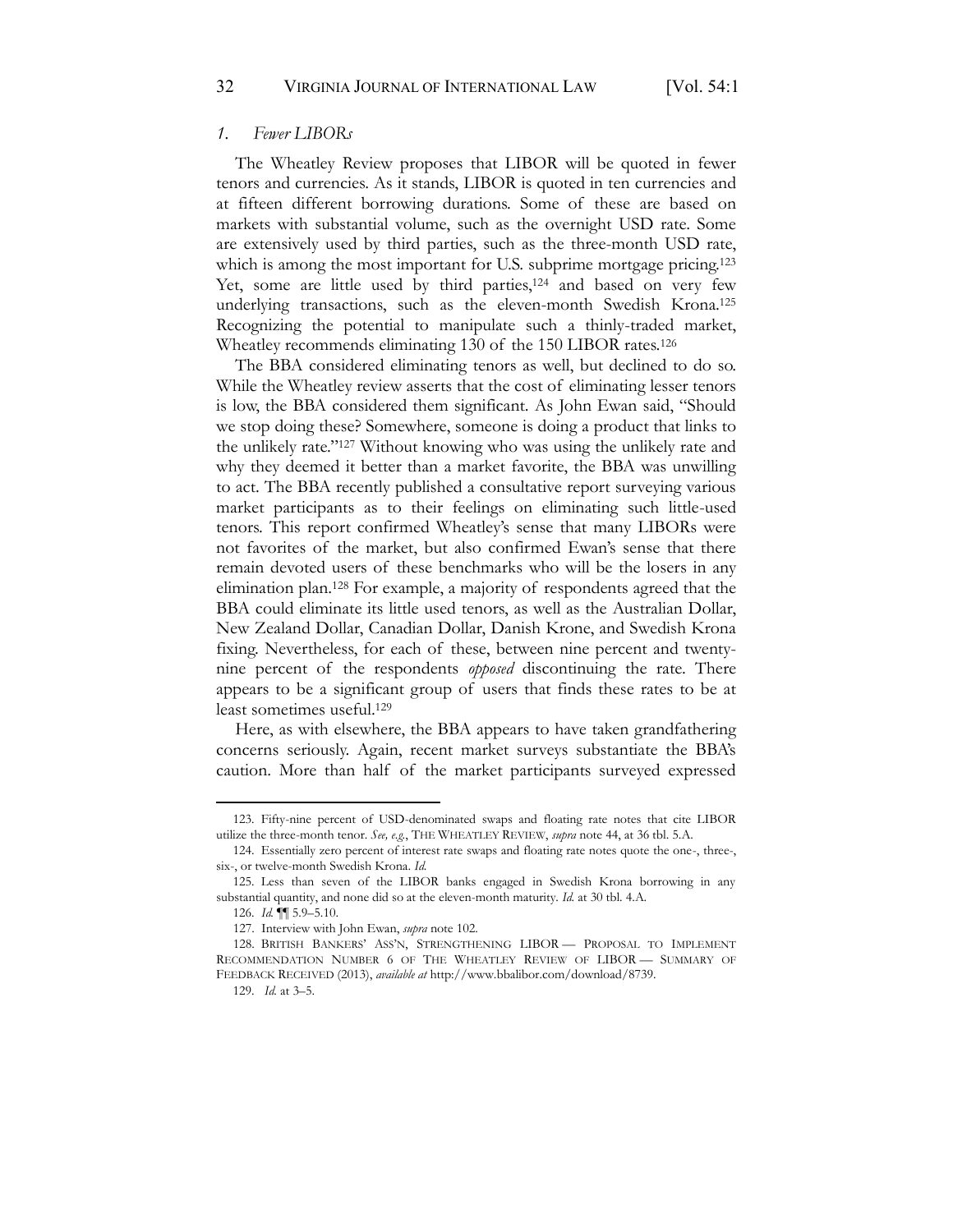concern about rapid removal of lightly-traded tenors, and substantial minorities expressed concern about removal of such tenors and currencies even within the longer time horizon suggested by Wheatley.130

Wheatley's response acknowledged that eliminating tenors would decrease cross-tenor corroboration.131 Likewise, there was reported concern "about the impact on those contracts that reference these rates and the associated market disruption, suggesting a cautious approach in this respect and that, in each case, an appropriate consultation with the relevant domestic authorities should be undertaken to ensure minimal disruption."132

#### *2. Quote Anonymity*

Wheatley also proposes that LIBOR-rate contributions be unavailable to the public for three months. The thought is that this will allow contributor banks to more honestly represent their cost of borrowing, since they need not fear that high costs will be immediately reported to the market and interpreted as a sign of weakness.133 It may also make it more difficult for a cartel to enforce an agreement to manipulate the rate, since a breach of the agreement would remain invisible for some time.134 Additionally, would-be manipulators could not so easily predict the effect of their quote upon the overall field,135 since they could not observe how close the rate was to being rounded up or down.136

Once again, looking at the BBA provides insight into the trade-offs of this regulation. The BBA considered such a proposal and declined after consultation with its constituents. Sixty-one percent of respondents told the BBA that the existing level of anonymity was best, and only fifteen percent wished an increase in opacity of rates.137 Wheatley's compromise between transparency and opacity, a period of delay before data are released, was endorsed by exactly two of the BBA respondents.138 Market

<sup>130.</sup> *Id.*

<sup>131.</sup> THE WHEATLEY REVIEW, *supra* note 44, app. ¶ B.13.

<sup>132.</sup> *Id.* app. ¶ B.12.

<sup>133.</sup> *Id.* ¶ 5.15 ("Real-time publication of submissions can create incentives to submit a lower rate than would otherwise have been submitted.").

<sup>134.</sup> *See, e.g.*, BAINBRIDGE, *supra* note 115, at 32. This hardly seems significant since cartel members could voluntarily show their participation through any number of means.

<sup>135.</sup> *See, e.g.*, THE WHEATLEY REVIEW, *supra* note 44, ¶ 5.15.

<sup>136.</sup> However, given the ease with which contributors, traders, and voice brokers communicated, it would seem that this reform will have little effect unless other dynamics are substantially changed.

<sup>137.</sup> BRITISH BANKERS' ASS'N, BBA LIBOR CONSULTATION, *supra* note 47, ¶ 1.14 ("Many respondents, and particularly those of the contributing banks, considered that a decrease in the current level of transparency would not necessarily be interpreted as positive move."). This is consistent with the information gathered by the Wheatley Review. THE WHEATLEY REVIEW, *supra*  note 44.

<sup>138.</sup> *See, e.g.*, BRITISH BANKERS' ASS'N, BBA LIBOR CONSULTATION, *supra* note 47, § 3.18.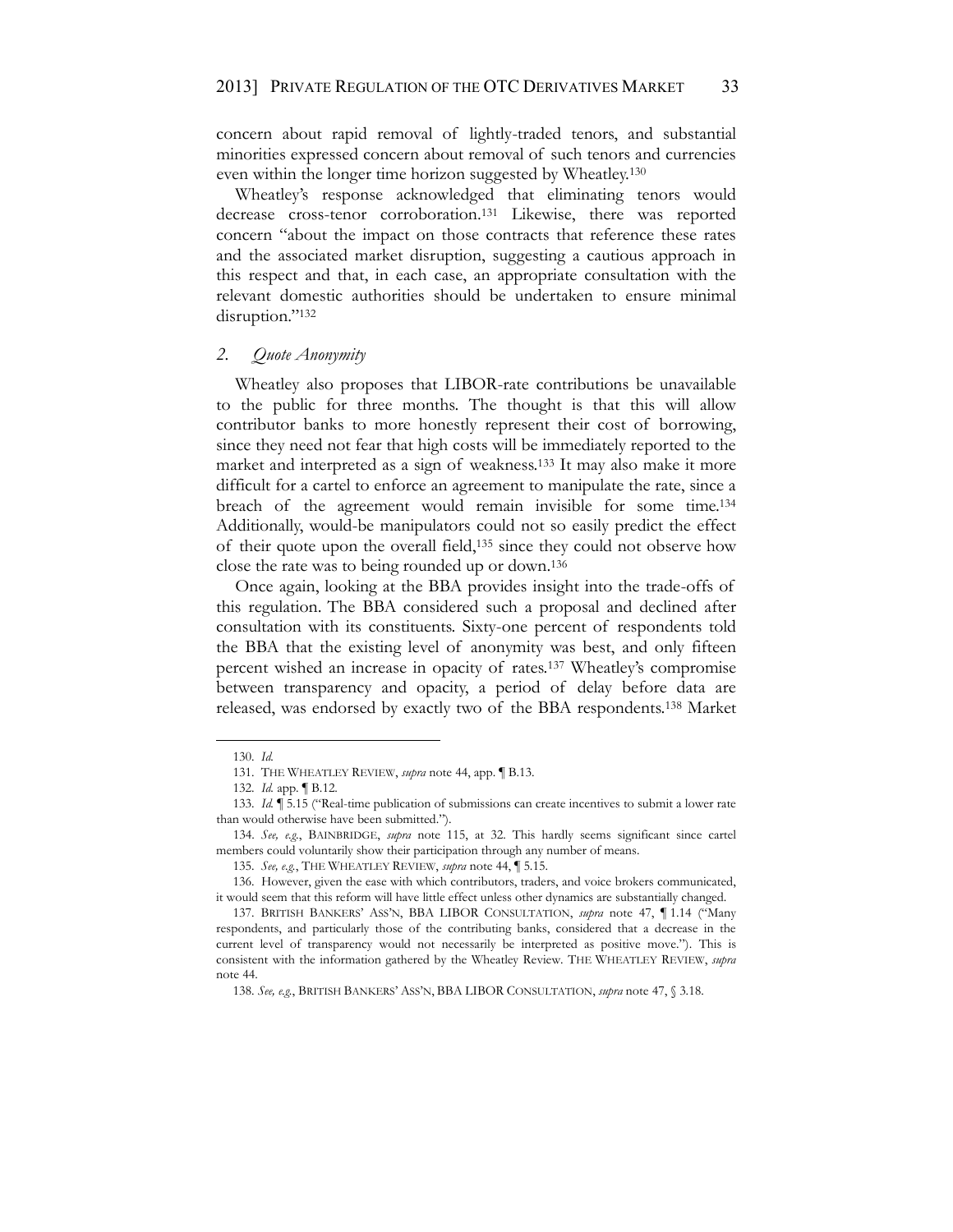participants were concerned that a lack of transparency on submissions could further cast a shadow over the rate, as participants could not readily compare submission data to comparable metrics. Many of the important studies identifying LIBOR manipulation relied on bank-level data to determine where banks' self-evaluation of creditworthiness did not match the market.

#### *B. The Settlements*

Not only are new regulations emerging from explicit, legislative reforms in the United States and United Kingdom, but enforcement and action through the judicial system are making an equally important impact. The recent internationally-coordinated settlements between state regulators and LIBOR panel banks illustrate how settlements can function as regulation. Furthermore, they underscore the interaction of domestic governmental regulators (operating through both enforcement and legislation) and transnational private regulators in regulating aspects of the OTC derivatives market.

In June 2012, Barclays PLC settled Commodity Exchange Act violations with the CFTC. Barclays' settlement involved numerous non-financial terms. It agreed to substantive provisions for how it will contribute to benchmark rates. Within six months of the Barclays order in December 2012, UBS similarly settled claims with the CFTC and Britain's market conduct regulator on essentially the same terms.139

The settlement provides directives for how Barclays must calculate its LIBOR quote submissions. Barclays must give its own transactions the greatest weight in determining submissions,140 though it may modify that data with subjective assessments of market and counterparty conditions.<sup>141</sup> The settlement also extensively specifies the oversight and governance structures within the firm.142 Firewalls, both bureaucratic and geographic,

<sup>139.</sup> UBS AG & UBS Sec. Japan Co., Comm. Fut. L. Rep. (CCH) ¶ 32,481 (Dec. 19, 2012), *available at*

http://www.cftc.gov/ucm/groups/public/@lrenforcementactions/documents/legalpleading/enfub sorder121912.pdf (order instituting proceedings pursuant to Sections 6(c) and 6(d) of the Commodity Exchange Act making findings and imposing remedial sanctions).

<sup>140.</sup> Barclays PLC, No. 12-25, at 32 (C.F.T.C. June 27, 2012), *available at* http://cftc.gov/ucm/groups/public/@lrenforcementactions/documents/legalpleading/enfbarclays order062712.pdf (noting that submissions may include overnight index swaps, currency futures, repos, futures, Fed Funds and other factors).

<sup>141.</sup> *Id.* at 33 (noting that other factors may include time, market events, term structure, credit standards, counterparty conditions and baselines).

<sup>142.</sup> *Id.* at 34 (requiring the daily submissions to be reviewed every day by a supervisor experienced in the market and prohibiting supervisors and submitters from having compensation linked to derivatives trading or being derivatives traders); *id.* at 39 (requiring compliance personnel to physically visit trading floors at least monthly).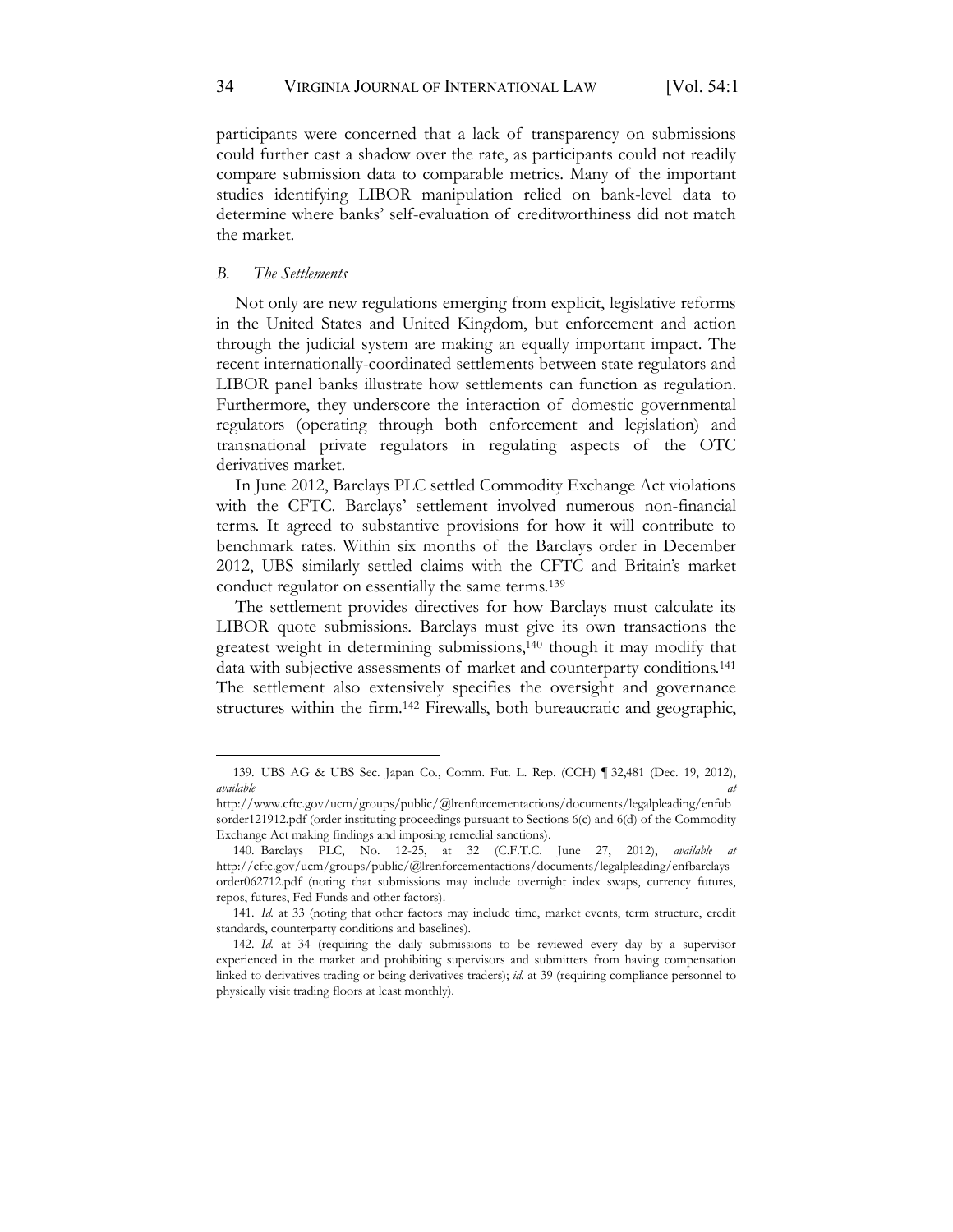are to be established.<sup>143</sup> Extensive records are to be kept<sup>144</sup> — even of factors that are notoriously intangible145 — and the data must be coded along eighteen axes.146 Regular disclosures to regulators are required,147 as are audits.148 The settlement even includes public advocacy requirements.149

It is fair to say that these settlement-imposed changes to the rate-setting process are far more extensive than those proposed by the Wheatley Review. Settlements for past wrongdoing entail an avenue for substantial public oversight and substantive prescription of business conduct. This is regulation by settlement, and it comes as a replacement to a governance regime that was deemed to be inadequate, but which contemplated many of these prescriptions.

The BBA declined to provide extensive *ex ante* guidance as to how banks must produce their submissions and to put "twenty minions at each bank to make sure they are flying straight."<sup>150</sup> They deemed themselves comparatively less well-equipped than banks to tell each bank how best to craft its own compliance and risk management,151 and to draft extensive rules that would apply in various and future cases. Instead, the BBA required banks to have their own compliance and auditing services certify their submissions. The BBA also deemed it appropriate to offer only minimal guidance, such as that the cash dealer and not the swap trader must submit the quotes. Likewise, the BBA played a role in clarifying the

<sup>143.</sup> *Id.* at 34–35.

<sup>144.</sup> *Id.* at 37 (requiring that essentially all communication about the index be preserved, with preservation time depending on the media format and location of the individuals); *id.* at 37 (requiring trades and positions, and those of other traders dealing with these markets, to be recorded and kept); *id.* at 36 (requiring supervisor identity be recorded and kept for five years); *id.* at 35 (requiring the preservation of all models and methods included in submissions); *id.* at 35 (requiring the preservation of all voice broker offers and information, including identification (company, person, etc.) of specific offers upon which submission is based).

<sup>145.</sup> *Id.* at 35–36 (requiring the preservation of the definition of "reasonable market size" used in the submission); *id.* at 36 (requiring that submissions note which specify market announcements or effects entered into their assessment and what effects those events were deemed to have had); *id.* at 35 (requiring Barclays to keep a record of each submission for five years, including the factors that influenced the submission and their relative weight, and a list of the transactions deemed nonrepresentative and therefore not included).

<sup>146.</sup> *Id.* at 36 (requiring transactional data to note, *inter alia*, customer number, interest basis (360/365-day year) and maturity date).

<sup>147.</sup> *Id.* at 40 (requiring Barclays to make an interim report to the CFTC about its progress every four months); *id.* at 41 (requiring the immediate report of any attempted manipulation or improper conduct to the CFTC); *id.* at 35 (requiring that all of these records be available to the CFTC at any time, without subpoena).

<sup>148.</sup> *Id.* at 38 (requiring an internal audit every six months, including random sample of submissions and evidence); *id.* at 35 (requiring a third-party audit annually).

<sup>149.</sup> *Id.* at 42 (requiring Barclays to advocate for the index provider to signal whether rates are based on actual transactions).

<sup>150.</sup> Interview with John Ewan, *supra* note 102.

<sup>151.</sup> *Id.*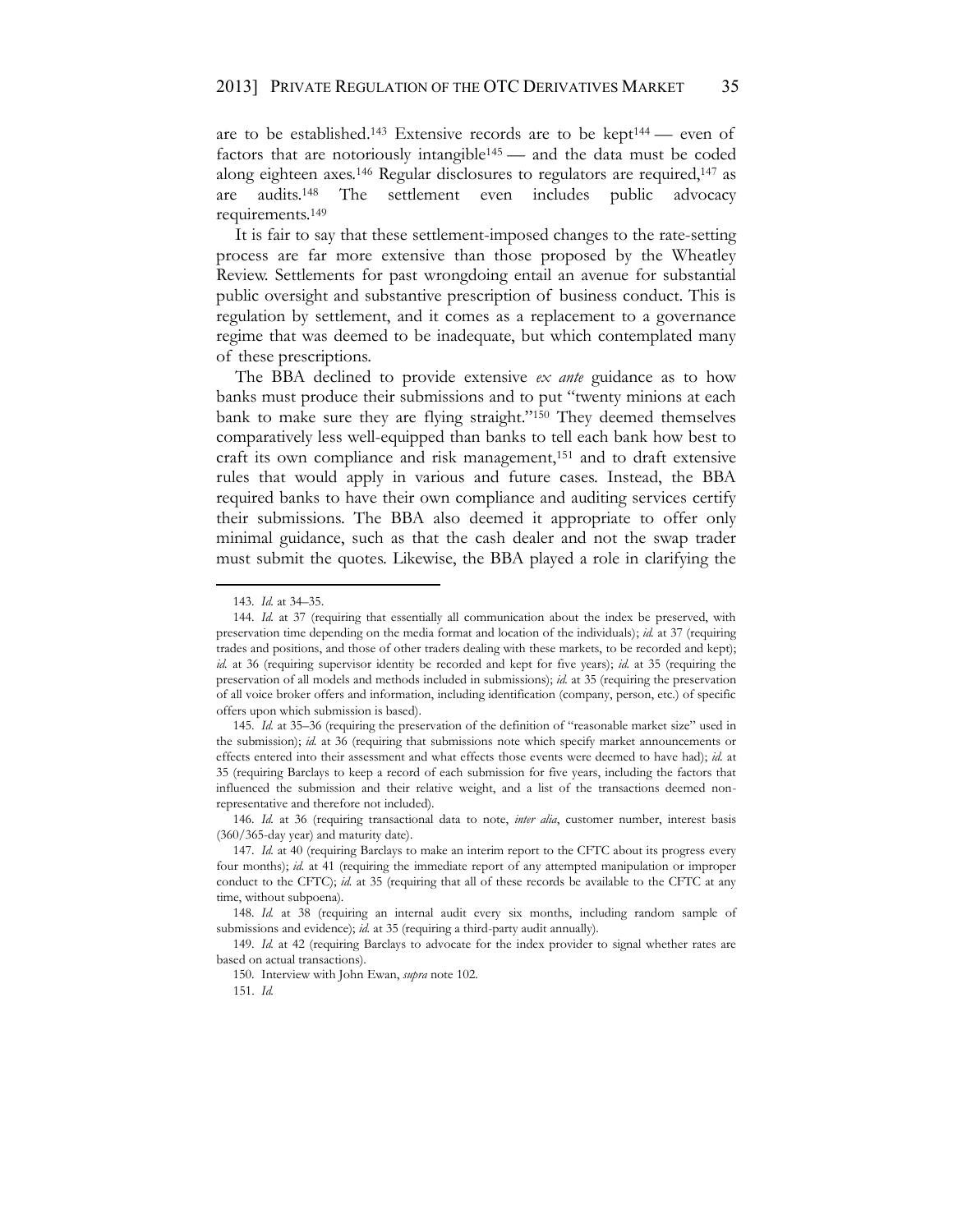rules whenever changing circumstances made clarification useful, such as whether a government-supported loan's cost should count when a bank calculated its cost of funds. Ongoing, particularized advice was considered to be more fruitful than extensive upfront rules.

This evaluation was not just based on institutional competence. The BBA's consultation with its constituents led it to think that greater *ex ante* specificity in processes was not to be desired. For example, the settlements provide extensive guidance on the content of the submission, requiring the submitting bank to define "reasonable" market size clearly. By contrast, the BBA's report found that seventy-seven percent of the thirty-one formal responses opposed requiring a fixed and clear account of market size, while only one thought that formalizing the question would be helpful.<sup>152</sup> The Wheatley Review came to the same conclusion, declining to stipulate what question LIBOR is set to answer, or how precisely firms must do so.153 While the settlements are intended to improve LIBOR, they require policies that were rejected by the Wheatley Review and the BBA. A measured approach is therefore appropriate, especially when the method of applying these requirements is an *ad hoc* process of unilateral settlements.154

#### *C. Other Reform Proposals*

*Transaction-Based Index.* Many experts have argued that LIBOR should be replaced by an index that is based only on genuine transaction data, which would be public or publishable if necessary. The Wheatley Review declined to make this recommendation in part because most market participants responding to Wheatley said this was not feasible.155 The BBA came to the same conclusion.156

*Eliminate LIBOR.* Professor Michael Barr, former Assistant Secretary of the Treasury for Financial Institutions, has said that LIBOR is unnecessary in good markets and untrustworthy in bad markets.157 He has urged regulators to push for the transition to a new index. Yet, the Wheatley

<sup>152.</sup> *See, e.g.*, BRITISH BANKERS' ASS'N, BBA LIBOR CONSULTATION, *supra* note 47.

<sup>153.</sup> *See, e.g.*, THE WHEATLEY REVIEW, *supra* note 44, ¶ 2.14.

<sup>154.</sup> *See generally* Rebecca Tabb & Joseph Grundfest, *Alternatives to Libor* (Rock Ctr. for Corporate Governance at Stanford Univ., Working Paper No. 138, 2013), *available at*  http://ssrn.com/abstract=2272462.

<sup>155.</sup> *See, e.g.*, THE WHEATLEY REVIEW, *supra* note 44, app. ¶ B.19. Those few participants who supported it did so with designs for a regulatory subsidy addressing the dearth of transactions. *Id.* app. ¶ B.20 ("for example, by creating special considerations for the inter-bank market, similar to market-maker exemptions (e.g. capital relief, more relaxed liquidity rules, etc.)").

<sup>156.</sup> *See, e.g.*, BRITISH BANKERS' ASS'N, BBA LIBOR CONSULTATION, *supra* note 47, at 4 (stating that an element of judgment will always be required).

<sup>157.</sup> *See, e.g.*, Michael Barr, *It's Time to Take the 'E' Out of "LIE-BOR*,*"* YAHOO! FIN. (Oct. 17, 2012, 7:46 PM), http://finance.yahoo.com/blogs/the-exchange/barr-time-e-lie-bor-234646443.html#more-id.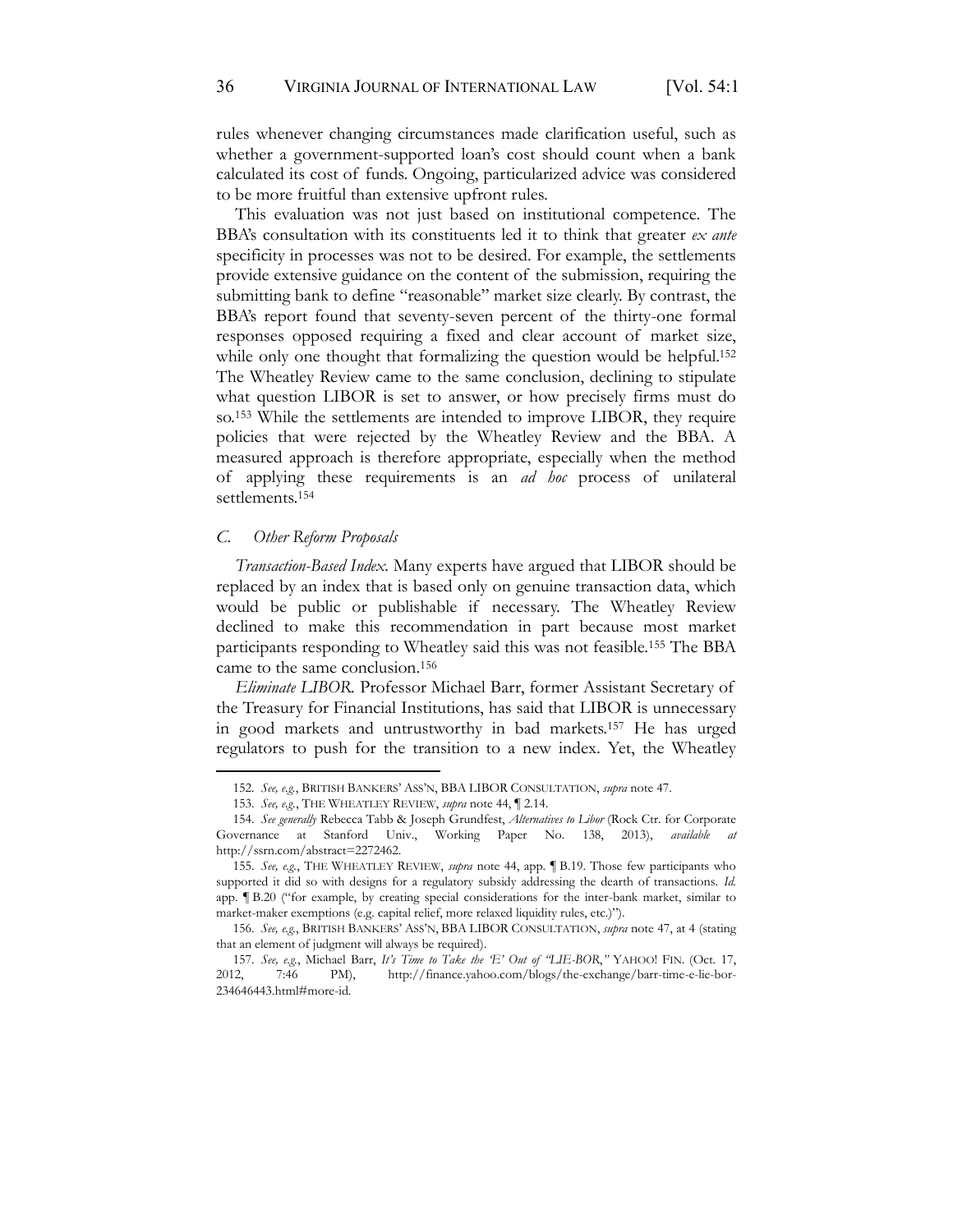Review concluded that transition to a new index "would pose an unacceptably high risk of significant financial instability, and risk largescale litigation . . . . "158 Similar concerns have been expressed by Ben Bernanke<sup>159</sup> and industry representatives.<sup>160</sup>

Any change to LIBOR's fundamental operations could create uncertainty and litigation costs, as some parties may seek to invadidate their contracts. These risks are especially high if the new LIBOR generally disadvantages some constituency. While appropriate chain and transition rules could prevent an abrupt change in the rate, a clumsy transition to a new methodology would result in systematically higher or lower rates, with greater or lesser volatility. <sup>161</sup> With so many contracts linked to LIBOR subprime mortgages in Alabama, bond issues by the city of Baltimore, Eurodollar futures contracts traded in Chicago, syndicated loans for infrastructure projects in Pakistan, and interest rate swaps between multinational conglomerates — it is impossible to predict how a new LIBOR could affect all of its users.

Abrupt or not, some participants want relatively little change to LIBOR. They like it for its correlation to bank borrowing costs, and prefer it to other rates.162 Market participants have not voted with their feet, even though there are other rates available. Despite all of the negative publicity, there is no indication of a decline in LIBOR use.163

*Government-run LIBOR.* Some experts have urged government provision of the LIBOR benchmark or its replacement index.164 It is thought that "a

<sup>158.</sup> THE WHEATLEY REVIEW, *supra* note 44, ¶ 1.12. *See also id.* app. ¶ B.34 ("Most responses recommended caution with regards to making significant changes to LIBOR, in case it puts existing transactions at risk . . . . There was also a concern that step changes in the rate as a consequence of changes to LIBOR may pose legal difficulties.").

<sup>159.</sup> *See, e.g.*, Shahien Nasiripour, *US Regulator Calls for Faster Libor Reform*, FIN. TIMES (Sept. 24, 2012, 7:33 PM), http://www.ft.com/intl/cms/s/0/e617878a-065b-11e2-abdb-00144feabdc0.html#axzz2bOmmDR00 ("'The problem is that, of course, we have enormous amounts of existing contracts, not just derivatives contracts, but a variety of other kinds of loans and securities which are based on [LIBOR],' Mr. Bernanke said. 'And until those are negotiated away or they expire, we have this huge legacy issue of [LIBOR]-based financial contracts.'").

<sup>160.</sup> *See, e.g.*, Brook Masters, *Fast Libor Reform 'Risks Causing Chaos*,*'* FIN. TIMES, (Sept. 10, 2012, 7:37 PM), http://www.ft.com/intl/cms/s/0/b805fa0a-fb40-11e1-a983- 00144feabdc0.html#axzz2U2WSsWYw (citing corporate borrower group and investment management associations' concerns).

<sup>161.</sup> *See* Sarah Lewis, *150 Shades of Libor,* FOCUS (Nov. 26, 2012), http://www.trinityllp.com/150 shades-of-libor/ (arguing that reformed LIBOR could lead to higher, more volatile, rates).

<sup>162.</sup> *See, e.g.*, Rosa M. Abrantes-Metz & David S. Evans, *Will the Wheatley Recommendations Fix LI-BOR?*, CPI ANTITRUST CHRONICLE, Nov. 2012, at 3 (noting that "market participants . . . presumably have believed that LIBOR was conceptually the best rate to rely on and that it was superior to other readily available benchmarks"); *see also* BAINBRIDGE, *supra* note 115, at 40–41 (noting problems with other indices); Rauterberg & Verstein, *supra* note 40, at 49.

<sup>163.</sup> *See, e.g.*, The WHEATLEY REVIEW, *supra* note 44, ¶ 1.13.

<sup>164.</sup> *Id.* app. ¶ B.31. Some of the responses to the Wheatley Review's initial discussion paper argued "that the authorities should take ownership of the rate, including rate-setting . . . ." *Id.*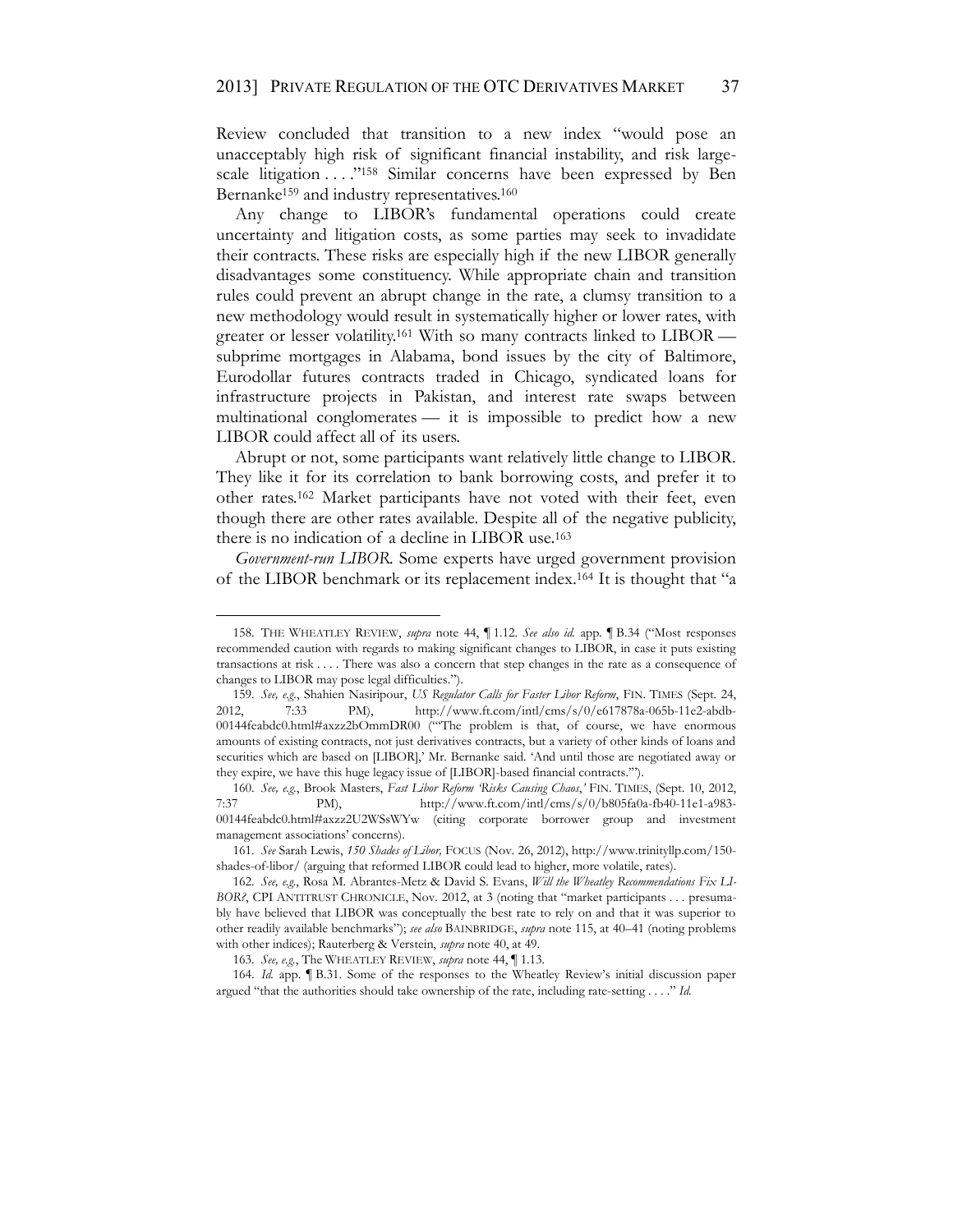#### 38 VIRGINIA JOURNAL OF INTERNATIONAL LAW [Vol. 54:1]

government benchmark would not be vulnerable to the sort of manipulation to which LIBOR has been subjected."<sup>165</sup> Yet government manipulation of indices is also possible.166 Indeed, some of the LIBOR manipulation that occurred is alleged to have been at the behest of government officials concerned about policy objectives.167 The basis risk would be higher for a government-run index unless it was based on the same borrowing rates of the current LIBOR,<sup>168</sup> in which case it would face the same problems of insufficient data in thin markets as does LIBOR. In any case, parties already have the option to use a government rate if they wish, so it seems unlikely that eliminating a prominent non-governmental option would assist parties. At the same time, the Wheatley Review worries that a publicly-run LIBOR would not adapt to user needs as quickly as does a privately-provided benchmark.169 Wheatley therefore recommended against government control of the index.170

#### *D. Regulatory Pathologies*

Closer scrutiny of the record of LIBOR and the BBA during its period of putative "deregulation" provides other important lessons for future reform. One lesson involves the ways in which public regulators can be captured or otherwise rendered powerless. Unsettling evidence has suggested that regulators may have known, tacitly approved, or even recommended manipulation of LIBOR to panel banks.

Some amount of LIBOR manipulation may have been with the blessing of state regulators. Bob Diamond testified that senior British officials had raised concerns that Barclays' rates were too high and that it would be better to lower them.171 In other correspondence, it was suggested that Paul Tucker, Deputy Governor of the Bank of England, may have been among the regulators blessing the depressed rate. Diamond carried the message to his subordinates. Jerry Del Missier gave the instruction, believing that he was following indirect orders from the Bank of England. As *The Economist* put it, there is "evidence that can be interpreted as an implicit nod from the Bank of England (and Whitehall mandarins)" to engage in manipulation "to bolster confidence in banks and keep credit

<sup>165.</sup> BAINBRIDGE, *supra* note 115, at 39.

<sup>166.</sup> *See, e.g.*, Rauterberg & Verstein, *supra* note 40, at 135–40.

<sup>167.</sup> *See* discussion *infra* Part II.D.

<sup>168.</sup> *See, e.g.*, BAINBRIDGE, *supra* note 115, at 38.

<sup>169.</sup> *See, e.g.*, THE WHEATLEY REVIEW, *supra* note 44, ¶ 3.7.

<sup>170.</sup> *Id.* ¶ 1.16.

<sup>171.</sup> *See, e.g.*, James Chapman & Becky Barrow, *Revenge of a Fallen Titan: Ousted Barclays Boss Makes Damning Claims Bank of England and Labour Ministers Were Involved in Rigging Interest Rates*, DAILY MAIL ONLINE (last updated July 4, 2012, 6:59 AM), http://www.dailymail.co.uk/news/article-2168449/Bob-Diamond-resignation-Ousted-Barclays-boss-makes-damning-claims-Bank-England-Labour-ministers-involved-rigging-rates.html.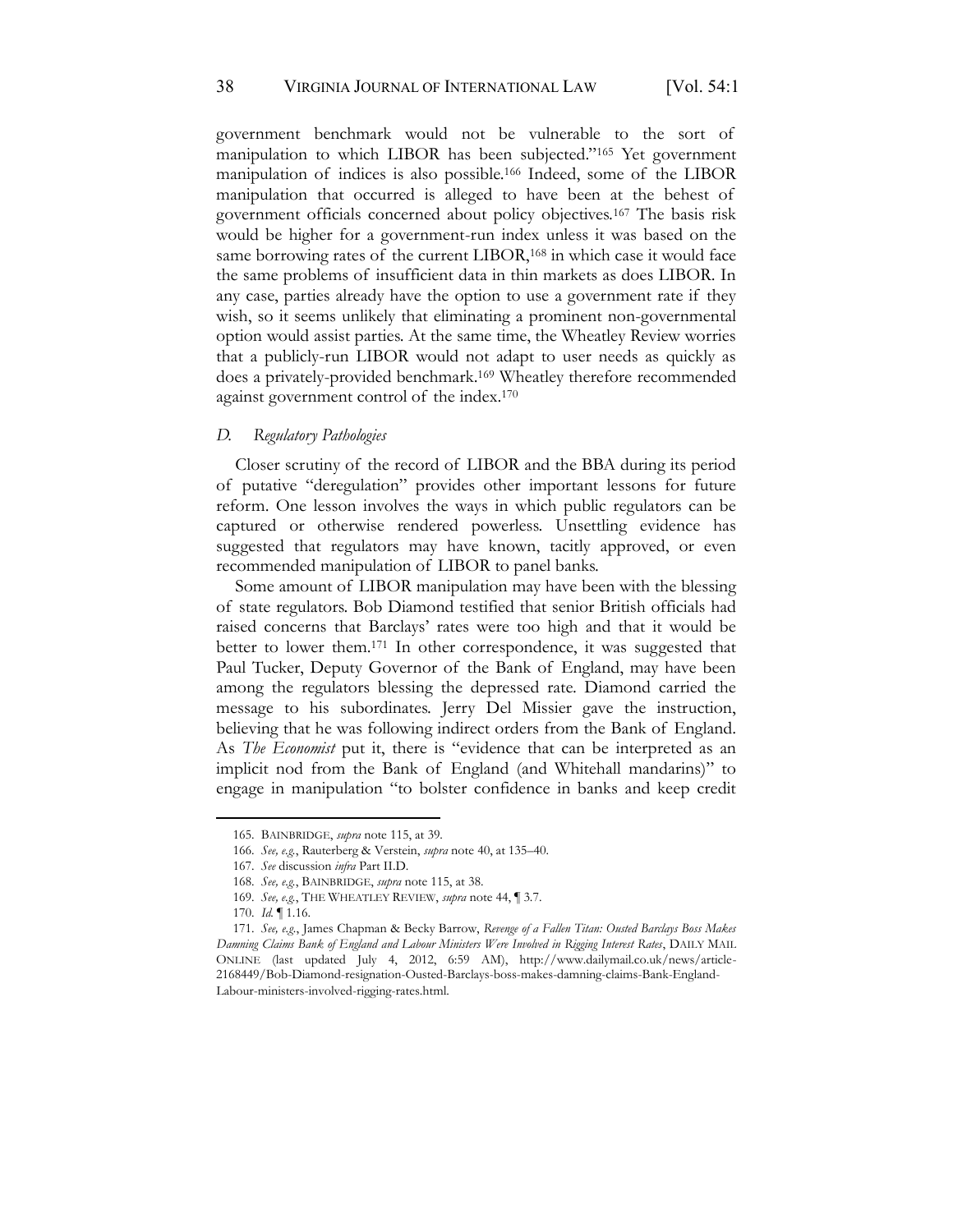flowing."<sup>172</sup> The manipulating banks thus may have had "tacit permission from their regulators."<sup>173</sup> The impulse behind potential regulatory cooperation in rate manipulation might be understandable as the health of domestic financial institutions during the financial crisis became intertwined with the survival of the real economy.

The Federal Reserve Bank of New York was informed — perhaps in April 2008,<sup>174</sup> perhaps in August of 2007<sup>175</sup> — that Barclays was underestimating its rates. This resulted in a June 2008 email to Merwyn King, Governor of the Bank of England, from U.S. Secretary of the Treasury Tim Geithner. The ten-point recommendations included in the email were essentially copied from the BBA's own proposal, meaning that the government's only regulatory response was to adopt a regulation from industry. Those proposals ended up being forwarded back to the BBA.176 That proposal went nowhere, with U.K. officials denying that they had even received such notice.177

These disturbing possibilities of regulatory involvement in the provision of inaccurate borrowing quotes for LIBOR suggest that in order to be effective, future public regulation of LIBOR may need to be cordoned off from political interests. This underscores the importance of recognizing the risks of public index provision.178 Viewing the BBA as a regulator also allows one to see it as a captured regulator, entirely too tolerant of the banks it supervised. This, again, reminds us of the importance and difficulty of protecting public regulators from industry capture.

Regulators of all stripes make mistakes, and our attention must be focused on how to help them make better decisions. Jon Macey opined that "regulators foolishly looked to [LIBOR] to determine the market's perception of the health of big banks."<sup>179</sup> Will they make the same mistake

<sup>172.</sup> *How Britain's Rate-Fixing Scandal Might Spread — And What to Do About It*, ECONOMIST (July 7, 2012), *available at* http://www.economist.com/node/21558260.

<sup>173.</sup> *Id.*

<sup>174.</sup> *Libor Talks Go Back to Early '08*, WALL ST. J. (last updated July 14, 2012, 3:06 AM), http://online.wsj.com/article/SB10001424052702303919504577524510853665528.html.

<sup>175.</sup> *See, e.g.*, Rachelle Younglai & Pedro da Costa, *Geithner Says Did All He Could to Address Libor Problem*, CHI. TRIB. (July 26, 2012), http://articles.chicagotribune.com/2012-07-26/news/sns-rt-ususa-geithnerbre86o0vc-20120725\_1\_libor-responsibility-for-market-manipulation-british-bankersassociation.

<sup>176.</sup> Forwarded e-mail from Mervyn King to Timothy Geithner (June 3, 2008, 9:21 AM), *available at* 

http://www.newyorkfed.org/newsevents/news/markets/2012/libor/June\_3\_2008\_email\_from\_Me rvyn\_King.pdf.

<sup>177.</sup> *See, e.g.*, Mark Scott, *Bank of England Chief Denies New York Fed Gave Warning on Rate-Rigging*, N.Y. TIMES DEALBOOK (last updated July 17, 2012, 8:05 AM), http://dealbook.nytimes.com/2012/07/17/bank-of-england-chief-denies-n-y-fed-gave-warning-onrate-rigging/?scp=2&sq=bank%20of%20england&st=Search.

<sup>178.</sup> *See* Rauterberg & Verstein, *supra* note 40.

<sup>179.</sup> Jonathan Macey, *Libor: Three Scandals in One*, FOREIGN AFFAIRS (July 20, 2012), *available at*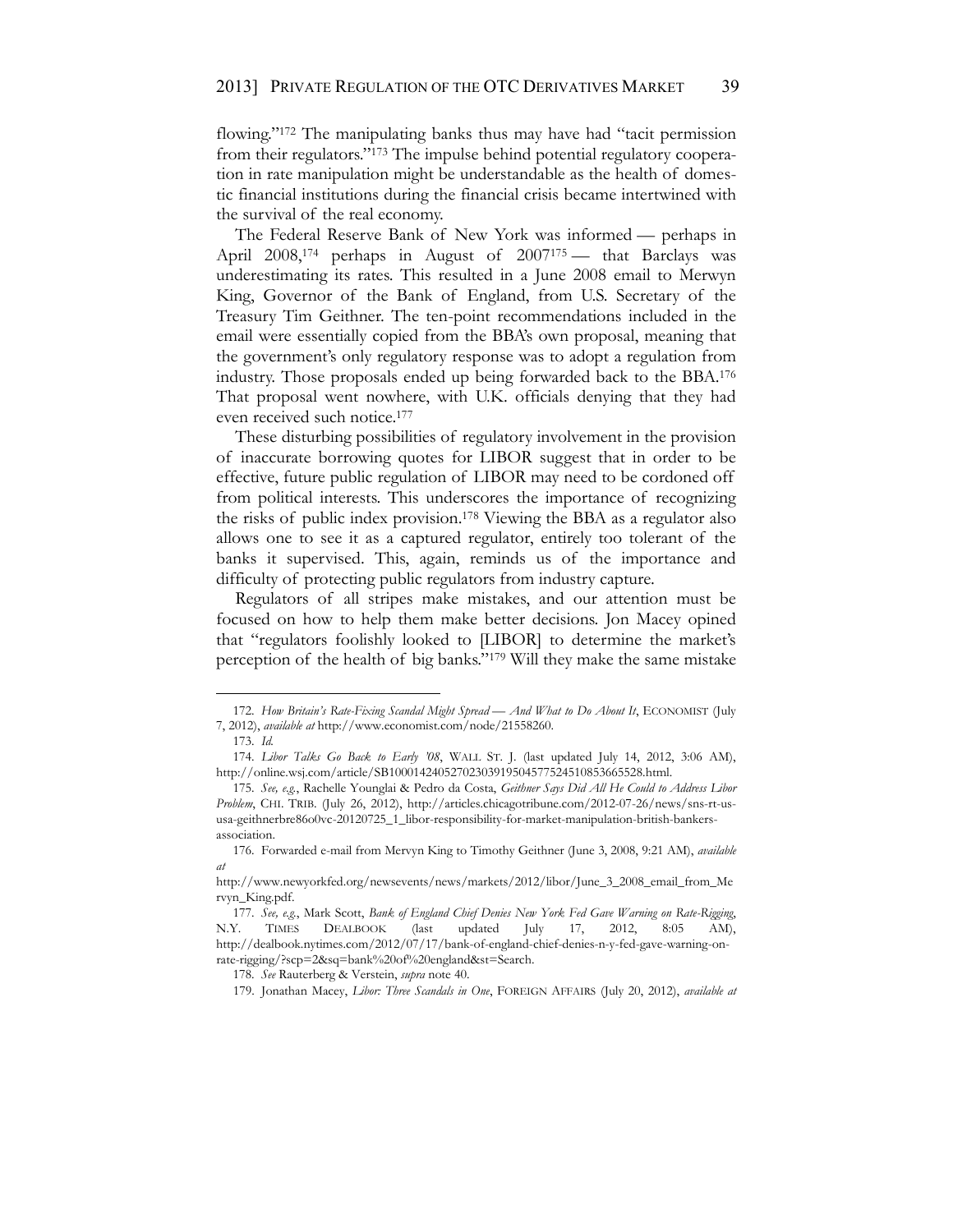if given greater control over this space? Will more frequent meetings and more formalistic procedures increase unjustified confidence? Abrantes-Metz and Sokol argue that the LIBOR manipulation was easy to detect: "Had any member bank that set [LIBOR] or any antitrust authority undertaken an econometric screen, they likely would have detected these anomalies . . . ."<sup>180</sup> What causes regulators to decline to use these screens, just as the BBA and its members did, if they can be so effective?

#### *E. The Limits of Private Regulation*

Private regulation failed in the OTC space because of steps private regulators chose not to take. However, among those omissions were actions that the private regulators *could not* have effectuated. While a private regulator can create advantageous circumstances for those who conform to best practices or standardized ways of doing business, such a regulator may have difficulty preventing free-riders from taking advantage of the system to which others contribute. For instance, a transnational private regulator will have little ability to create and enforce intellectual property regimes.

For example, the LIBOR banks incur significant costs to contribute to the rate. Other banks and entities enjoy the use of a widely-known rate, but they may not end up paying for it. A private regulator has only limited powers of exclusion over information. ISDA, for example, provides that its agreements are valid only when printed on paper purchased from ISDA. Whether this self-destruction language actually proves effective, ISDA has found a cumbersome way at least to imply that unauthorized users do not enjoy full benefits.

The BBA can delay access to LIBOR data, but cannot effectively exclude non-paying users given the state of intellectual property in many nations. Without the ability to internalize much of its users' gains, incentives are skewed for actors subject primarily to transnational private regulators.181 Sometimes the solution may be to allow the transnational private regulators some limited power over the provision of intellectual property. More often, state actors must focus on those regulatory powers that they are unwilling to delegate to the private regulator.

Further, the LIBOR incident may be "too big to litigate," because even the panel banks — many of the world's largest and most important financial institutions — may not have pockets deep enough to actually

http://www.foreignaffairs.com/articles/137789/jonathan-macey/libor-three-scandals-in-one.

<sup>180.</sup> Rosa M. Abrantes-Metz & D. Daniel Sokol, *The Lessons from Libor for Detection and Deterrence of Cartel Wrongdoings*, 3 HARV. BUS. L. REV. ONLINE 11 (2012), http://www.hblr.org/2012/10/thelessons-from-libor-for-detection-and-deterrence-of-cartel-wrongdoing/.

<sup>181.</sup> *See* Rauterberg & Verstein, *supra* note 40.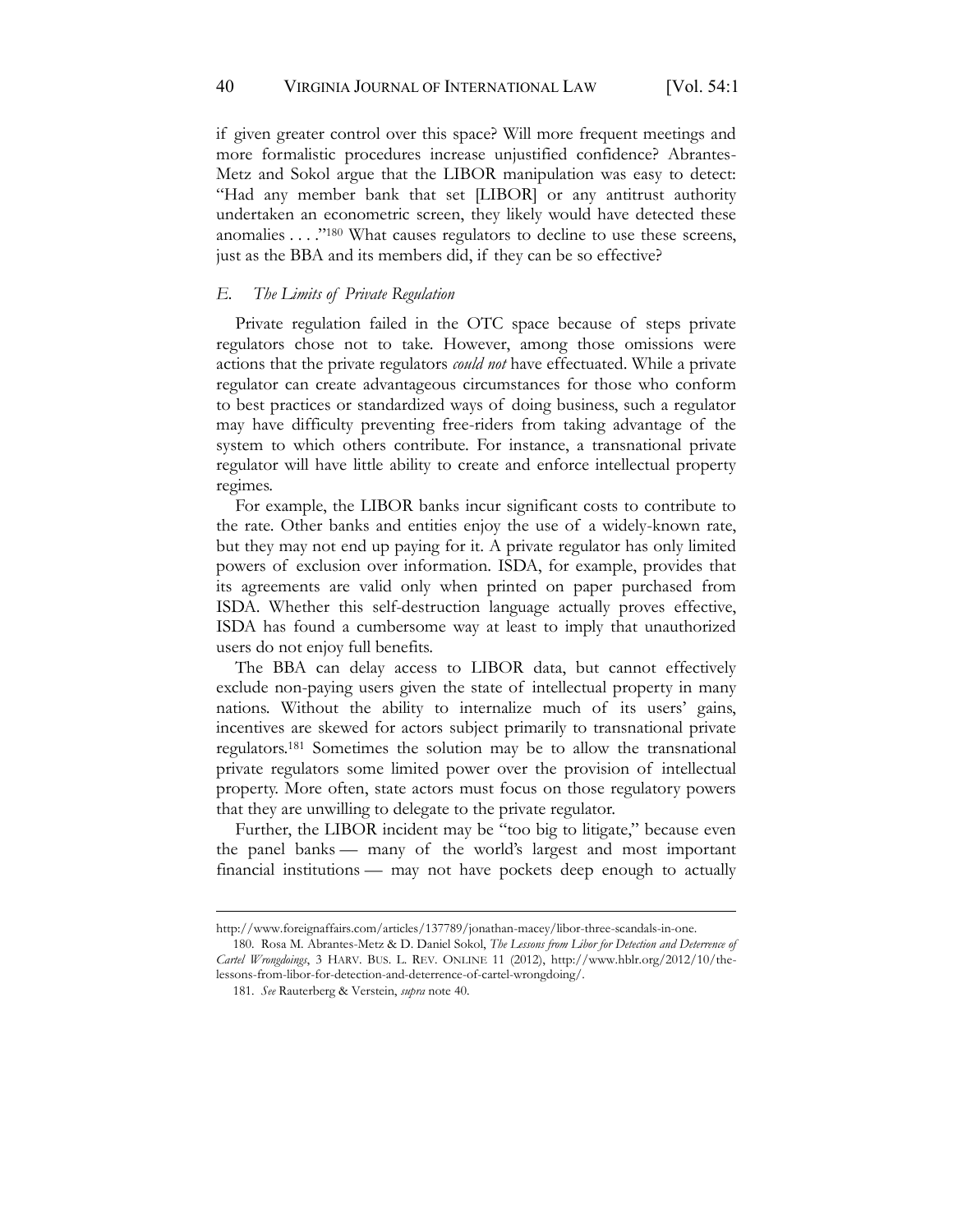compensate victims for the sums of money that inappropriately changed hands if misleading submissions dramatically altered the LIBOR rates. The structure of "too big to litigate" exists within the OTC derivatives market, at least in part because the central private regulators — ISDA and the BBA — produce valuable intellectual property that structures market transactions (through documentation and reference rates, respectively) as something like public goods. As a result, neither of these organizations, nor the major commercial entities that inform their output, fully internalize anything like the profit stream that their intellectual property could make available. A difficulty results: the production of intellectual property as a public service means that there may not be sufficient funds available to hold culprits accountable if misuse occurs.182

Besides the odd problem of the world's biggest banks potentially being judgment-proof because LIBOR was largely provided for free, this combination of private regulatory production of public goods has its own particular hazards.

All of the products offered by ISDA — its ubiquitous documentation, legislative efforts, or Credit Derivatives Committees — are produced through a particular kind of information production, which we have called byproduction elsewhere.183 Information is byproduced when it is produced as an incident to some other profit-generating activity.184 For instance, the New York Mercantile Exchange creates the NYMEX financial index and the financial participants on ISDA's influential committees draft ISDA's documentation, but neither corporate entity's principal motivation is the production of that information.185 Rather, derivatives markets participants

<sup>182.</sup> These structural features of ISDA documentation and LIBOR are discussed in far greater detail elsewhere. *See* Rauterberg & Verstein, *supra* note 40. Stephen Bainbridge has addressed the analysis of intellectual property and incentives therein with some subtlety, but also with several errors. *See* BAINBRIDGE, *supra* note 115, at 45–50. For instance, Bainbridge misses that producers of financial intellectual property will need property protection from wherever their fees principally accrue. Bainbridge also fails to recognize that the value of the intellectual property of LIBOR and ISDA documentation could quickly grow stale and useless in the absence of adequate incentives. Unlike a static piece of intellectual property, such as a book or patent, most financial intellectual property is iteratively produced and dynamic, and outdated information can be worse than useless. That intellectual property reform should be supplemented by other reforms — in the LIBOR context or elsewhere — is something that we never deny.

<sup>183.</sup> *See, e.g.*, Rauterberg & Verstein, *supra* note 40, at 135–40.

<sup>184.</sup> *See* Bruce H. Kobayashi & Larry E. Ribstein, *Law as a ByProduct: Theories of Private Law Production* (Ill. Law, Behavior & Soc. Sci. Research, Research Paper No. LBSS11-27, 2011), *available at* http://ssrn.com/abstract=1884985 (distinguishing production and byproduction); Bruce H. Kobayashi & Larry E. Ribstein, *Private Lawdrafting, Intellectual Property, and Public Laws* (George Mason Univ. Law & Econ. Research Paper Series, Paper No. 13-20, 2013), *available at* http://ssrn.com/abstract=1986455.

<sup>185.</sup> *See, e.g.*, N.Y. Mercantile Exch., Inc. v. Intercontinental Exch., Inc., 497 F.3d 109, 118 (2d Cir. 2007) (discussing incidental production of information by NYMEX).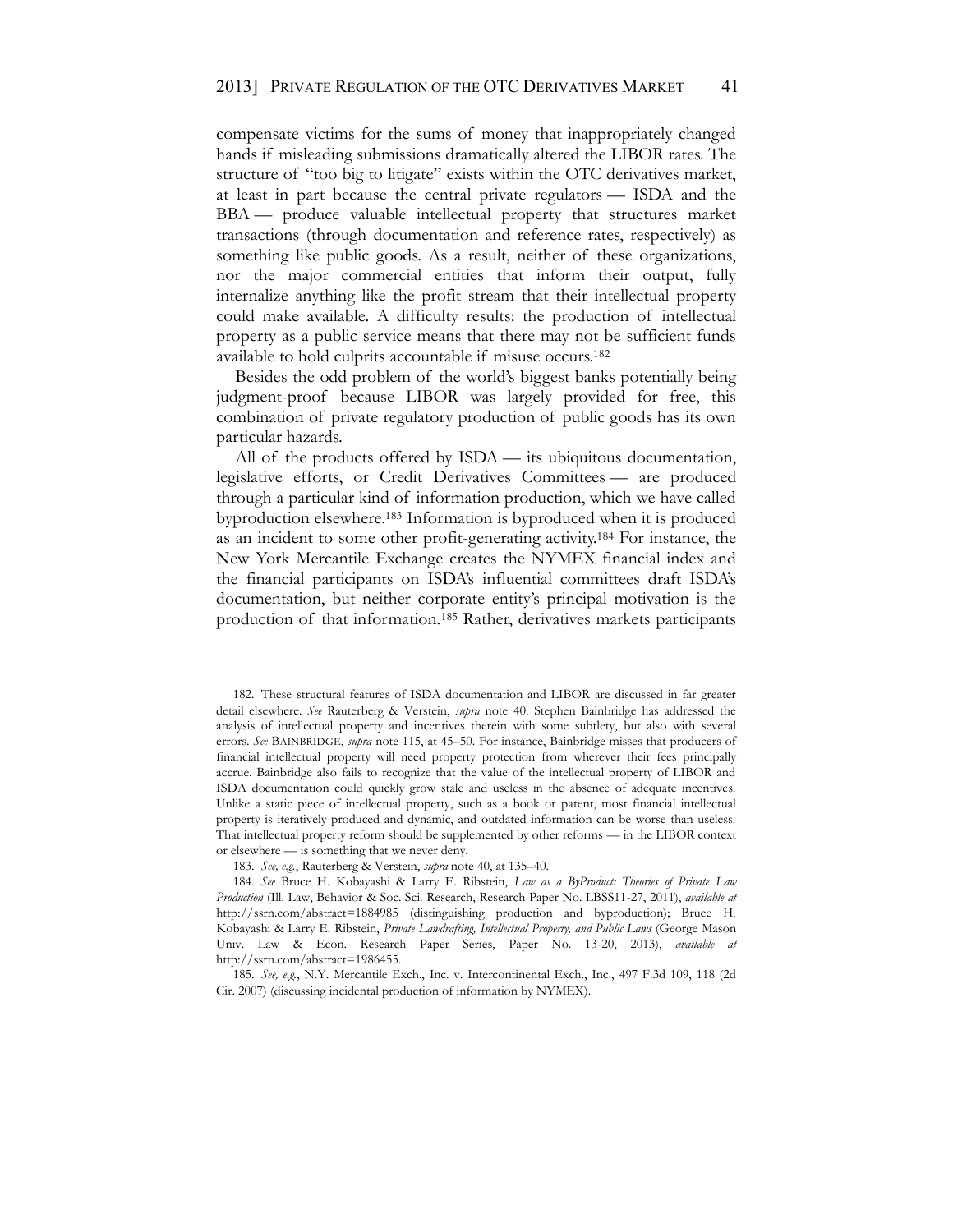serve on ISDA's committees in order to assist in creating the financial infrastructure that enables efficient transacting.

Byproduction has two features that promote the likelihood of byproducts serving as public goods. The first is conceptual: a byproduct is not designed by its creators as a principal profit-making instrument. The second is its corollary: because a byproduct is an incident to some otherdirected commercial activity, it is typically low-cost to its producers. For both of these reasons, byproducts will often be provided to third parties as a public good.

Related to these benefits, however, are several structural features of byproduction that make it especially prone to certain regulatory failures. Byproducts often employ private internal firm data (hence, their status as byproducts), making misuse or manipulation of that data more difficult to detect. Byproducts are, by definition, not a primary firm income generator, and sometimes will not be significant income producers at all. If so, then the incentive to maintain the byproduct's quality and reputation — an incentive that can dilute manipulative impulses — will be absent. Finally, and most importantly, like any form of joint production,186 byproducts are generated alongside some other product, and creators may have a conflict of interest if the byproduct can impact the primary product's success.

Byproduction of harmonized regulation can often be an efficient way for markets to be governed, and private regulators can often produce it efficiently. However, this mode suffers from structural limitations, both in terms of incentives and powers. While awareness of private regulation can often relieve the state of regulatory burdens, the state's interventions may be doubly important where private regulation is unlikely to work well.

#### *F. Assessing the Desirability of Regulatory Abdication*

LIBOR manipulation may have created an inefficient distribution of wealth during the period of improper quote provision.187 Beyond simply wreaking havoc in the absence of regulation, an unregulated LIBOR may have also frustrated government regulation intended to improve the economy in the early days of the Great Recession. In December 2007, the Bank of England cut the base rate fifty basis points to 5.5%. LIBOR fell by only four basis points. As the senior technical manager of one of England's largest mortgage brokers put it, "The rate cut has not had the usual reaction in the market."<sup>188</sup> One possible explanation for the unresponsiveness could be that monetary policy efforts — intended to

<sup>186.</sup> *See generally* M. Ishaq Nadiri, *Joint Production*, *in* 2 THE NEW PALGRAVE: A DICTIONARY OF ECONOMICS 1028 (John Eatwell et al. eds., 1987).

<sup>187.</sup> *See* BAINBRIDGE, *supra* note 115, at 9.

<sup>188.</sup> Tanya Powley, *Libor Stays High Despite Rate Cut*, MONEY MKTG., Dec. 13, 2007, at 5.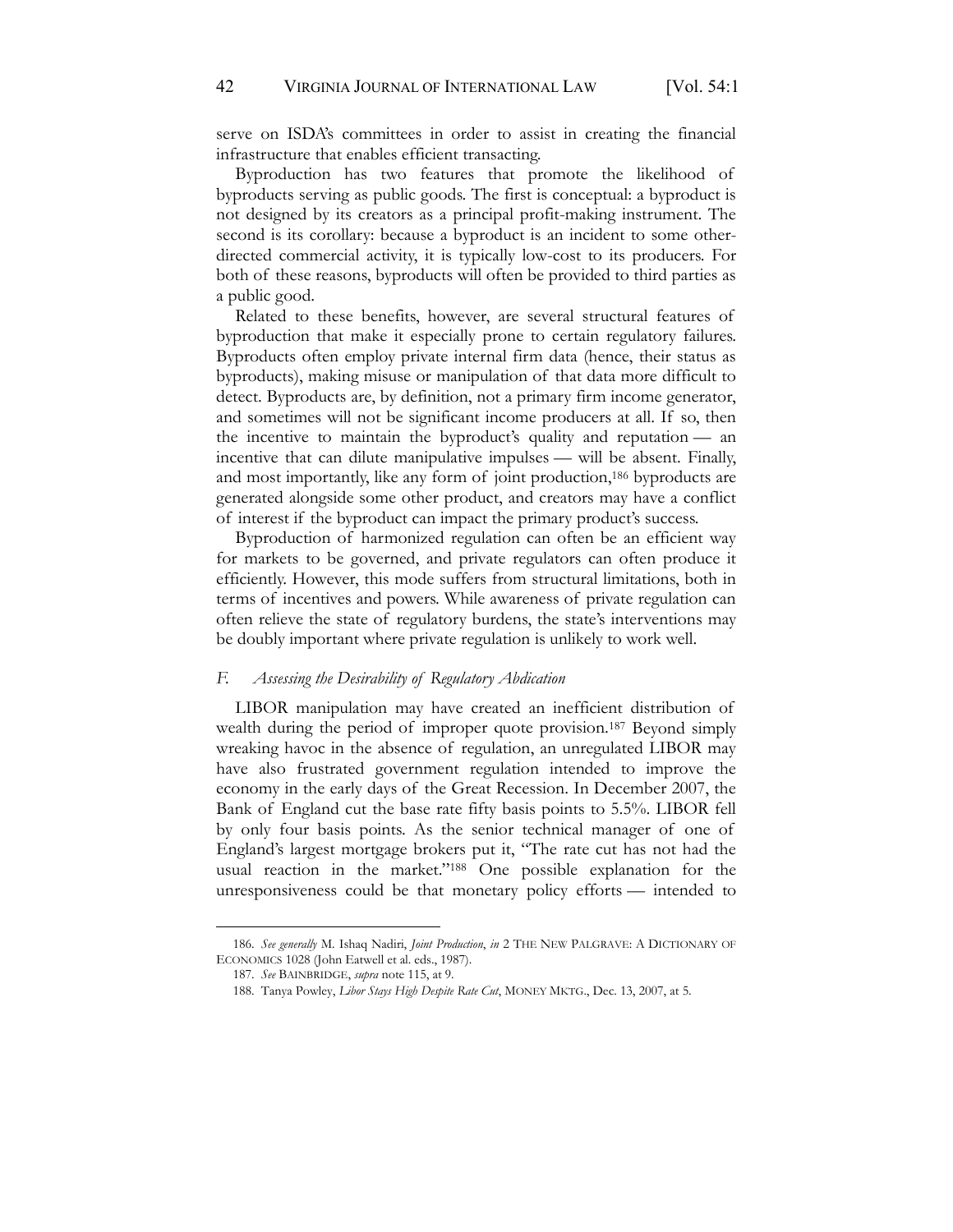lower rates to borrowers, improve liquidity, and stimulate the economy were undermined by false submissions.

Yet, willful unresponsiveness to policy levers implies that the BBA or LIBOR banks had the power to use LIBOR to affect monetary policy by contributing to perceptions of the direction of short-term interest rates, the target of the Bank of England's policy move. This is consistent with the prior discussion that the state may have delegated some amount of control over interest rates to the BBA.189 It may be that LIBOR, in taking on a monetary policy function from the state, has done more than allow for interest rate protection.

Consider one problem during the financial crisis and how LIBOR might have been involved: the inability to reduce principal or interest payments to mortgage borrowers. Many borrowers owned homes that were "under water," and hence worth less than their indebtedness. For such borrowers, it could be rational to default on the loan. For others, the home equity exceeded liability, but they found monthly payments to be untenable. This may have been due to illness or unemployment. Alternatively, they may have been in the practice of obtaining loans with a teaser rate and then refinancing, but when such refinancing had become unavailable, their monthly payments increased to an unaffordable level.

Many experts have argued that borrower and lender alike would benefit from a modification under these circumstances, but modifications were surprisingly rare. Explanations for this scarcity are many. Securitization of loans meant that the initial lender, the loan servicer, and the entity entitled to payment from the borrower were unlikely to be the same entity, raising the complexity of modification. The loan servicers, those best positioned to effect modifications, may have been afraid of liability to owners of the loan for modifications adverse to their interests. It would have been difficult and costly to obtain broad agreement amongst the owners of various tranches of mortgage-backed securities (MBS), whose interests were often adverse. Even where agreement or waiver could be cheaply obtained, loan servicers sometimes had little incentive to propose a workout since they also received payments for their work in addressing defaulted mortgages. Likewise, it would be difficult for a consortium of owners of the reference loan to actively monitor its servicer, allowing the agent a great deal of discretion. Those coordination problems concern the intra-security conflicts attendant to a single mortgage-backed security, but the entire pool of mortgage-backed security owners may have had their own coordination problem. With each defaulted mortgage, home values nearby plummet and other mortgage-backed securities are endangered. MBS investors, as a class, might have benefited if each had taken steps to

<sup>189.</sup> *See supra* text accompanying notes 108–09.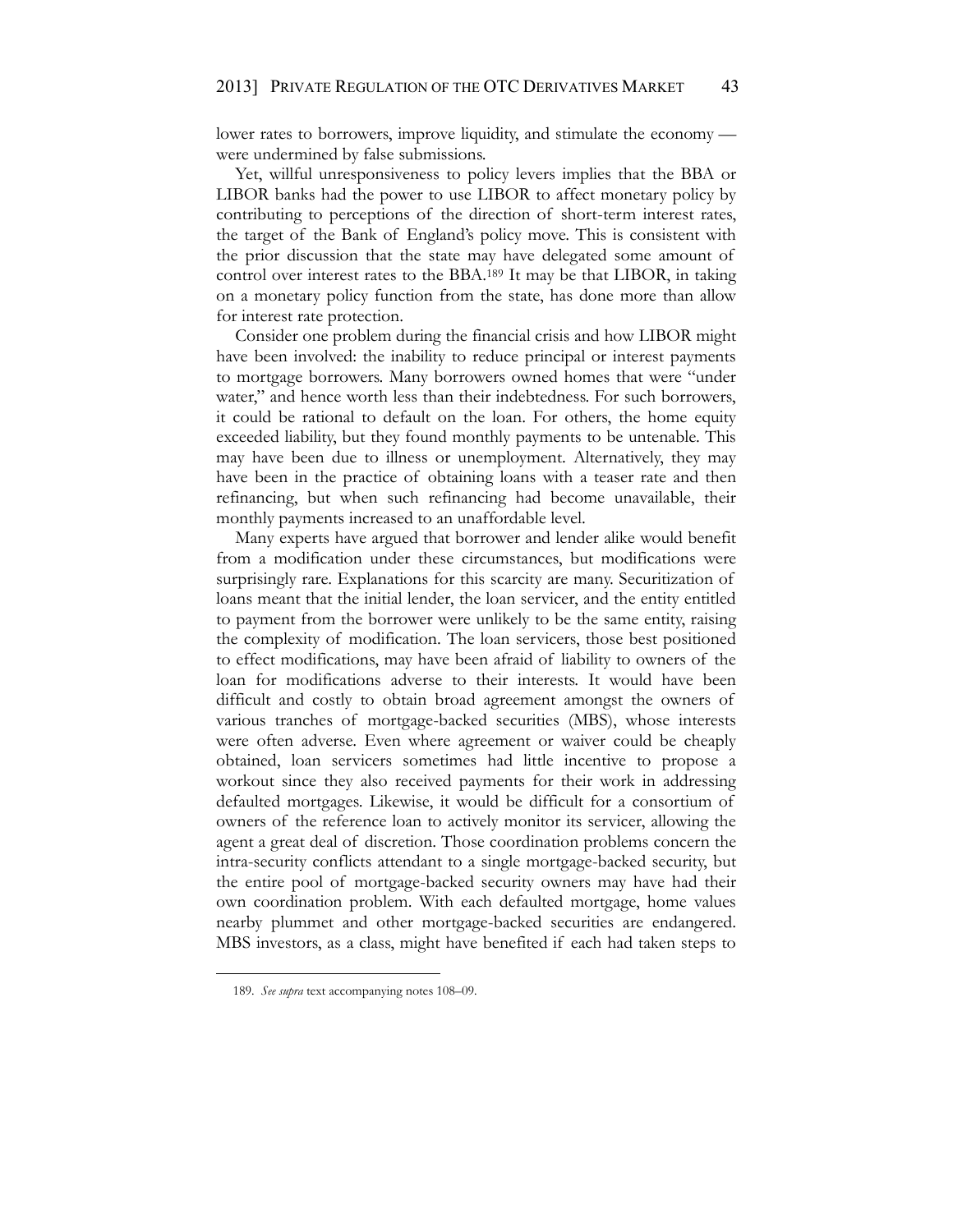modify loans in consideration of the benefit to other MBS investors. But absent some mutual commitment, few investors would take account of this positive externality.

Finally, many owners of mortgage-backed securities would dislike a modification or writedown even if it resulted in fewer costly defaults. Such modifications could designate the security as delinquent in payment, and thus subject to credit downgrading. For regulated entities, such credit downgrades can have severe impacts, such as triggering a need to raise additional capital at a time when capital may not be forthcoming. Such entities would prefer a "non-modification modification," which is precisely what LIBOR might have allowed.

LIBOR manipulation may have helped solve all of these problems.190 Under one possible account of LIBOR manipulation, the contributor banks lowered their submissions in order to protect their reputations. If this were true, it would have had the effect of lowering the LIBOR rate. This in turn would have lowered the monthly payments and interest obligations of all borrowers linked to LIBOR, which would have included the vast majority of subprime borrowers, those most at risk of default. Thus, successful downward manipulation of LIBOR could have arguably achieved an efficient result from one perspective — overcoming transactions costs and agency problems, as well as easing the stress on borrowers precisely when they needed relief.

To be sure, not every account of the macro-effect of downward LIBOR manipulation is so glowing. Bainbridge points out that low LIBOR rates would fail to compensate lenders for the risks they assumed in lending and would cause losses to many mutual funds and hedge funds.<sup>191</sup> This is surely right, at least unless and until margins on the rate adjusted to the new norm. But wondering whether this type of transfer helped or harmed the crisis in the long-term is precisely the kind of question we would ask if the Federal Reserve or a regulator had engaged in similar easing or cramdowns.

These considerations are part of a broader normative question as to whether political institutions should sometimes pressure financial entities to engage in behavior that is inefficient or misleading, if it is perceived to have some critical consequence for the economy. The "too big to fail" debate may have an intriguing and analogous phenomenon in the world of financial infrastructure: LIBOR may be "too big to end" and "too big to regulate" simply because its essential importance as a sign of health for a

<sup>190.</sup> *See, e.g.*, BAINBRIDGE, *supra* note 115, at 9 (stating that "the misreporting of the LIBOR data may actually have made the banking crisis worse in the long term"). *See also* Rosa M. Abrantes-Metz et al., *Tracking the Libor Rate*, 18 APPLIED ECON. LETTERS 893, 897–99 (2011); Rauterberg & Verstein, *supra* note 40, at 104 (discussing harms of LIBOR manipulation).

<sup>191.</sup> *See, e.g.*, BAINBRIDGE, *supra* note 115, at 9.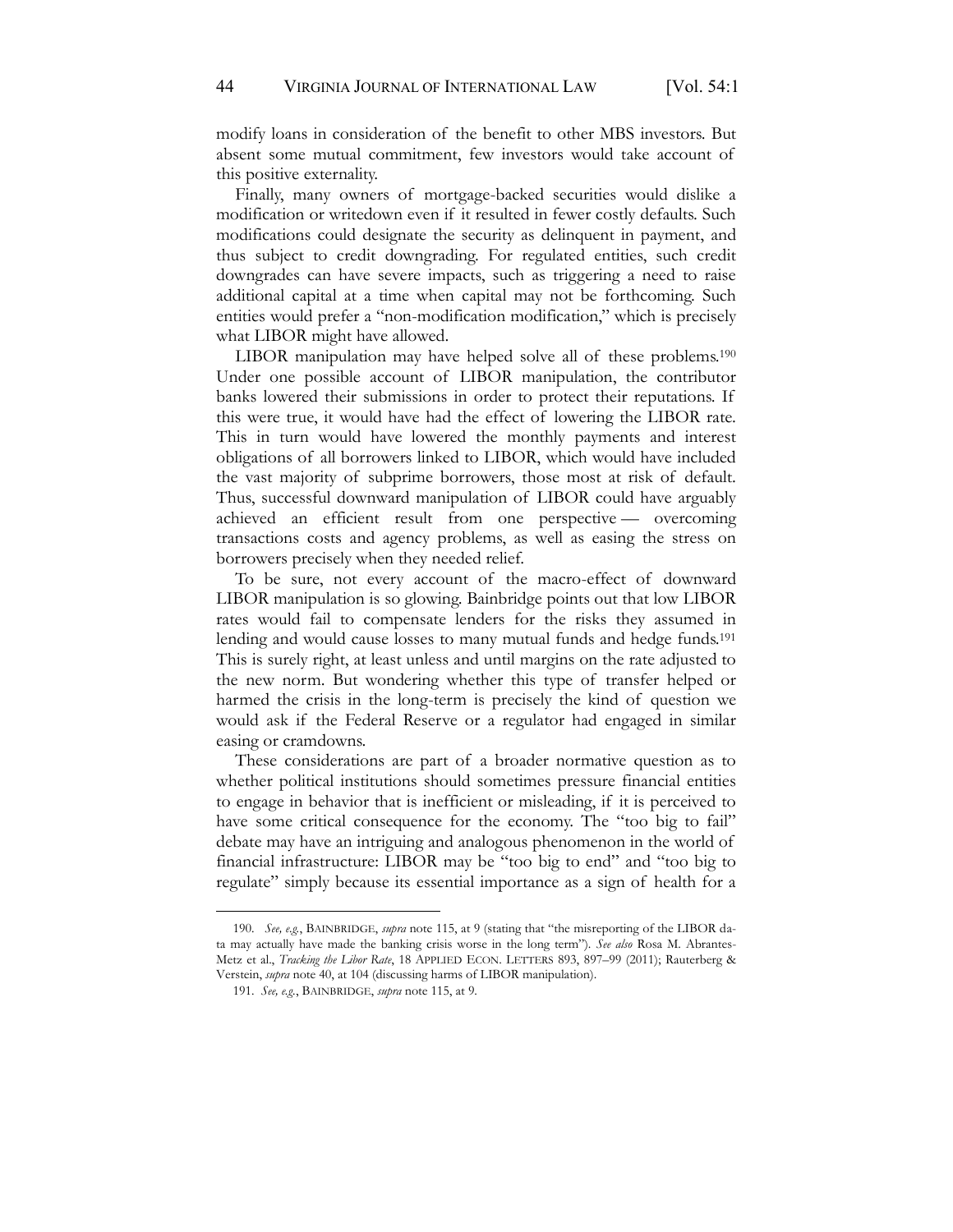nation's banks compromises the capacity of public regulators to govern it objectively and demand accuracy at all times.

#### *G. Market Spaces Without Public or Private Regulation*

In light of private regulation, the OTC derivatives market cannot be accurately described as unregulated. Indeed, even in terms of state regulation, the market has long been subject to important forms of oversight and accountability at the entity level. In fact, the vast majority of swaps dealers are regulated at the entity level as either banks or financial firms.<sup>192</sup>

There are financial markets that come close to being genuinely unregulated — subject to no robust rules of conduct in certain respects and they look very different from the OTC derivatives markets. Appreciating the real, if limited, role of private regulation highlights the unique character of those markets that have no public, private, or mixed regulation. One interesting example is insider trading in the commodities markets. In the commodities markets, insider trading is, for most purposes, legal. "In contrast to the broad prohibition against insider trading found in the securities laws, insider trading is considered an accepted and integral practice in the commodity futures and derivatives markets."<sup>193</sup> While there are perfunctory gestures at adopting different private norms,194 the commodities markets simply do not have a domestic or transnational

<sup>192.</sup> *See* Jerry W. Markham, *"Confederate Bonds," "General Custer," and the Regulation of Derivative Financial Instruments*, 25 SETON HALL L. REV. 1 (1994) (indicating, at that time, more than ninety percent of the top fifty entities dealing in interest rate swaps were banks, financial firms, or affiliates already subject to regulation); *Testimony Before the Subcomm. on Sec., Ins. and Inv. of the S. Comm. on Banking, Housing, and Urban Affairs*, 110th Cong. 11 (July 9, 2008) (statement of Katherine E. Dick, Deputy Comptroller for Credit & Market Risk, Office of the Comptroller of the Currency), *available at* http://www.occ.treas.gov/ftp/release/2008-79a.pdf (noting that "the vast majority of significant participants in these markets are regulated"). Additionally, OTC swap transactions remained subject to antifraud provisions. *See, e.g.*, EDWARD F. GREENE ET AL., U.S. REGULATION OF THE INTERNATIONAL SECURITIES AND DERIVATIVES MARKETS § 14.05 (10th ed. 2013); *see also Governance*, *supra* note 104 ("As all contributor banks are regulated, they are responsible to their regulators, rather than BBA LIBOR Ltd. or the LPBAUG, for maintaining appropriate procedures for contributing.").

<sup>193.</sup> Bradley J. Bondi & Steven D. Lofchie, *The Law of Insider Trading: Legal Theories, Common Defenses, and Best Practices for Ensuring Compliance*, 8 N.Y.U. J.L. & BUS. 151, 167 (2011) ("Not only does the Commodity Exchange Act (the 'CEA') lack a prohibition against insider trading in commodities (except with respect to certain individuals connected with the regulation, self-regulation, or exchange governance of those markets), but the CEA actually accepts insider trading as a means to facilitate efficient pricing of commodities."). Front running certainly is illegal, but importantly, it does not encompass anything like the full range of activities prohibited by insider trading laws in the equities markets.

<sup>194.</sup> *See, e.g.*, INT'L ORG. OF SEC. COMM'NS, OBJECTIVES AND PRINCIPLES OF SECURITIES REGULATION (June 2010), *available* http://www.iosco.org/library/pubdocs/pdf/IOSCOPD323.pdf. The International Organization of Securities Commissions' (IOSCO) Core Principles prohibits insider trading.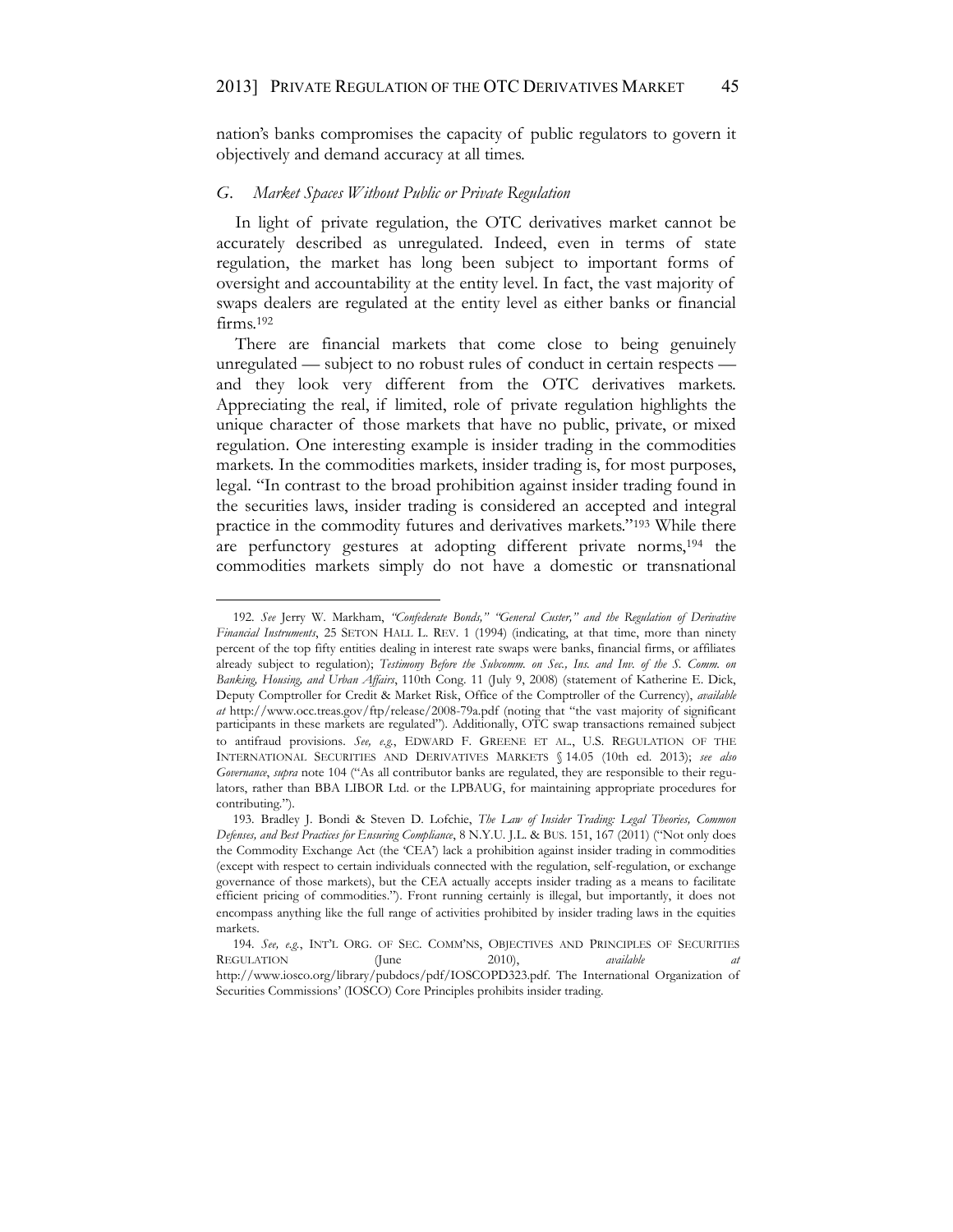private body that effectively enforces an additional set of rules. This unregulated aspect of the commodities markets highlights their basic economic functions:

[T]he purpose of the commodity futures and derivatives markets is to provide a forum for price discovery and risk management . . . [and] as a joint report by the SEC and CFTC acknowledges, 'permit hedgers to use their non-public material information to protect themselves against risks to their commodity positions.' . . . 'it would defeat the market's basic economic function — the hedging of risk — to question whether trading on knowledge of one's own position were permissible.'<sup>195</sup>

Different trading markets can serve dramatically different functions and be served by different rules. While domestic equity markets with broad societal participation may benefit from a regulatory prohibition against the use of insider information, other markets, like the commodity futures markets, exist in part to enable insiders to express their knowledge in trading strategies.196 Recognizing the significant differences between a market without governmental regulation and one bereft of any regulation whatsoever may well have a valuable lesson to teach as to the function of the unregulated activity for that market.

#### *H. The Domesticity of Transnational Private Regulators*

Transnational private regulation can only outrun the state so far. Ultimately, even a transnational private regulator must be subject to at least one (and potentially many) public regulatory regimes. This "home" or domiciliary of the private regulator will often have its status solely as the result of historical contingency, rather than as the result of conscious choice by the regulated, third parties, or coordination by international governments. Nonetheless, the law of this home state will have a tremendously outsized power over what is now a truly transnational regulatory regime. LIBOR provides a compelling example of this concept. The Wheatley Review may be a largely reasonable set of recommendations, but the power of the report and subsequent action by the British government illustrate our structural observation. LIBOR is the

<sup>195.</sup> Bondi & Lofchie, *supra* note 193, at 168; *see also* Elizabeth L. Ritter, *The Securitization of Commodities: Crossing a Gold (or Silver) Line in the Sand*, 2 BUS. L. BRIEF 7, 8 (2005) ("'insider trading' means something very different in the securities world than it means in the commodities world (where it's actually desirable to have people with inside industry knowledge actively trading the marketplace that's how prices are discovered). Consequently, application of securities insider trading laws to commodities trading is entirely inappropriate.").

<sup>196.</sup> *See, e.g.*, Bondi & Lofchie, *supra* note 193, at 168 (explaining that "commodity futures and derivatives markets exist to facilitate trading based on information generated by participants' inside knowledge").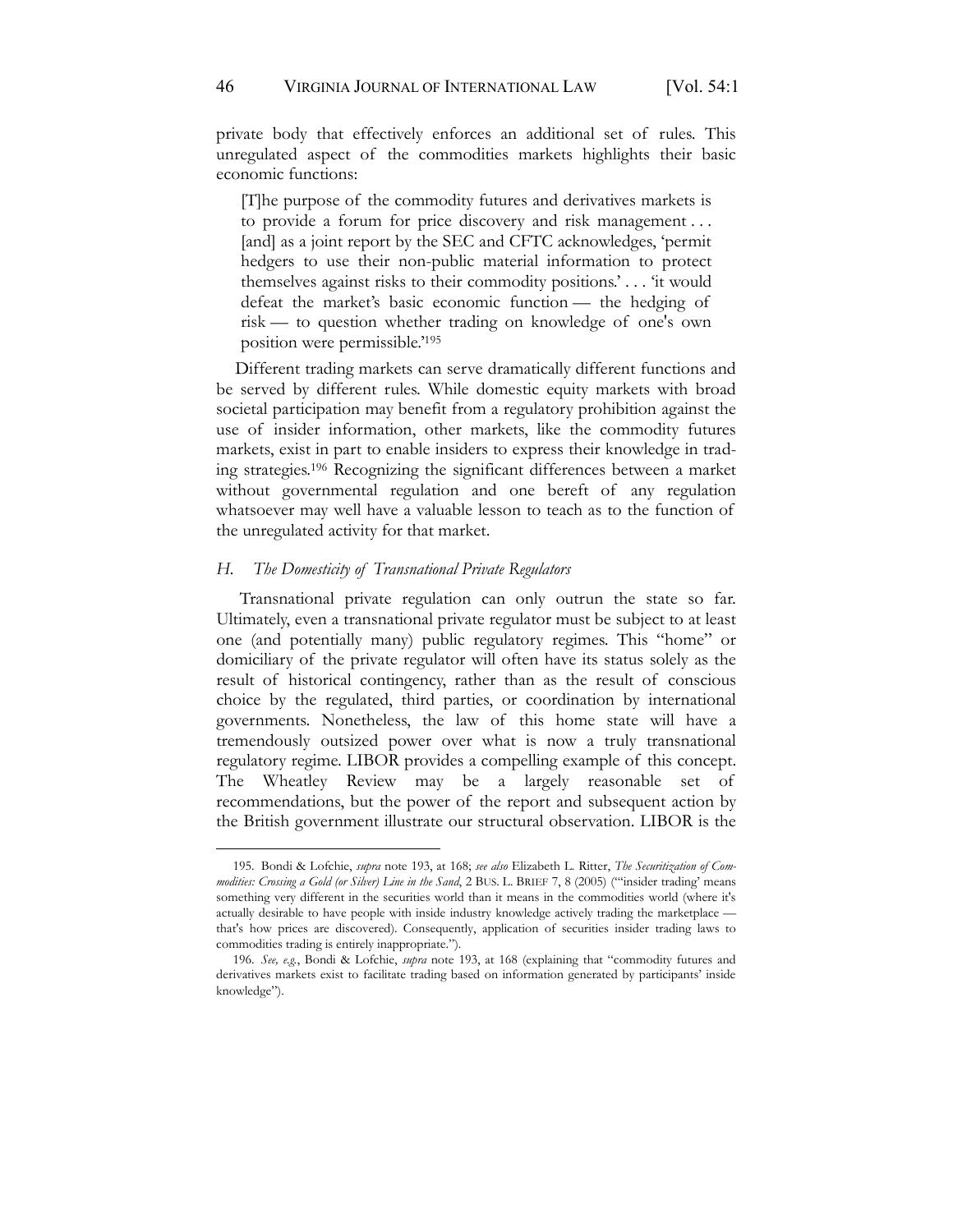world's short-term interest rate benchmark, and the LIBOR contributor banks include over half of the world's systemically important financial institutions, less than one-quarter of which are based in the United Kingdom.197 The United Kingdom also accounts for less than half of the overall market value of global OTC derivatives.198 Yet, it is the British government that retains the right to reformulate LIBOR, eliminate the BBA's control over it, and potentially (and disastrously) end LIBOR itself. By accident of history, the U.K. government could have abolished the world's most prominent interest rate and thrown millions of contracts into disarray.

However, exercising this leverage over international financial markets is risky. OTC derivatives markets are localized in London and New York,199 and Bainbridge has claimed that aggressive control over LIBOR by the U.K. Treasury or Bank of England would meet with "political hostility" in the United States.200

From the perspective of the state under whose jurisdiction a transnational private regulator is headquartered, unique possibilities emerge. This jurisdictional reach provides a state with legal and regulatory power over a transnational private regulator. Control over the home of a transnational private regulator is thus a largely unacknowledged source of international regulatory power. A nation that seeks a certain character of regulation for the world's derivatives markets may well find that its best chance of achieving harmonized international regulation of that market is through leveraging control over a transnational private regulator.

Professor Robert Wai has characterized the broader reality of which this is just one instance — the necessity of even transnational private entities being subject to some measure of public jurisdiction — as the "touchdown" of transnational business, which seems to have partially "lifted off" from the plane of easy state law governance.<sup>201</sup> Wai cogently outlines several points of touchdown for private entities, including utilization of domestic law regimes to enforce contracts and property rights effectively, such as intellectual property or e-commerce.202 The necessity of some "touchdown" entails that a public regulator will always

<sup>197.</sup> *About Us*, BBA LIBOR, http://www.bba.org.uk/about-us/member-list (last visited Aug. 6, 2013).

<sup>198.</sup> *See, e.g.*, Benjamin M. Weadon, *International Regulatory Arbitrage Resulting from Dodd–Frank Derivatives Regulation*, 16 N.C. BANKING INST. 249, 259 (2012).

<sup>199.</sup> *See* Baker, *supra* note 9, at 1321.

<sup>200.</sup> *See, e.g.*, BAINBRIDGE, *supra* note 115, at 40. Indeed, Bainbridge explicitly worries about "the thorny question of which government would take the lead." *Id.*

<sup>201.</sup> Biggins, *supra* note 54, at 1316; Robert Wai, *Transnational Liftoff and Juridical Touchdown: The Regulatory Function of Private International Law in an Era of Globalization*, 40 COLUM. J. TRANSNAT'L L. 209, 265 (2002).

<sup>202.</sup> Wai, *supra* note 201, at 265–66.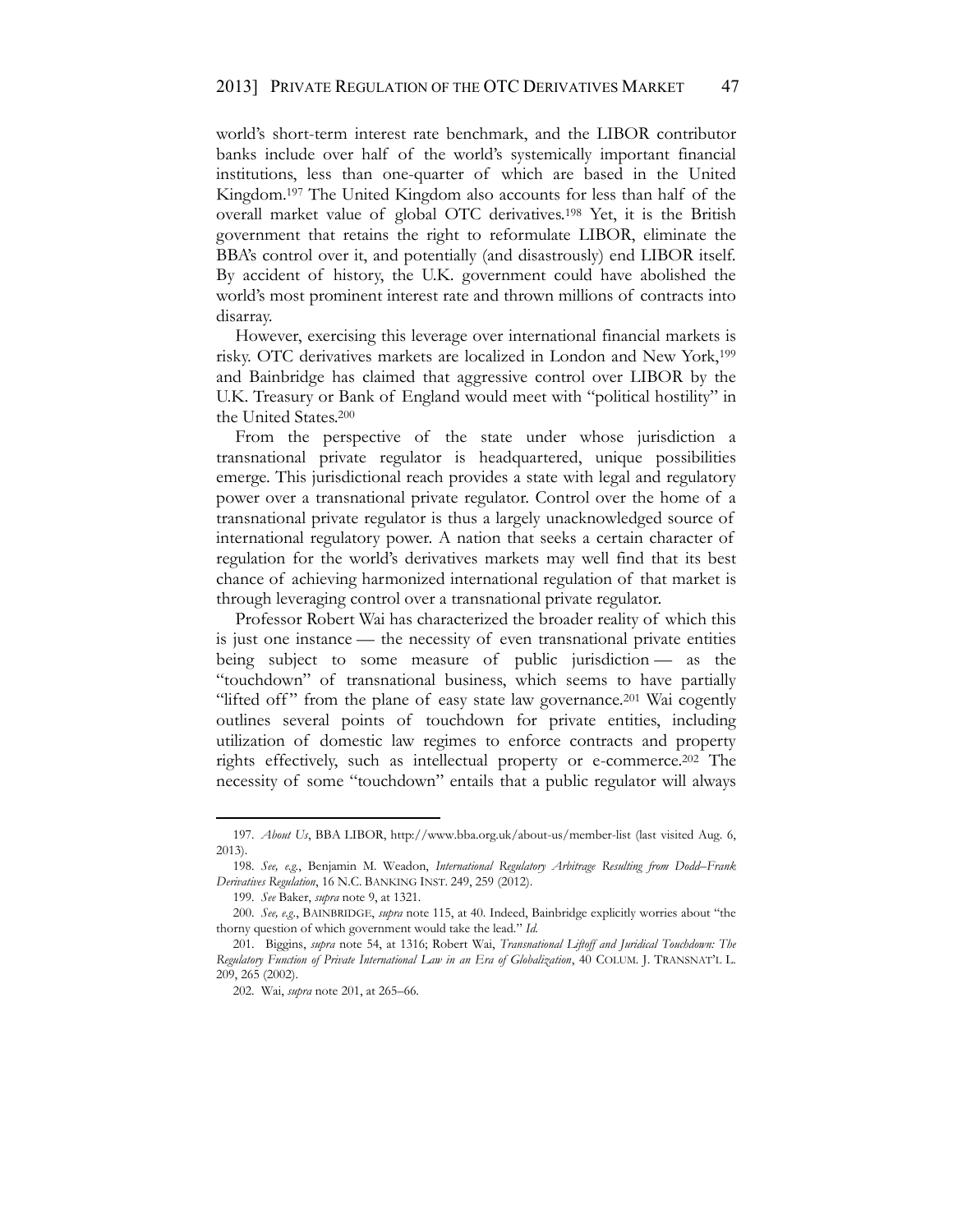be able to assert power over financial markets principally regulated by a transnational private regulator. Likewise, Wai makes the point that these "touchdown" points are public regulators' opportunity to ensure that transnational private entities (and private regulators) are fully responsive to third-party concerns.203

John Biggins has drawn on Wai in the context of ISDA, noting "despite the best efforts of ISDA and the industry to minimize 'interpretative interference' through what I term 'targeted touchdown' . . . in what are perceived to be 'derivatives friendly' jurisdictions, particularly England and New York, such interference has been unavoidable."<sup>204</sup> Biggins emphasizes the potential hazards of public interference in transnational private regulation.

To our suggestion that LIBOR might be bolstered by U.S. property law, Bainbridge says

[i]n the case of LIBOR, however, this suggestion makes no sense . . . . While the U.S. government obviously has an interest in such a globally and systemically important benchmark... it nevertheless makes more sense for any new intellectual property protections to come from LIBOR's home base rather than the U.S.205

Chris Brummer has expressed a similar view:

ultimately the LIBOR scandal is an instance where the UK appears to be the most responsible authority since the British Bankers' Association, a local organization, provided the unique product in question . . . . London's Financial Services Authority was not a host, but was instead, for all practical purposes, the home regulator.206

This domestic power allows states to influence, shirk, and avoid responsibility for either. Brummer is right that: "[t]he home regulator won't get off scot-free [if there is a problem for the host country], but it will escape a lot of the scrutiny."207

The regulator with the greatest power to affect the transnational private regulation regime may sometimes have the least incentive to do so. If the home state is the beneficiary of the current transnational private regulator, then there is an incentive to allow its misbehavior at the expense of others. Thus, the Federal Reserve of New York may fail to curtail LIBOR

<sup>203.</sup> *Id.*

<sup>204.</sup> Biggins, *supra* note 54, at 1298.

<sup>205.</sup> BAINBRIDGE, *supra* note 115, at 47.

<sup>206.</sup> Chris Brummer, *London Is Better Off Reformed (LIBOR)*, HUFFINGTON POST (July 27, 2012, 1:53 PM), http://www.huffingtonpost.com/chris-brummer/london-bankingreform\_b\_1708229.html.

<sup>207.</sup> *Id.*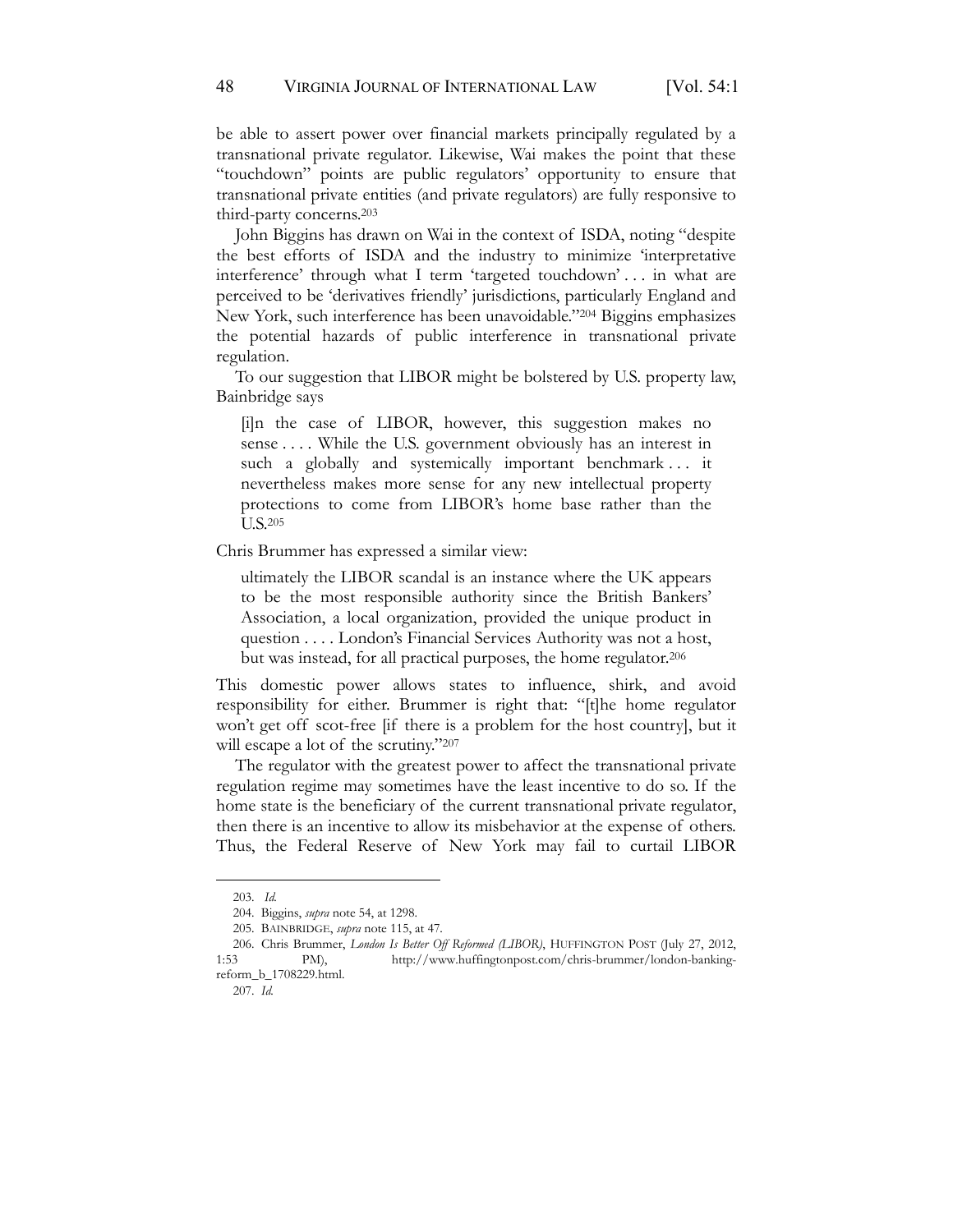manipulation insofar as the beneficiaries are New York banks and the losers are global swap participants.

The global reach of regulation is exemplified by aspects of UBS's LIBOR settlement with the CFTC and the U.K. Financial Services Authority.208 In that case, a U.S. regulator dictated to a Swiss Bank how its Japanese affiliate would communicate with a U.K. trade organization in connection with a benchmark used around the world. Thus, the substantive oversight of the benchmark-setting process is often achieved on a firm-by-firm basis, rather than at a national or industry level, where regulators have traditionally had power over the relevant firms.

#### *I. Noticing Harmony*

ISDA and the BBA have achieved massive harmonization of global derivatives norms. Realizing that there is non-state harmonization reveals the possibility that increased harmonization of state regulation may come at the expense of extant private regulatory harmony. It is an open question in any given instance whether that increased harmonization will result in a net increase in regulatory harmonization. For example, Dodd–Frank's efforts to create regulatory order has diverted transactions from betterharmonized spaces to less-harmonized ones. Under Dodd–Frank, many more OTC swaps must be cleared at registered clearinghouses, and entities that clear swaps through a Derivatives Clearing Organization must be registered Futures Commission Merchants.209 Cleared swaps rely on futures account agreements rather than ISDA documentation, a fact that has resulted in some surprise and confusion to firms familiar with global swaps practice.<sup>210</sup> These changes resulted in a fragmentation of the practical order. This disharmony has since been managed by private regulators.211 But policymakers must be aware that efforts to increase state regulatory harmony, even when they succeed on their own terms, may decrease harmonization *simpliciter*.

<sup>208.</sup> *See, e.g.*, UBS AG & UBS Sec. Japan Co., Comm. Fut. L. Rep. (CCH) ¶ 32,481 (Dec. 19, 2012) (order instituting proceedings pursuant to Sections 6(c) and 6(d) of the Commodity Exchange Act making findings and imposing remedial sanctions), *available at* http://www.cftc.gov/ucm/groups/public/@lrenforcementactions/documents/legalpleading/enfub sorder121912.pdf.

<sup>209.</sup> Dodd–Frank Wall Street Reform and Consumer Protection Act, Pub. L. No. 111-203, § 724a, 124 Stat. 1376, 1682 (2010).

<sup>210.</sup> *See, e.g.*, Lauren Teigland-Hunt, *When Worlds Collide: An Overview of New Industry Documentation for Cleared Swaps*, FUTURES & DERIVATIVES L. REP., Nov. 2012, at 1.

<sup>211.</sup> *Id.* at 5. FIA and ISDA published a standard form addendum to futures clearing agreements to address cleared swaps. *Id.*